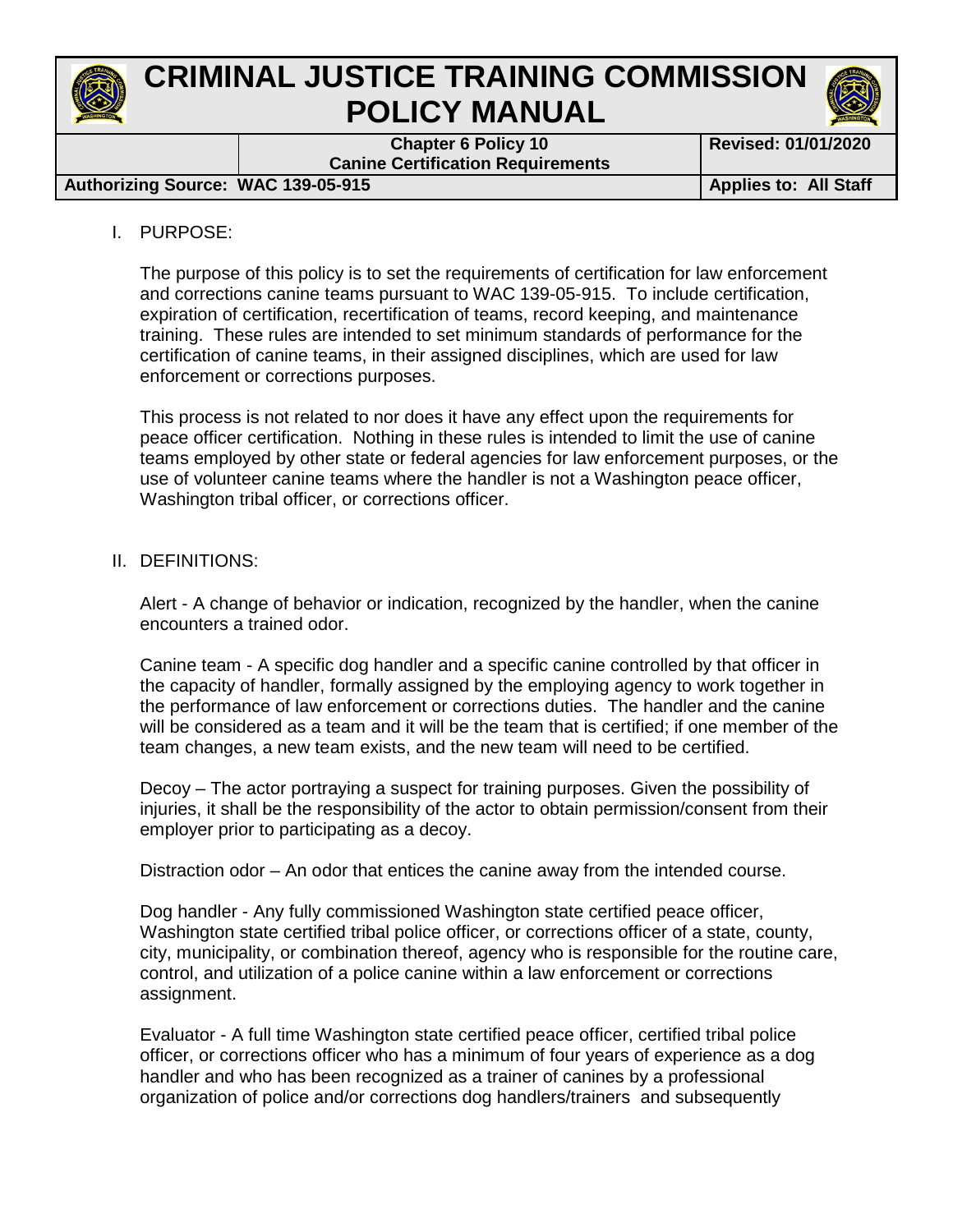approved, by the commission, as an evaluator with expertise in canine training of a specific police canine subject for the purpose of evaluating and certifying dog handlers and canines to work as a canine team.

Experienced Handler – A handler who has previously received the minimum training hours as specified in the current CJTC canine certification requirements in the discipline in which they are certifying in.

False response / alert - A final response by the dog that the handler believes is an alert and/or the handler calls it as a find and/or attempts to reward when there is no target odor present.

Inexperience Handler – Does not meet the definition of experienced canine/handler as listed above.

Training - Any structured classroom or practical learning exercise conducted, evaluated, and documented by an experienced dog handler or trainer, certified as an instructor with recognized expertise on canine subjects associated with the development of the trainee's competency in the care, control, and utilization of a police canine.

Walk - The dog has a change of behavior, works to source, pinpoints, and moves on without giving a final response.

- III. POLICY:
	- A. Expiration of canine team certification Each certification issued pursuant to these rules will remain valid for twenty-four (24) months, as long as the composition and responsibility of the canine team does not change.
		- 1. A canine team certification shall automatically expire if the specific handler and canine, originally paired at the time of certification, cease to perform canine team functions together or if the function for which the team was certified changes. Using an approved form within 60 days of the team ceasing to function, the agency must notify the commission that the team has disbanded.
	- B. Expiration of evaluator certification Each certification issued pursuant to these rules will remain valid for sixty (60) months, with exception to the evaluator separating from employment as a state certified peace officer, Washington State certified tribal police officer, or corrections officer of a state, county, city, or municipality.
	- C. Initial Certification The canine handler shall submit an application, as prescribed by the commission, certifying the team has successfully completed the evaluation as prescribed. Upon receipt of the application, the Commission shall certify the canine team.
	- D. Maintenance training Best practice dictates the canine team should conduct regular objective-oriented training sufficient to maintain operational proficiency.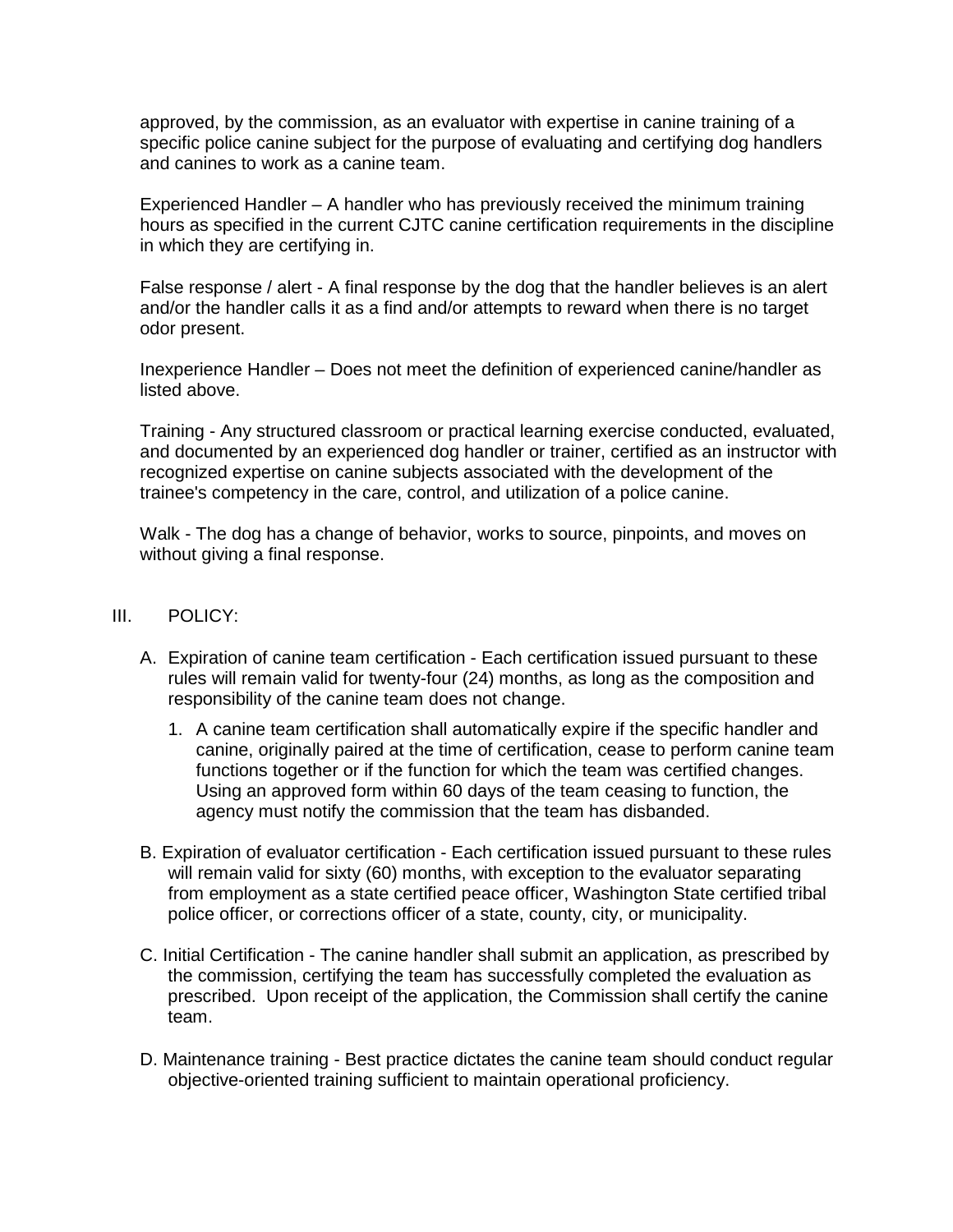Maintenance training is meant to sustain and enhance the performance of the handler, canine, and the canine team.

- 1. The canine team should spend an average of four hours per week in routine training to maintain the proficiency level of the team.
- 2. Routine maintenance training, conducted by the handler to maintain the canine's proficiency and to reinforce odor recognition is an acceptable form of training but may be combined with supervised training on a regular basis. Supervised training is conducted by a qualified trainer other than the handler, in order to improve performance, identify and correct training deficiencies. Performing proficiency assessments is considered a best practice.
- E. Recertification A canine team shall be evaluated prior to their certification expiration date to maintain their certification.
	- 1. The canine handler shall submit an application, as prescribed by the commission, certifying the team has successfully completed the phases of this evaluation. A separate application is required for each discipline. Upon receipt of application, the Commission shall certify the canine team.
- F. Recordkeeping Each agency is required to keep training, performance, and identification records on canines. The records must stay with the agency responsible for the canine team. The records will be made available for review in the event that the canine is sold or transferred to another agency.
	- 1. The records will include, but not be limited to:
		- a. Microchip number (if applicable);
		- b. Canine's name;
		- c. Breed;
		- d. Training records;
		- e. Certification date;
		- f. Date acquired or purchased;
		- g. Source from which the canine was acquired;
		- h. Purpose, use, or assignment of canine;
		- i. Handler's name;
		- j. The date and reason the canine was released from service; and
		- k. Copies of all incident reports in which use of the canine resulted in the use of force.
	- 2. These records must be retained for a period of one year from the date the canine is removed from active service unless a longer retention is required by statute or local ordinance.
	- 3. It is the responsibility of the handler to advise their employing agency of the fact that they have met the standards for canine certification. The proof of certification with the evaluator's signature along with a request for canine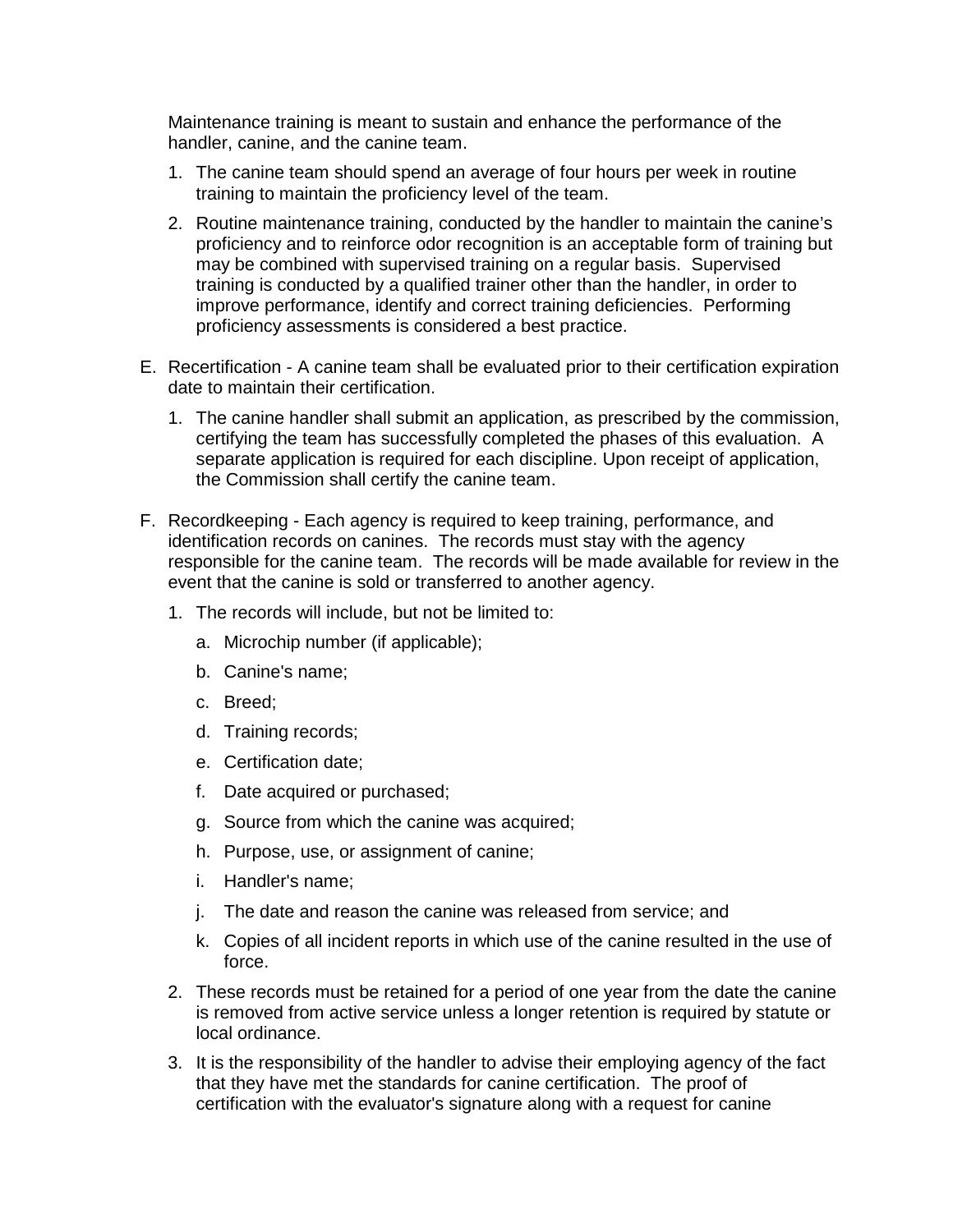certification must be submitted to the commission by the employing agency. This will be considered as a request for certification. Upon verification that the minimum requirements have been met, the commission will issue certification to the canine team.

- 4. It is recommended that a canine intended for use by a law enforcement or corrections agency, be positively identified by having a microchip medically inserted in the canine. Any canine that is sold by a vendor to a Washington state governmental agency for use as law enforcement or corrections canine should be able to be identified by microchip placed in the canine at the vendor's expense prior to the canine being sold to the law enforcement or corrections agency. Once the microchip has been inserted, it is recommended that it not be removed except for medical necessity. If it becomes necessary to remove the microchip, the reason for the removal must be documented and entered into the canine's training records and a new microchip inserted, if medically appropriate.
- G. Reevaluation A detection team who fails to locate/indicate on one aid during the certification may be tested again the same day, if the Evaluator rules that the miss is the handler's error and requires no additional training of the canine. All other certification failures require the team reschedule another certification on a later date. All decisions made by Evaluators are final.

#### IV. PROCEDURES:

- A. Criteria to be an Evaluator:
	- 1. Must be a fully commissioned Washington State Certified Peace Officer, Washington State Certified Tribal Police Officer, or Corrections Officer.
		- a. Applicant must provide proof their employment is in good standing.
	- 2. Must have four years of dog handler experience.
		- a. Applicant may provide this information in a resume format or in a letter.
	- 3. Must be recognized as a trainer of canines by a professional organization of police and/or corrections dog handlers/trainers (includes departments and associations) in the discipline they are applying.
		- a. A letter from the professional organization or employer indicating what training and/or experience makes them eligible for this criteria.
	- 4. Must have certified to the WAC in the past in the discipline in which they are applying.
		- a. Applicant may provide this information in a resume format, copies of past certifications, or in a letter.
			- i. In instances where a variance is requested, the applicant must provide documentation showing how they believe their experience and training should be substituted for this criteria.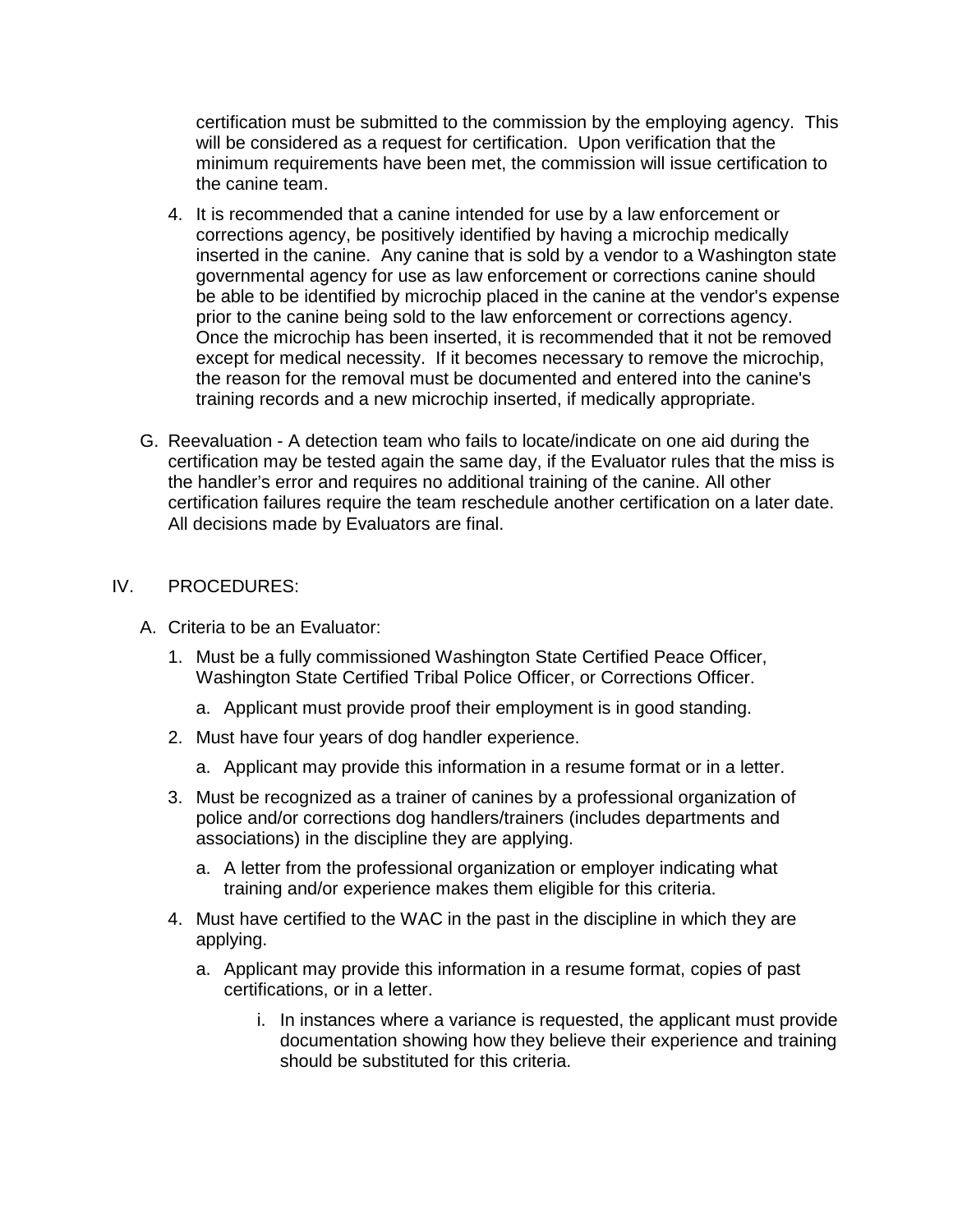- 5. Must have completed the CJTC Instructor Development class or other approved CJTC Instructor Course.
	- a. Copies of certificates or a letter explaining what training they completed that should be recognized as equivalent to the CJTC course.
		- i. In instances where a variance is requested, the requester must provide proof of how the training they completed compares to CJTC's.
- 6. Must submit a letter from their agency supporting the applicant's position as an evaluator for CJTC to certify teams on department time, as approved.

#### B. Patrol:

A canine handler who is responsible for the routine and regular utilization of a police patrol canine within general patrol or investigative activities.

- Experienced handlers must successfully complete a minimum of 200 hours of training as a team.
- Inexperienced handlers must successfully complete a minimum of 400 hours of training; 200 of the 400 hours of training is with their assigned duty canine.

Training will include, but is not limited to:

- Philosophies/theories of police canine;
- Legal and liability aspects, including applicable department policies;
- Public relations:
- Care and maintenance;
- Master protection;
- Tracking/trailing;
	- i. Area search;
	- ii. Building search;
	- iii. Evidence search;
	- iv. Pursuit and holding.
- Obedience and control.
- 1. Evaluating Exercises:

Handlers must be evaluated with their assigned duty canine. Performance will be rated on a pass/fail basis. The evaluator has the discretion to discontinue the evaluation if excessive time has been spent without results, or if there is a concern about safety issues involving the canine, handler, or equipment.

During obedience, protection and control, each minor violation will result in a 2 point deduction. Each major violation will result in a 10 deduction. The deductions listed in the "ALL EXERCISES" category will apply to each exercise as well as the deductions indicated for specific exercises. A team cannot have more than 30 points in deductions.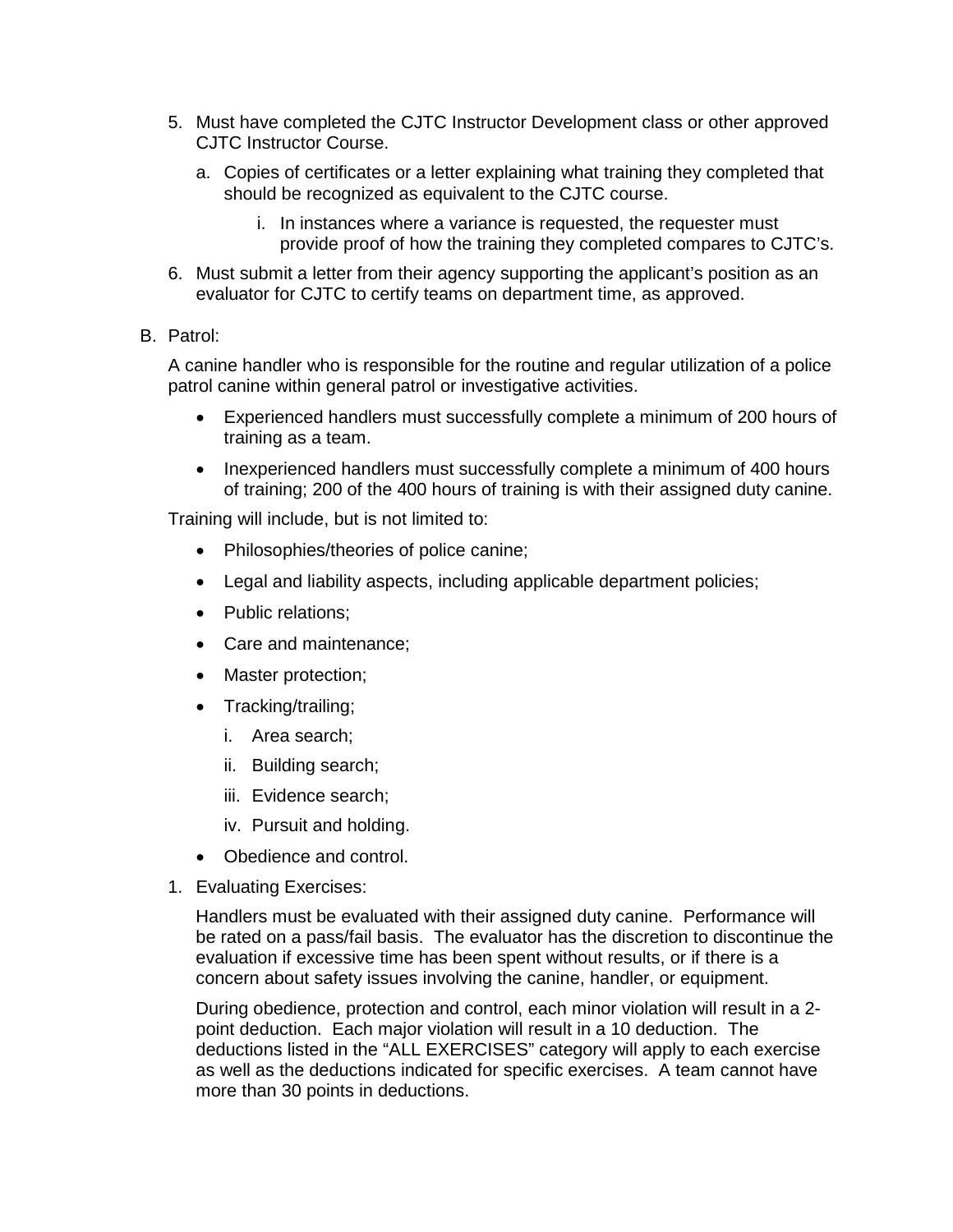During Area Search, Building Search, and Tracking, the exercises will be Pass or Fail.

- a. Obedience: The obedience phase will be done off leash.
	- i. This test is to determine the ability of the handler to control the police dog while the animal is off lead. (This test must be passed before proceeding to any other phase of the evaluation process.) The Evaluator may terminate any exercise for lack of progress, failure to perform, or unsafe conditions.
	- ii. Two point deductions all exercises: failure to use follow-up commands, failure to stay / breaking position (one time), and urinating in the test area;
	- iii. Ten point deductions all exercises: failure to use follow-up commands, failure to stay / breaking position (two times) and leaving in the test area;
	- iv. The Evaluator may conduct the exercises in the obedience phase in any order, and will be the only person to determine when each of the exercises has been completed.
- b. Heeling This exercise will consist of normal, slow, and fast paces; right, left and about turns. The dog must stay within arm's length of the handler and sit at halt. A minimum of one right turn, one left turn, one about turn. Each leg of the above must be a minimum of (50) fifty feet long. The different paces may be conducted on any leg.
	- i. Two point deduction: excessive commands (more than 1 command per change of pace or direction), arm's length away, impeding the handler and failure to sit at halt.
- c. Recall This exercise will begin with the canine in a stay position. The handler must indicate what position the canine will stop in. The handler will move 100- feet away in a straight line from the canine. At the direction of the Evaluator, the handler will call the canine to him/her stopping the canine at the 50- foot position. During this time the Evaluator will have the handler perform a stay exercise. The handler will indicate which position to leave the canine in. The length of time that the canine shall stay shall not exceed oneminute.
	- i. Two point deduction: each additional command, non-direct return, failure to stop within five feet, non-compliance (sit, stand, down).
	- ii. Ten point deduction: failure to stop and failure to return.
- d. Heeling Control This exercise will begin with the canine in the heel position. At the Evaluator's direction, the handler and canine will step off, moving in a straight line. At the 50- foot position, the handler will stop the canine while continuing to move to the 100- foot position where the handler will stop and face the canine. At the direction of the Evaluator, the handler will cause the canine to return to the handler's side.
	- i. Two point deduction: each additional command, arm's length away, impeding the handler, creeping over 2 inches, and non-compliance (sit, stand, down).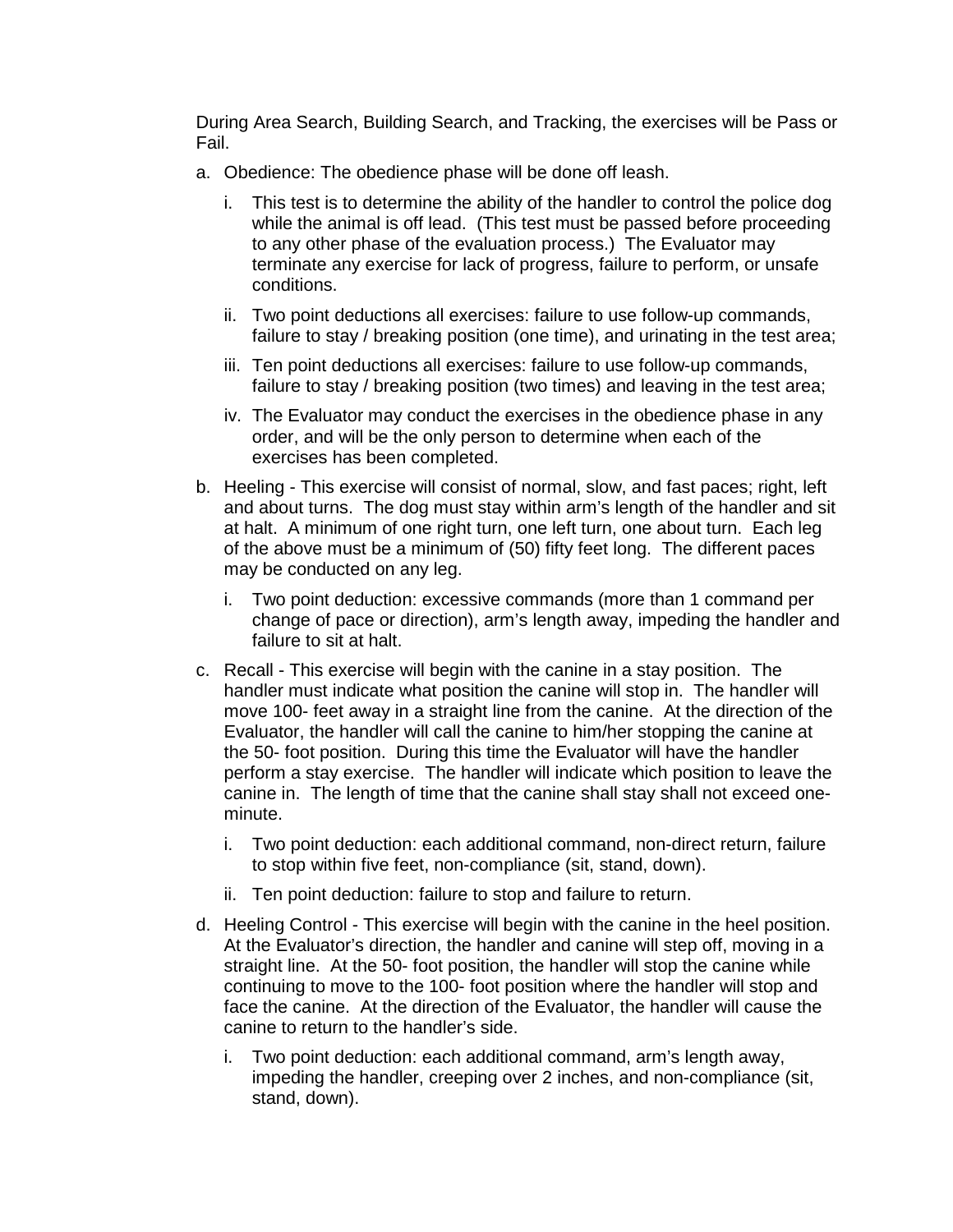- ii. Ten point deduction: failure to stop and creeping over four feet.
- e. Protection and Control The Evaluator will conduct the exercises in any order, and will be the only person to determine when the exercise has been completed. All exercises in this phase may be performed on or off leash. It must be clear to the Evaluator at all times that the handler is not physically restraining the canine.
	- i. Two point deductions all exercises: each additional command, physically restraining the canine (one time), failure to stay / breaking position (one time), obvious weak contact, closer than 5 feet to gain a release, and failure to give follow-up command.
	- ii. Ten point deductions all exercises: physically restraining the canine (two times), failure to stay / breaking position (two times), failure to make contact when appropriate, re-bite (one time) after the release
	- iii. Automatic failure all exercise: re-bite (two times) after the release and intentionally touching the canine for a release.
- f. Standing Call–Off There will be three clearly marked positions, the 50-foot position, the 75-foot position, and the 100-foot position. At the direction of the Evaluator, the decoy will begin to run from the 50- foot position. The canine will be sent after the decoy passes the 75-foot position. The decoy will stop at the 100-foot position with their hands at their side. The canine will be recalled / stopped after passing the 50-foot position. The handler may run with the canine, but must stop at the 50-foot mark.
	- i. Two point deduction: slow / non-direct recall
	- ii. Ten point deduction: handler recalls dog early, handler crosses 50-foot line, and body contact with decoy
	- iii. Automatic failure: mouth contact with decoy.
- g. Master Protection The team will move to a location designated by the Evaluator. The decoy will approach to within 20 feet of the team's position. The handler will leave their dog and approach the decoy. After a period of conversation, the decoy will assault the handler. After the canine makes contact, the Evaluator will direct the handler when to out the canine. The handler will place his canine approximately 20 feet from the decoy on a stay, search the decoy and then return to the canine. The evaluator will indicate when the exercise is complete.

This exercise may be done, off-leash, on-leash, or by deploying the canine from a vehicle. If on-leash, the handler may not touch the leash during the out. The handler may pick up the leash or leash the canine once the Evaluator has called the exercise complete.

h. Scent Phases - The Evaluator may conduct the scent phases in any order. The Evaluator may terminate the exercise for lack of progress, failure to perform the scent work, or unsafe conditions.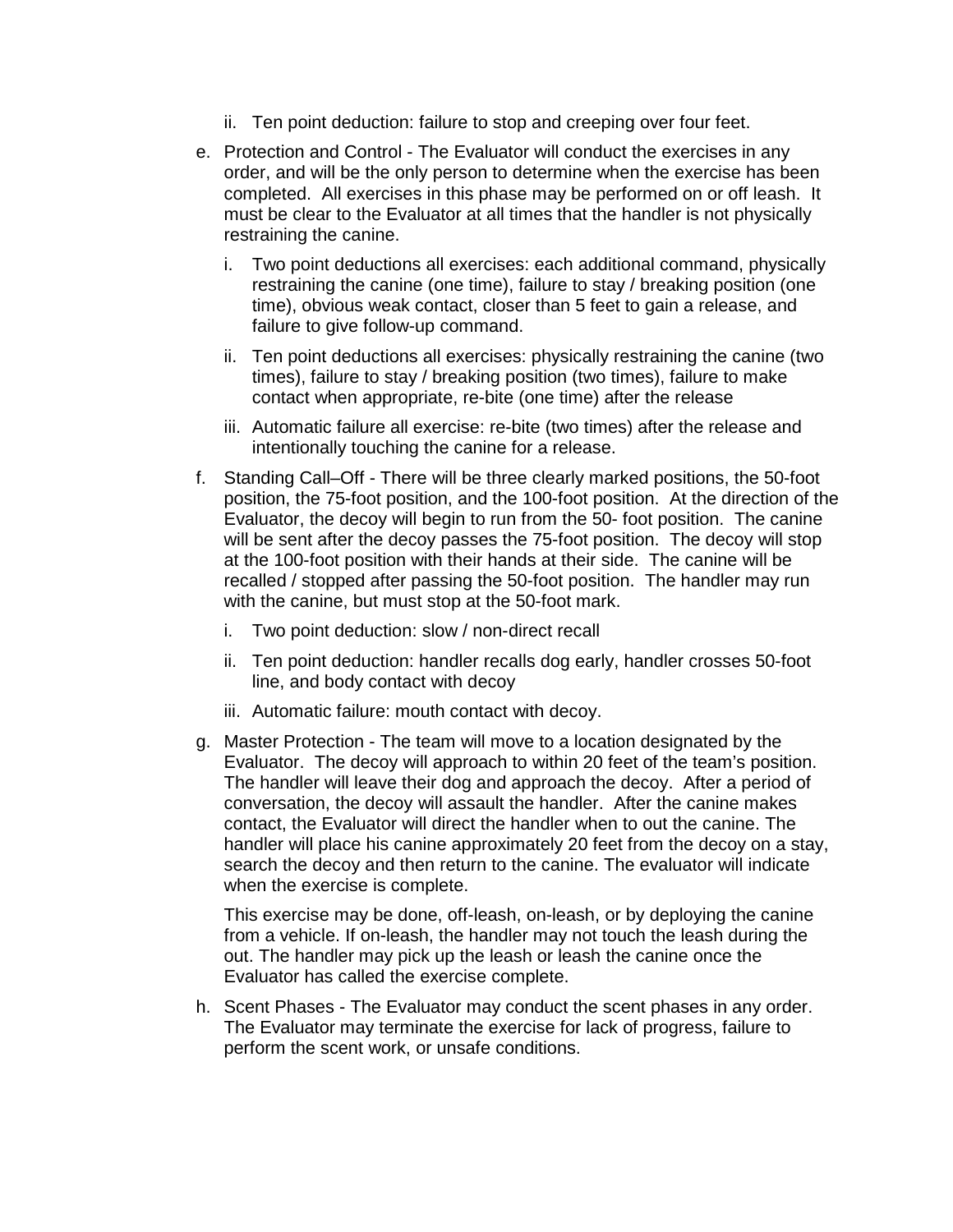i. Area and Building Search: The decoy will have no equipment and will give no indication to their presence. The evaluator will ensure the canine cannot gain access to the decoy and cause injury.

i1. Building search with a contact at the end. In this phase, the decoy will have sufficient equipment for a passive find and contact. The evaluator will place the decoy in a location out of view and accessible to the K9. The decoy will give no indication of his/her presence. The dog must engage at the end of the search.

- ii. Tracking / Trailing: In this phase, decoy equipment is optional; however, he/she will give no indication to their presence. If no equipment is used, the evaluator will ensure the canine cannot gain access to the decoy and cause injury.
- i. Area Search: Once the search command is given by the handler, the K9 Team will be given a reasonable amount of time to complete the exercise. The search time will be determined by the Evaluator based upon the respective search areas. Each search exercise is complete when the canine gives an indication of the concealed decoy, the handler recognizes the indication and informs the Evaluator of said indication and location of decoy, or the established time limit expires.
	- i. The canine must locate the decoy through scent work.
	- ii. This exercise is Pass / Fail.
- j. Building Search: This scent exercise will consist of a building (minimum of three rooms and may vary in size, location and environment) designated by the Evaluator. The decoy will be placed in a building contaminated by human scent. The search will have a minimum set-up time of ten minutes. The handler and the canine will start at a point determined by the Evaluator. The team will be evaluated on the manner in which they accomplish the exercise.
	- i. The canine must locate the decoy through scent work.
	- ii. This exercise is Pass / Fail.
- k. Tracking / Trailing: The track will be planned by and/or approved by the Evaluator. The track will be a minimum of 600–feet and consist of minimum of one turn, and two legs with at least one change of surface. Three articles of evidence (combination of hard and soft), will be placed on the track by the decoy. The articles of evidence will be well scented by the decoy. The track will have a minimum time delay of ten minutes. The handler and the canine will start at a point determined by the Evaluator. The team will be evaluated on the manner in which they accomplish the exercise. The canine must locate the decoy through the demonstration of tracking/trailing. The team must locate a minimum of one article of evidence. The evidence may be recovered during the original track or on the back track.
	- i. The team must locate a minimum of one article of evidence through scent work.
	- ii. This exercise is Pass / Fail.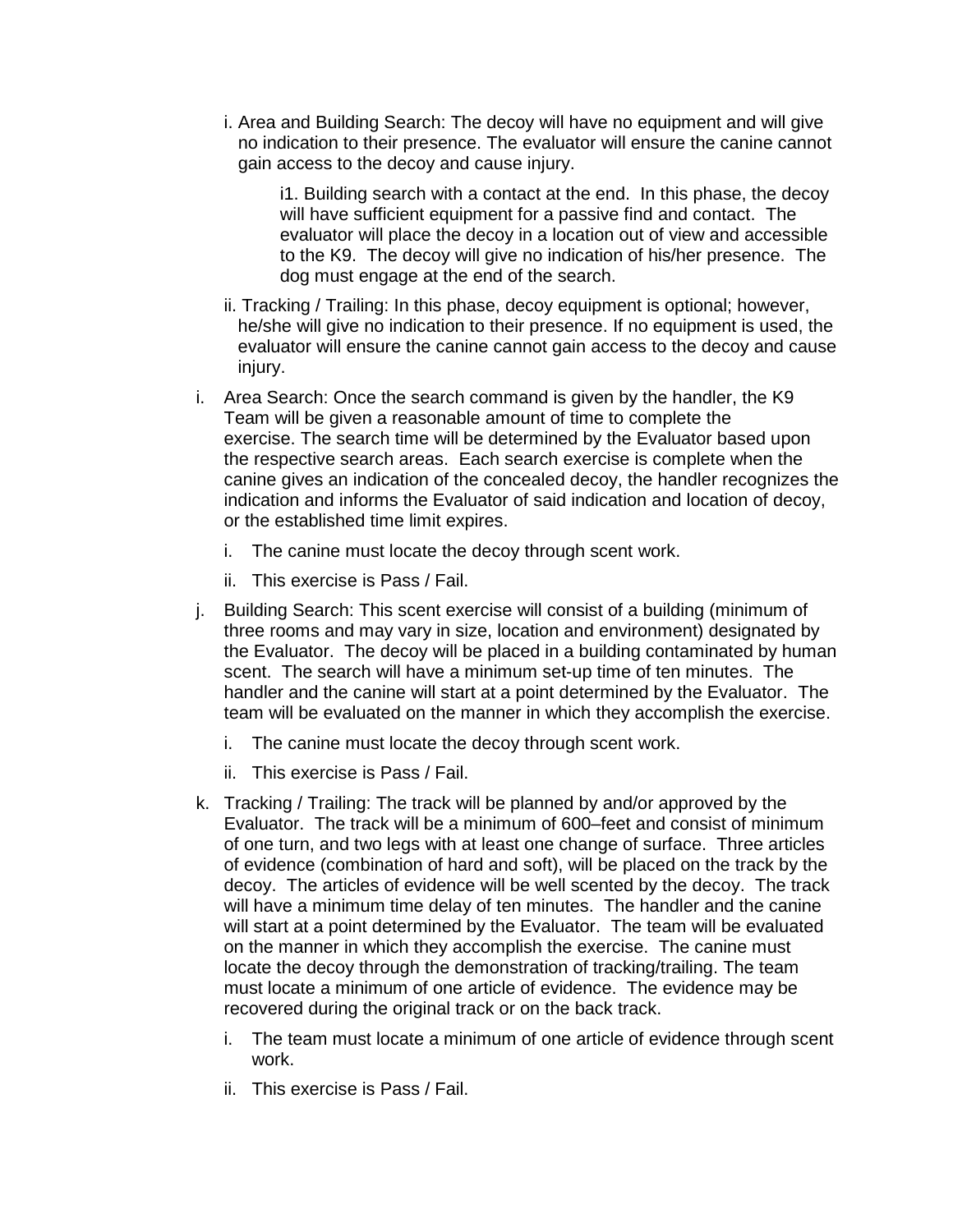C. Narcotic Detection:

A canine handler who is responsible for the primary and specialized utilization in the search for and detection of specific controlled substances. Experienced handlers must successfully complete a minimum of 80 hours of training as a team; inexperienced handlers must successfully complete a minimum of 200 hours of training as a team which will include, but not be limited to:

- Philosophies/theories of police canine;
- Legal and liability aspects, including applicable department policies;
- Public relations:
- Care and maintenance;
- Detection of specific controlled substances;
- Building search;
- Vehicle search;
- Exterior search, and
- Obedience and control.
- 1. Evaluating sections: Handlers must be evaluated with their assigned duty canine. Performance evaluations will be divided into two sections: narcotics and team effort.
	- a. Narcotics sections The mandatory controlled substance training aids will consist of two of each, representing the three different odors: Heroin, Cocaine, and Methamphetamines. The weights of the substances used should be consistent with the mission of the team's being tested, with a minimum of 2 grams of each substance. Five of the six aids must be located.
		- i. Elective Odors Teams may certify to Marijuana. Two aids will be added to the certification. A separate search area will be provided for the Marijuana.

*If this elective is chosen, seven of the eight aids must be located.*

- The aids will be set in each phase not less than 30 minutes prior to the phase being evaluated. Each aid the dog specifically pinpoints, and the handler verbally indicates to the evaluator, will be recorded as a find.
- b. Team effort section A team is allowed only one miss and cannot have more than 20 points in deductions in the team scoring portion. Each error observed that has an indicated deduction will result in the loss of the appropriate number of points.
	- i. Canine deductions: working to source, final response, walk, and false response.
	- ii. Handler deductions: search pattern, presentation, manipulation of objects, control of environment, recognition of CB, control, and negative cueing.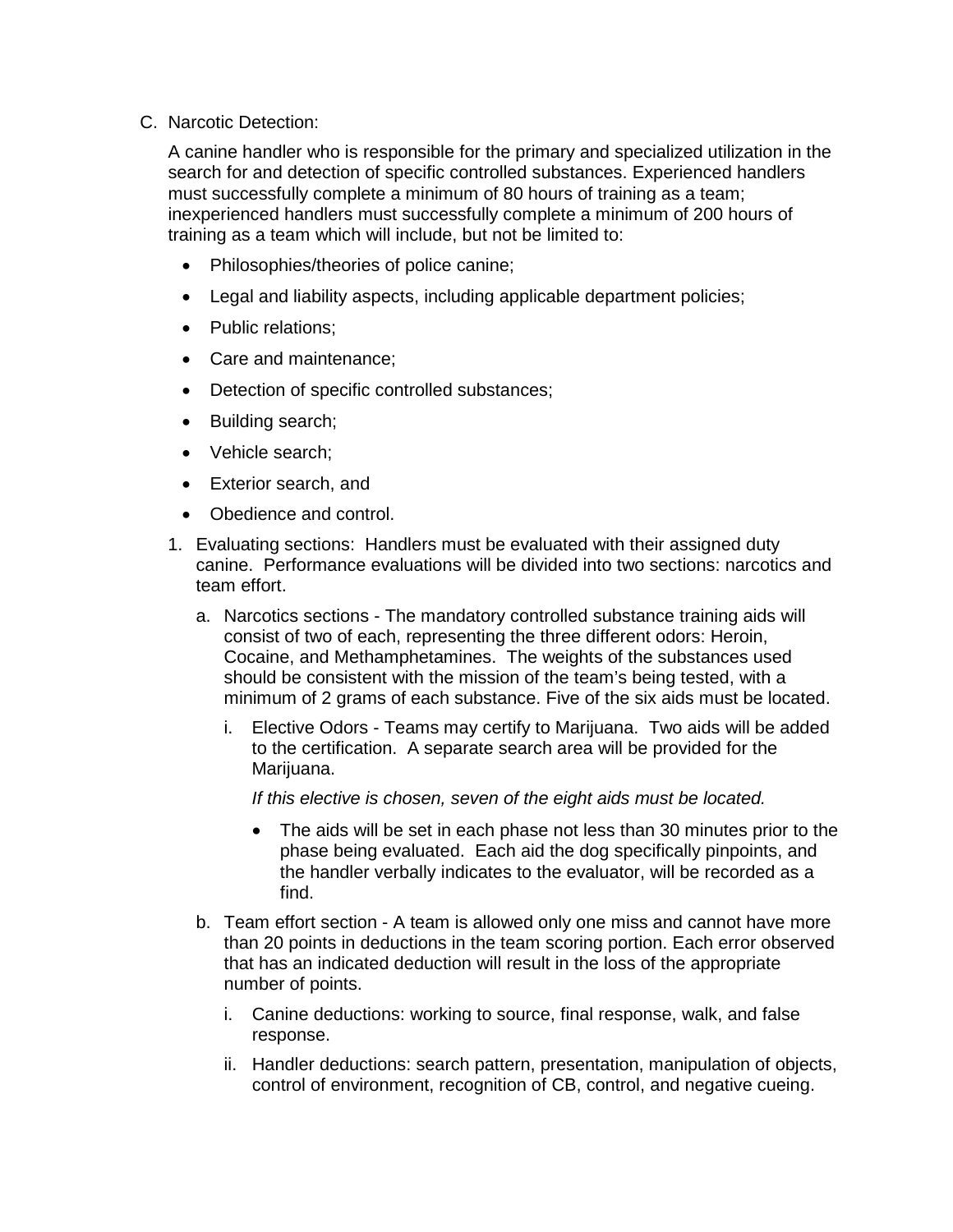2. Phase evaluations: Phase evaluations will be divided into three phases: buildings, vehicles search, and exterior search.

Minor deductions will result in a 1-point deduction.

Major deductions will result in a 3-point deduction, based on the evaluator's evaluation of the severity of the violation and the team's performance in other aspects of the same exercise.

False Responses will be deducted 10-points for the first occurrence. A second false response will be an automatic failure.

- a. Building phase The building search will consist of an area designated by the Evaluator, and may vary in size, location or environment, but will consist of three rooms. The canine will start at a point determined by the handler.
- b. Vehicle search phase The vehicle search will consist of three vehicles, which may vary in size, location and environment. The search may consist of both the interior and exterior of the vehicles. The canine will start at a point determined by the handler.
- c. Exterior search phase The exterior search phase will consist of an area (minimum of 30 ft. by 30 ft.) in open air that may vary in location and environment and may include buried Narcotics. The canine will start at a point determined by the handler.
- D. Explosive Detection:

A canine handler who is responsible for the primary and specialized utilization of a police canine in the search for and detection of explosive substances and devices.

- Experienced handlers must successfully complete a minimum of 200 hours of training as a team.
- Inexperienced handlers must successfully complete a minimum of 400 hours of training; 200 of the 400 hours of training is with their assigned duty canine.

Training will include, but is not limited to:

- o Philosophies/theories of police canine;
- Legal and liability aspects, including applicable department policies;
- Public relations:
- Care and maintenance;
- Detection of explosive substances and devices;
- Building search
- Vehicle search
- Commercial vehicle search;
- Luggage search;
- Area search; and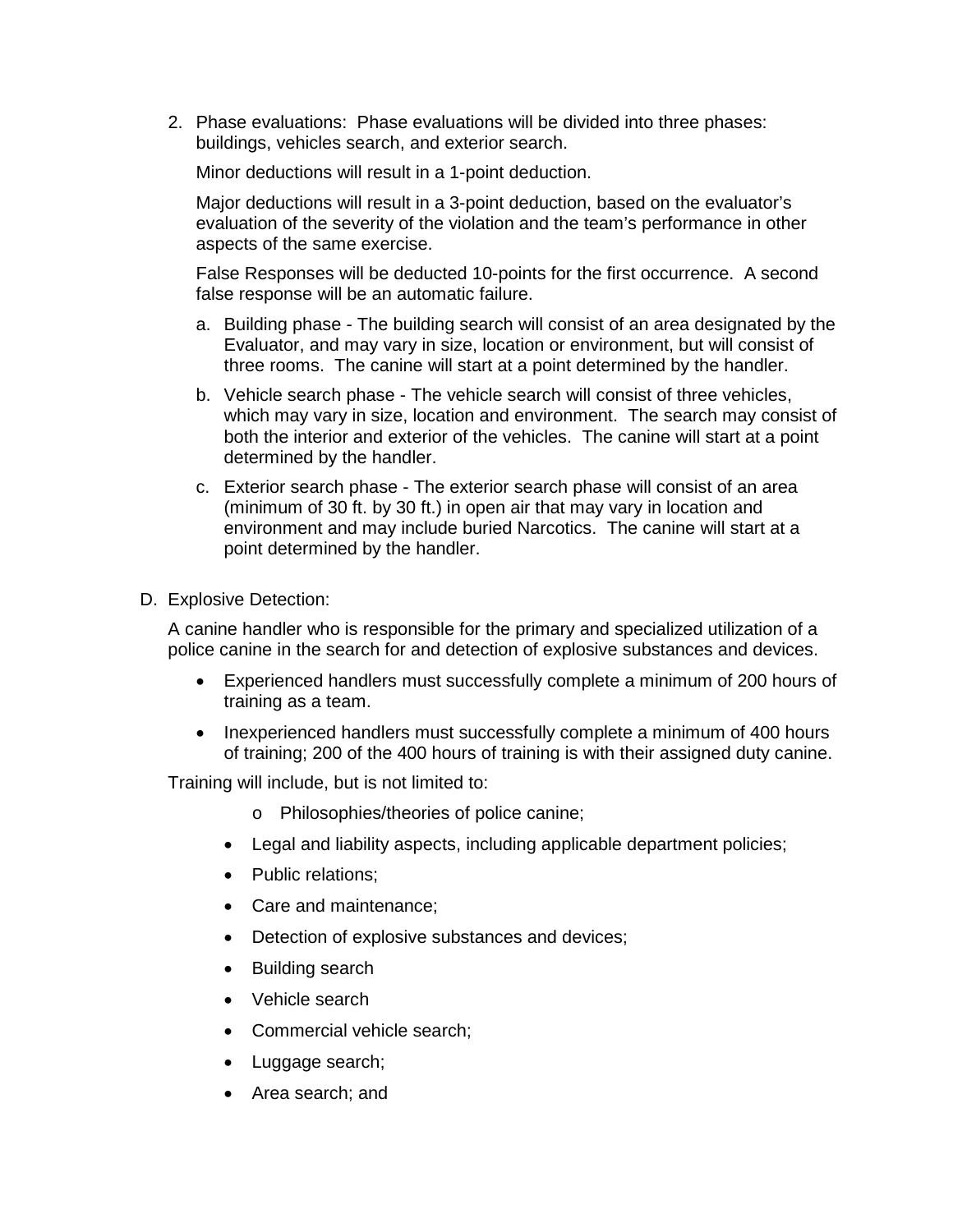- Obedience and control.
- 1. Evaluations Handlers must be evaluated with their assigned duty canine. Performance evaluations will be divided into two phases: team application and team effort.
	- a. A team is allowed only one miss and cannot have more than 20 points in deductions in the team scoring portion.
	- b. The mandatory explosive substances are:
		- i. Black Powder
		- ii. Smokeless Powder / Double-Base Smokeless Powder
		- iii. TNT
		- iv. RDX / C4
		- v. PETN / Sheet Explosive
		- vi. Nitroglycerin Dynamite
		- vii. Ammonia Dynamite / Kinepak / Emulsion.
	- c. Fourteen explosive training finds consisting of two of each mandatory explosive substance shall be used.
		- i. Training aids used shall be a minimum of quarter pound.
	- d. A minimum of one of the fourteen training finds will be placed as a high find. This is defined as a find which is no less than six (6) feet high.
	- e. The types of substances placed in each phase will be at the discretion of the evaluator.
	- f. There shall be a minimum of one find in each phase (buildings, vehicles, commercial vehicles, luggage, and area search).
	- g. There is no maximum number of finds in any given phase. There shall be no more than one find in any given room or vehicle.
	- h. The training aids shall be set up a minimum of 30 minutes prior to the start of the accreditation.
	- i. When the handler believes a trained odor has been located, he/she shall verbally indicate the team has positive alert and indication. The handler shall then indicate the location of the find. The evaluator may ask the handler to be more specific regarding the location.
	- j. The evaluator has the authority to discontinue the accreditation process if excessive time has been spent searching without results. Prior to leaving the search area the evaluator may ask the handler to state any "areas of interest" they observed during the search. The evaluator may allow the team to return and re-search those specific areas.
- A. Team application phase:
	- a. Building search: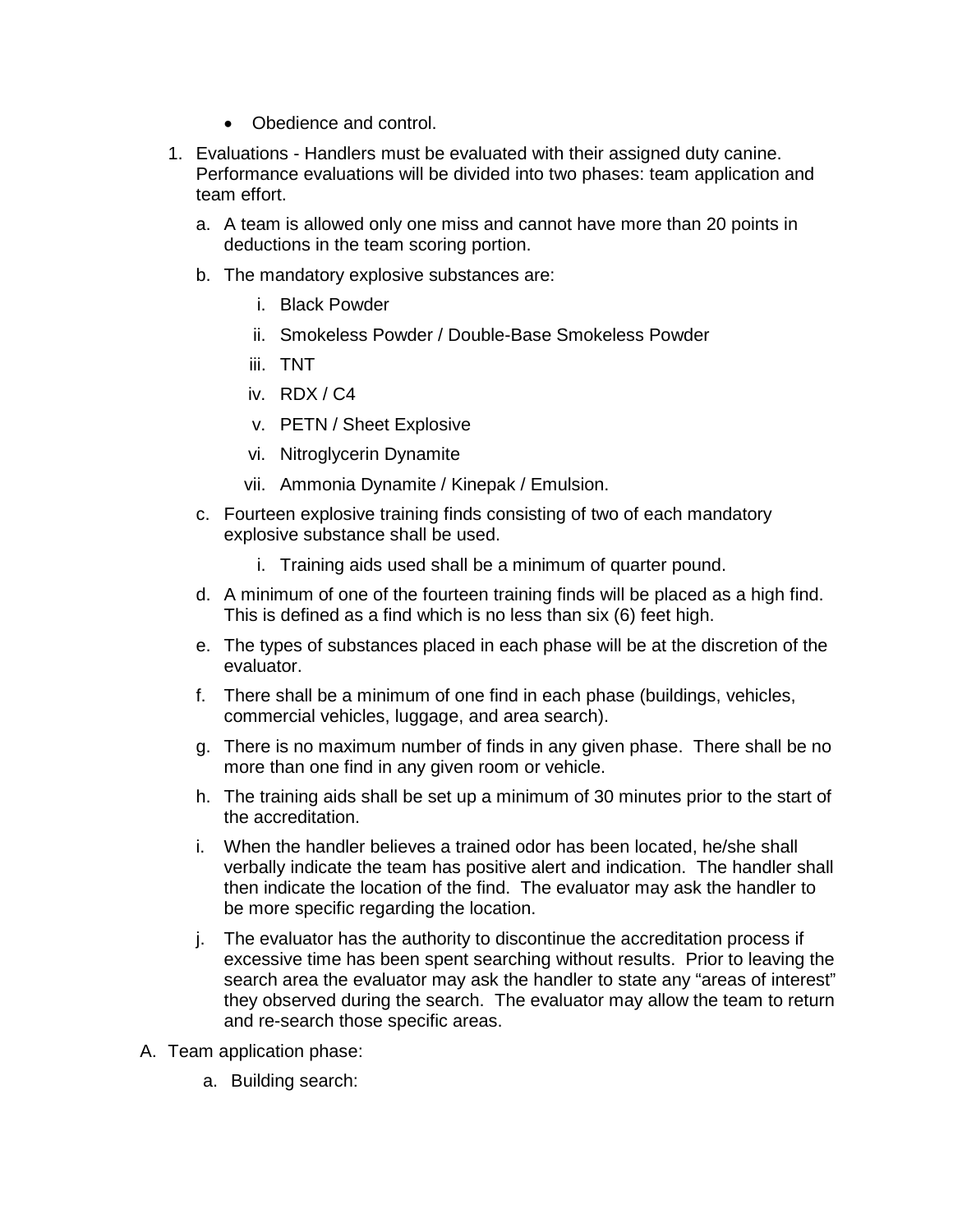- i. A minimum of three rooms, and a maximum of six, designated by the Evaluator, which may vary in size. Each room must be at least 100 square feet and contain furniture, inventory, or other equipment. Each room will consist of no more than one find; and/or
- ii. A large building or warehouse which will be at least 250 square feet. No more than 2 finds in this area.
- b. Vehicle search: This phase will consist of a minimum of 10 passenger vehicles which may vary in size, location, and environment. The vehicle search will be exterior only.
- c. Commercial vehicle search: This phase will consist of not more than three commercial vehicles (bus, semi, 15 passenger van, plane, etc.) which may vary in size, location, and environment. The commercial vehicle search may be interior and exterior
- d. Luggage search: This phase will consist of a minimum of 10 pieces of luggage, parcel, or boxes. These pieces may vary in size, location, and environment.
- e. Area search: This phase will consist of an exterior area search (minimum of 30 yards by 15 yards). The area search may consist of articles, vehicles, brush, or open field.
- f. Obedience and control: Each handler shall demonstrate a minimum level of obedience and control of their canine. This will consist of a 1 minute sit/stay, a 3 minute down/stay, and recall to the handler from a distance of no less than 10 feet.
- B. Team effort:

A team is allowed only one miss and cannot have more than 20 points in deductions in the team effort portion. Deductions will be 1, 2, or 3, depending on the severity of the error for each of the search areas (building, vehicle, commercial vehicle, luggage, and area). The team can have multiple point deductions per room, vehicle, or area searched.

- a. Handler: The handler will be scored in the following areas:
	- i. Presentation (e.g. over presenting, lack of presentation)
	- ii. Search pattern
	- iii. Control of environment
	- iv. Manipulation of Objects
		- i. Doors, manipulating items, turning on lights, burping bags
		- ii. A second deduction may result in a failure
	- v. Reading canine/Recognition of Change of Behavior
	- vi. Reward
	- vii. Negative Cueing (stall, over-presentation)
	- viii. Leash Control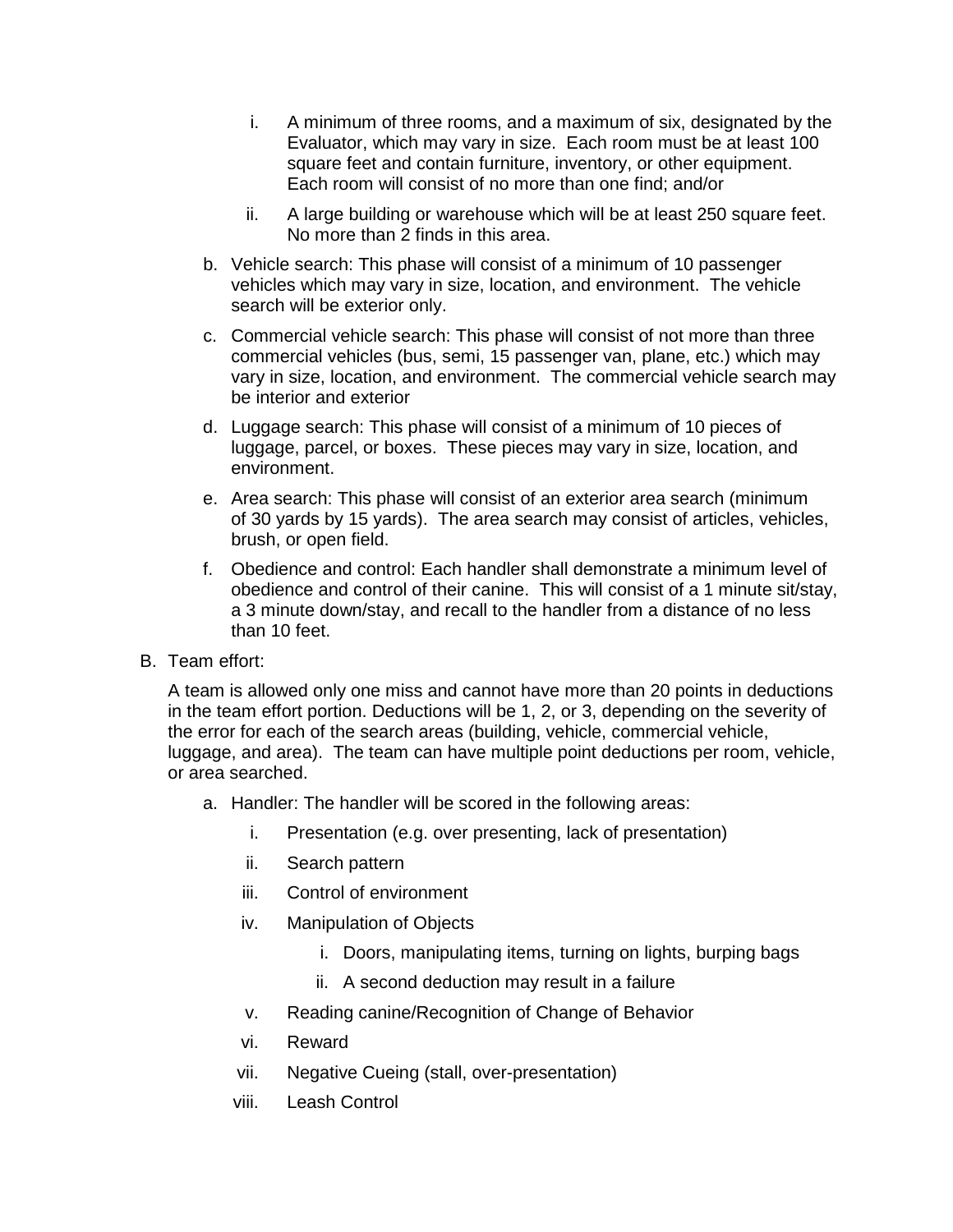- b. Canine: The canine will be scored in the following areas:
	- i. Hunt
	- ii. Confidence
	- iii. Alert
	- iv. Walk
- 2. Obedience and control phase:

Each handler will demonstrate obedience and control with their canine. The Evaluator may conduct the exercises in the obedience phase in any order, and will be the only person to determine when each of the exercises has been completed.

- i. Sit Stay: The canine must perform this skill for one minute. A half point will be deducted for additional commands and failure to stay / breaking position.
- ii. Down Stay: The canine must perform this skill for three minutes. A half point will be deducted for failure to stay / breaking position.
- iii. Come: The canine must come when called. A half point will be deducted for additional commands, and failure to stay / breaking position, and failure to return / non-direct return.
- iv. All exercises:
	- 1. One half point will be deducted for urinating in the test area
	- 2. Three points will be deducted for each time the handler fails to conduct follow-up commands.
- D1: Explosive Team Elective Discipline for Open Air Detection Team

All minimum standards mentioned in *D. Explosive Detection* must be met prior to participating in this elective discipline. As this is an elective discipline, it cannot be recognized on its own.

These rules are intended to set minimum standards of performance for the certification of explosive detection canine teams with the elective discipline of "Open Air Detection" which are used for law enforcement or corrections purposes.

Performance evaluations will consists of three of the four following phases: Line Up, Moving Line, Small Group, and Moving Target Corridor Search.

- Each phase will consist of two separate searches.
- During these elective phases, a minimum of 5 training aids and a maximum of 6 training aids shall be used at the discretion of the evaluator. Teams will be allowed one miss.
	- o Evaluators will place no more than one (1) training aid within one search of any given phase.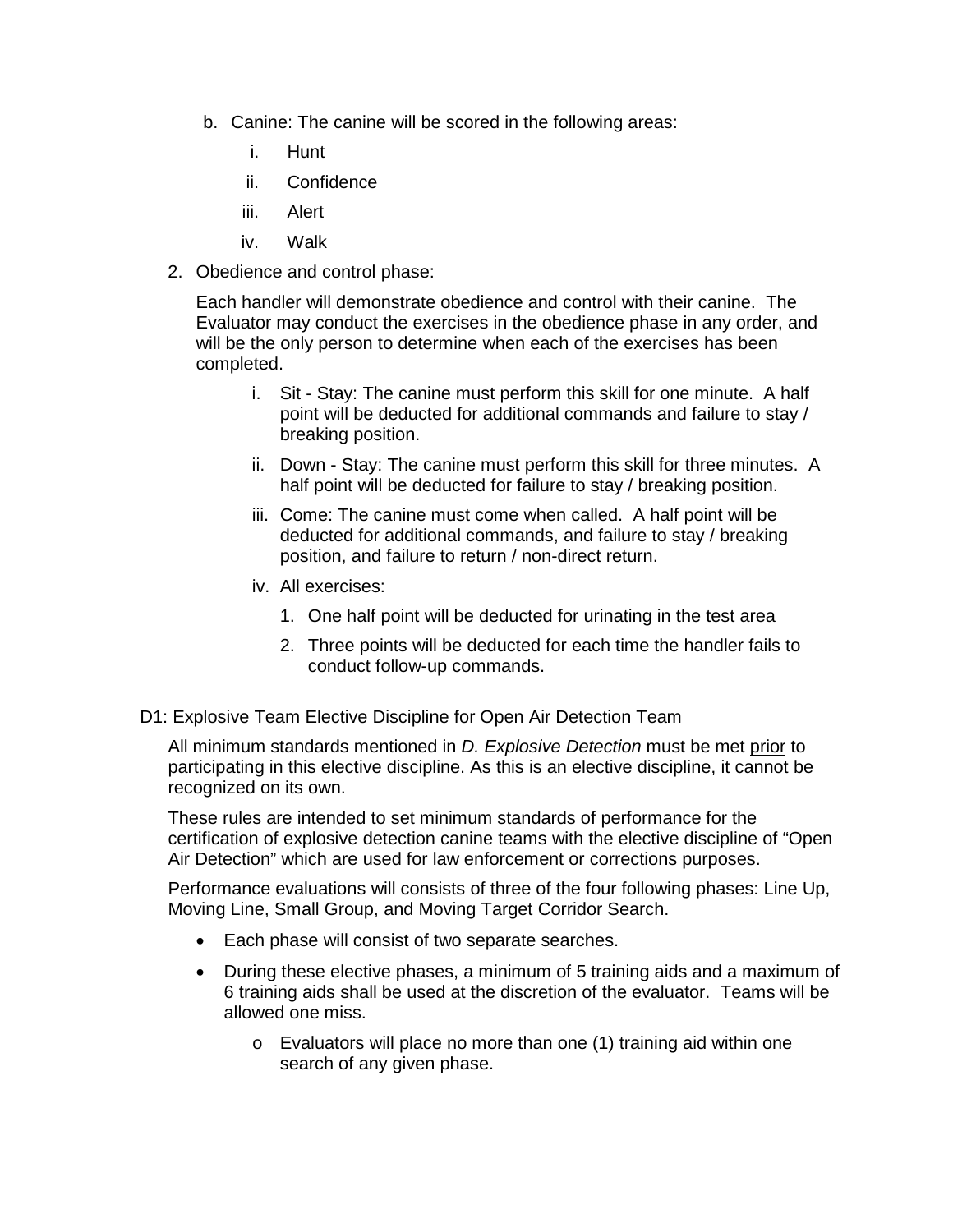- The certified evaluator will designate which three of the four phases will be utilized during a particular evaluation.
- In the line-up, moving line and small group phases there shall be no less than 8 and no more than 15 persons per search.
- The explosive substances that are to be utilized during an open air evaluation are:
	- i. Smokeless Powder / Double-Based Smokeless Powder,
	- ii. TNT,
	- iii. RDX / C4,
	- iv. PETN / Sheet Explosive,
	- v. Nitroglycerin Dynamite,
	- vi. or Ammonia Dynamite / Kinepak / Emulsion.
- The types of substances placed in each phase will be at the discretion of the evaluator.
- Training aids used shall be a minimum of 2 pounds and a maximum of 10 pounds.
- Training aids used shall be a minimum of a 1/2 pound and a maximum of 4 pounds.
- There will be a minimum set up time of 60 minutes for training aids placed into luggage or hand carried bags/items.
- There will be a minimum set up time of 30 minutes for training aids placed onto the body of a decoy.
- No training aids will be placed on any decoy between the sternum and chin to avoid any inhalation hazards.
- 1. Evaluating Phases:
	- a. Line Up
		- i. Two separate line searches of people designated by the evaluator which may vary in size however there will no fewer than 8 persons and no more than 15 persons per line up search.
		- ii. At least one of the line searches shall contain a find and there shall be no more than one find per line up search.
		- iii. Line searches may contain bags designated by the evaluator to be searched in conjunction with the people.
		- iv. During this phase the team can use First Pass and Systematic Search patterns, however at the end of the second completed systematic search the handler will either call the line clear or indicate which person in the line is concealing a trained odor.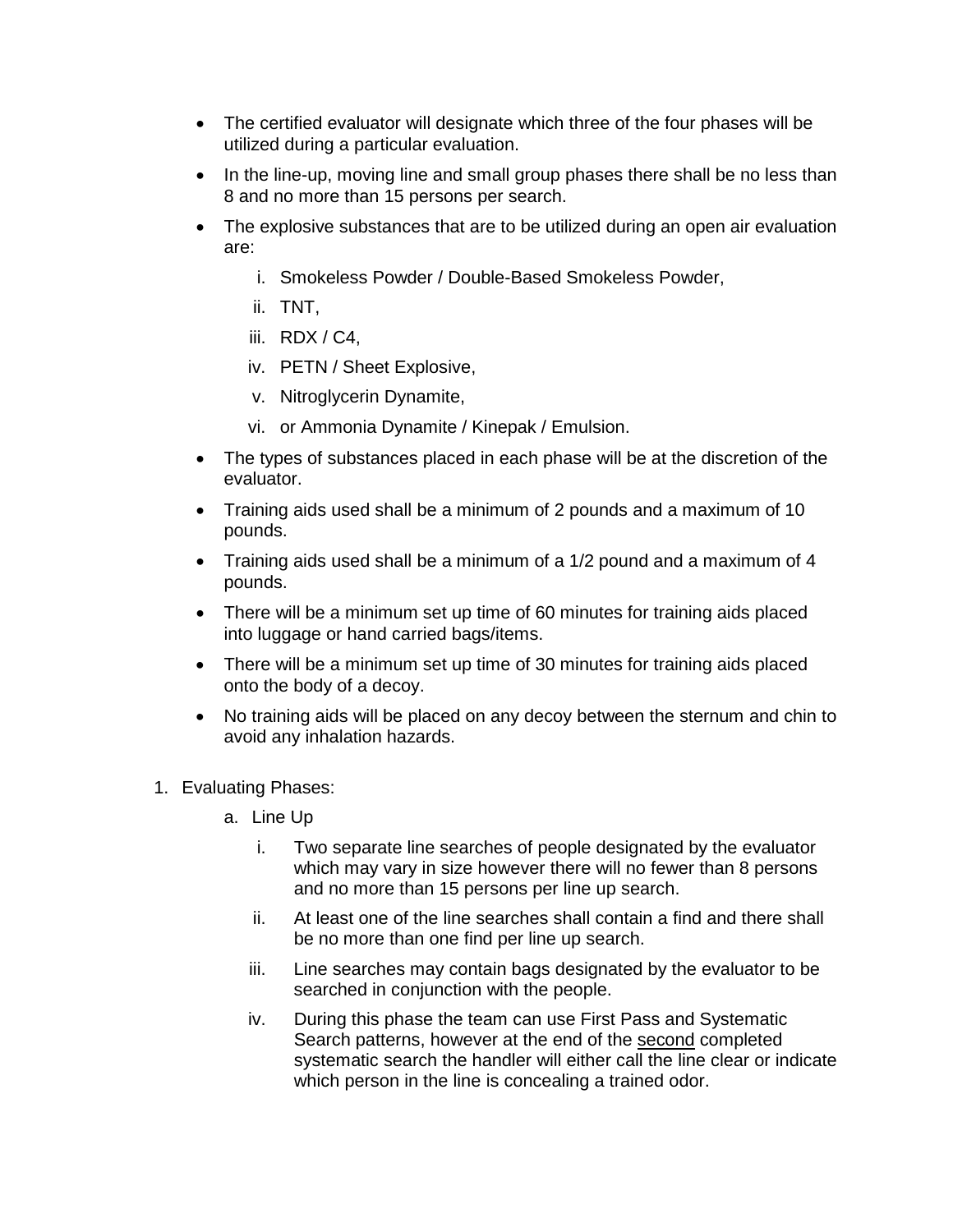- b. Moving Line
	- i. Two separate moving line searches of people designated by the evaluator which may vary in size; however there shall be no fewer than 8 persons and no more than 15 persons per search.
	- ii. At least one of the line searches shall contain a find and there shall be no more than one find per line up search.
	- iii. Moving searches may contain bags designated by the evaluator to be searched in conjunction with the people.
	- iv. During this phase the team can use First Pass and Systematic Search patterns, however at the end of the second completed systematic search the handler will either call the line clear or indicate which person in the line is concealing a trained odor.
- c. Small Group
	- i. Two separate small group searches of people designated by the evaluator which may vary in size; however there shall be no fewer than 8 persons and no more than 15 persons per search.
	- ii. The group search may contain bags designated by the evaluator to be searched in conjunction with the people. The configuration of the group will be designated by the evaluator. There shall be no more than one find in each separate search of this phase.
	- iii. During this phase the team can use First Pass and Systematic Search patterns, however at the end of the second completed systematic search the handler will either call the group clear or indicate which person in the group is concealing a trained odor.
- d. Moving Target Corridor Search
	- i. Two separate searches conducted in a narrow corridor designated by the evaluator with people moving back and forth through the corridor. The corridor search may contain bags designated by the evaluator to be searched in conjunction with the people.
	- ii. The team can move from one side of the corridor to the other side at their discretion. The handler may not make any presentations on any one person or bag during the phase, however search commands may be use to keep the canine engaged.
	- iii. This search is to be designed to demonstrate the canine ability to follow the trace/ribbon of odor to source.
	- iv. There shall be no more than one find during each individual search phase.
- E. Evaluations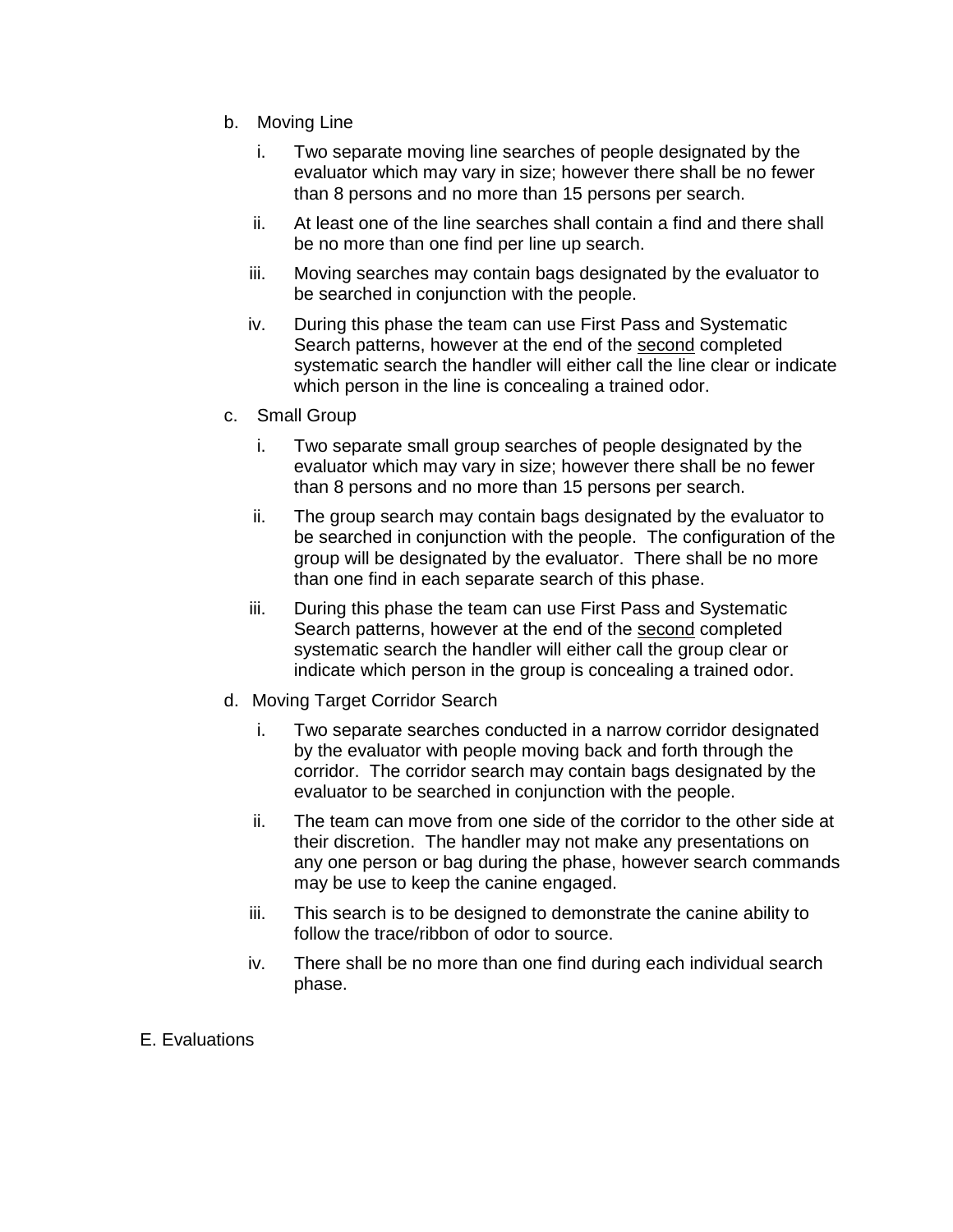Teams may attempt an evaluation prior to the hours specified in this policy, however, the CJTC will not accept an application until the team completes all hours listed by discipline and experience level.

CJTC Certified Evaluators shall conduct evaluations as described in this policy; they do not have the authority to modify these standards in any way.

When evaluating a team from their own department, the CJTC evaluator cannot sign a team's application where they are the trainer of record for that team.

#### F. Additional Disciplines:

It is recommended that any other discipline not listed in this policy be certified through an organization responsible for management and implementation of said discipline in which they set standards within the relevant field.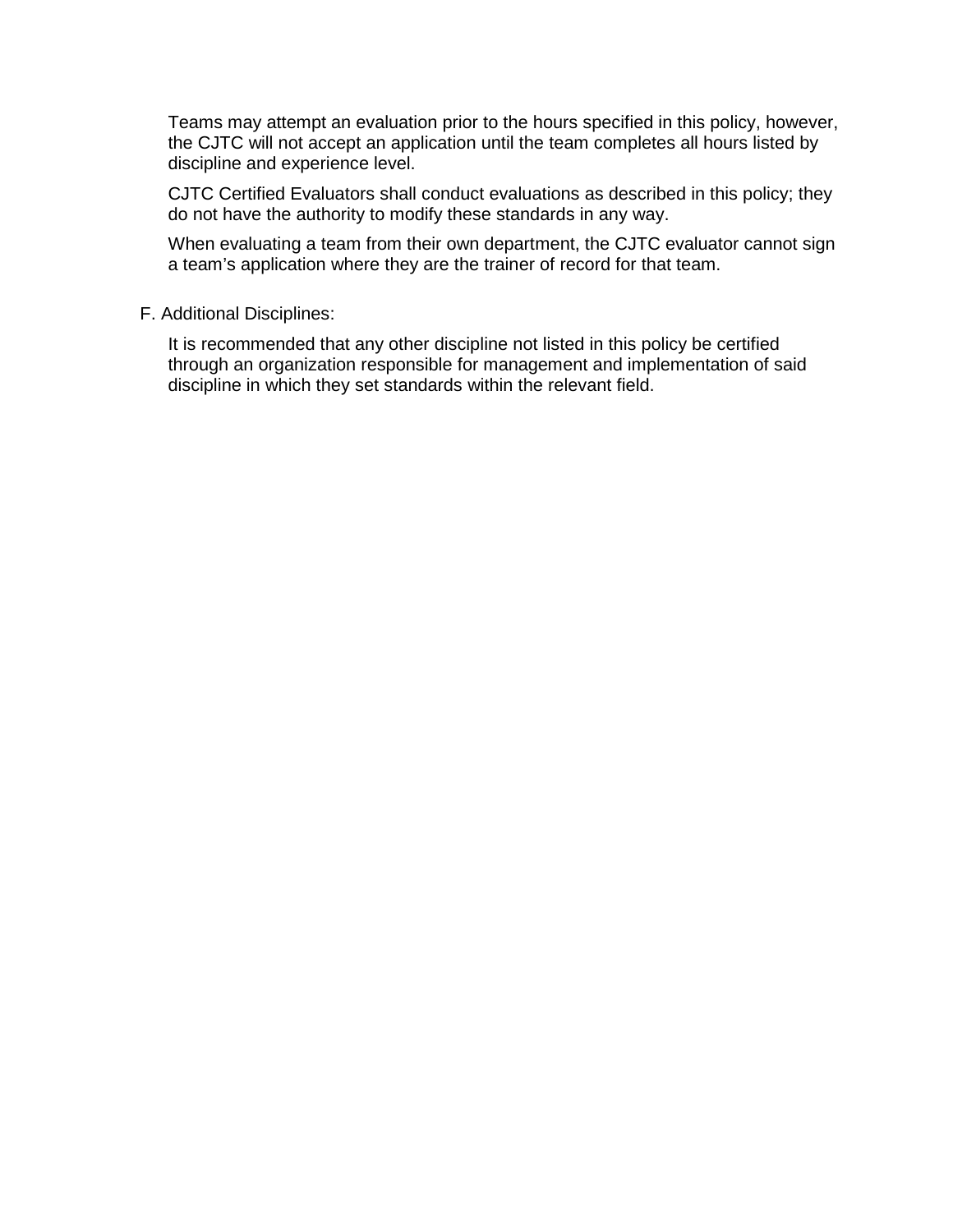# Appendix A

| Date     | <b>Revisions</b>                                                                                                                                                                                          | Area                                                                |
|----------|-----------------------------------------------------------------------------------------------------------------------------------------------------------------------------------------------------------|---------------------------------------------------------------------|
| 12/21/17 | <b>Updated Decoy definition</b>                                                                                                                                                                           | Section II - Definitions                                            |
| 12/21/17 | Adjusted equipment use for the Scent Phase and Area<br><b>Search in Patrol</b>                                                                                                                            | Section IV - Procedures<br>Sub-part B                               |
| 11/20/17 | Added Definition for Experienced and Inexperienced<br>Handler                                                                                                                                             | Section II - Definitions                                            |
| 11/20/17 | Updated lettering and numbering within Section III - Policy,<br>also updated recertification information, added verbiage<br>regarding retesting, & changed "certification" to "initial<br>certification." | Section III - Policy                                                |
| 11/20/17 | Added verbiage regarding experienced handler's minimum<br>training hours                                                                                                                                  | Section IV - Procedures<br>Sub-part's A, B, & C                     |
| 11/20/17 | Updated the testing exercise information for Patrol                                                                                                                                                       | Section IV - Procedures<br>Sub-part B                               |
| 11/20/17 | Adjusted numbering and lettering of Sub-part D, also added<br>verbiage regarding scored areas, and provided additional<br>direction regarding Team Effort                                                 | Section IV - Procedures<br>Sub-part D                               |
| 11/20/17 | Added Explosive Team Elective Discipline for Open Air<br><b>Detection Team</b>                                                                                                                            | Section IV - Procedures<br>Sub-part D-1                             |
| 11/20/17 | <b>Changed Police Patrol Canine to Patrol</b>                                                                                                                                                             | Section IV - Procedures<br>Sub-part A                               |
| 11/20/17 | Removed Human Trailing Discipline and replace with<br>"Additional Disciplines."                                                                                                                           | Section IV - Procedures<br>Sub-part E                               |
| 03/09/17 | Added "aka Narcotic Detection" This is the recognized<br>industry norm when identifying this discipline.                                                                                                  | Section IV - Procedures<br>Sub-part C                               |
| 03/09/17 | Added detailed instructions of what documentation is<br>required to prove each of the six criteria to become an<br>evaluator.                                                                             | Section IV - Procedures<br>Sub-part A                               |
| 03/09/17 | Added detailed instructions of what documentation is<br>required. To include requirements when a variance to any of<br>the six criteria is asked for.                                                     | Section IV - Procedures<br>Sub-part A                               |
| 01/25/17 | The term "as a team" was removed from each discipline; it<br>was draft language that was not intended to be incorporated<br>into the final version.                                                       | <b>Section IV - Procedures</b><br>Sub-parts B, C, D, & E            |
| 01/25/17 | Adjusted certification expiration from twelve months to<br>twenty-four months; it was draft language that was not<br>intended to be incorporated into the final version.                                  | Section III - Policy<br><b>Sub-part B</b>                           |
| 01/25/17 | Adjusted lettering so that sub-part C could reflect the<br>addition of "expiration of evaluator certification;" this<br>language was inadvertently left out.                                              | Section III - Policy<br><b>Sub-parts C-F</b>                        |
| 11/28/18 | Replaced the term "testing" with evaluation(s)                                                                                                                                                            | <b>All Sections</b>                                                 |
| 11/28/18 | Updated weight of narcotic evaluations                                                                                                                                                                    | Section III - Policy<br>Sub-parts C                                 |
| 07/12/19 | Updated minimum training, grammar updates, equipment<br>update                                                                                                                                            | Section IV - Patrol Sub-<br>part B, B (1)(d),(e),(g),<br>$(h)$ (ii) |
| 07/12/19 | Updated minimum training, grammar updates, equipment<br>update                                                                                                                                            | Section IV - Patrol Sub-<br>part D                                  |
| 07/12/19 | Added clarification as to evaluation expectations which<br>resulted in a new Section E.                                                                                                                   | <b>Section E</b>                                                    |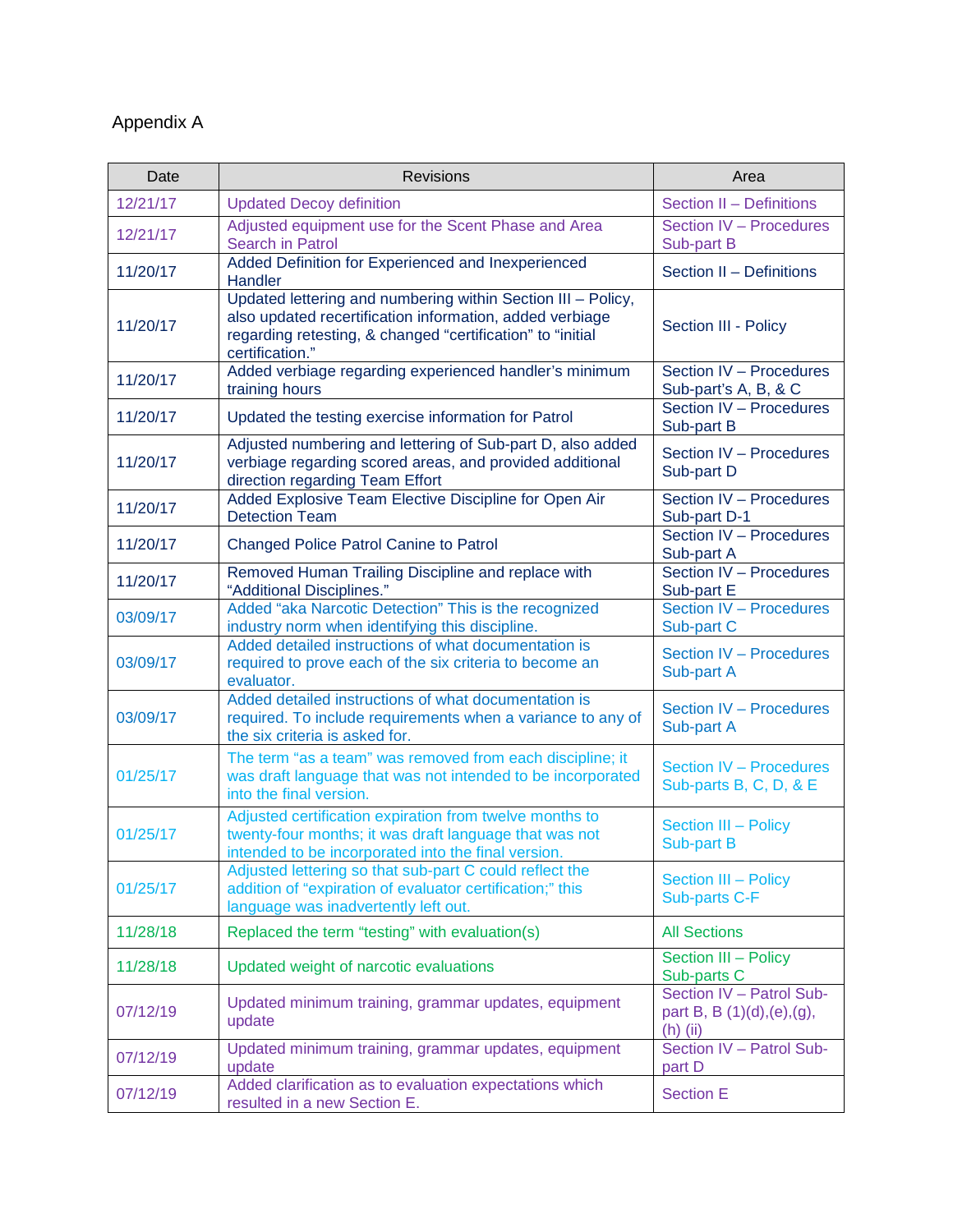| 12/02/19 | Updated information in Patrol (1)(g) Master Protection | Section IV - Sub-part B                        |
|----------|--------------------------------------------------------|------------------------------------------------|
| 12/02/19 | Updated point deductions                               | Section IV - Sub-part D                        |
| 12/02/19 | Updated information related to team effort scoring     | Section IV - Sub-parts<br><b>B, C, &amp; D</b> |
| 12/02/19 | Updated all changes to score sheets.                   | <b>Score Sheets</b>                            |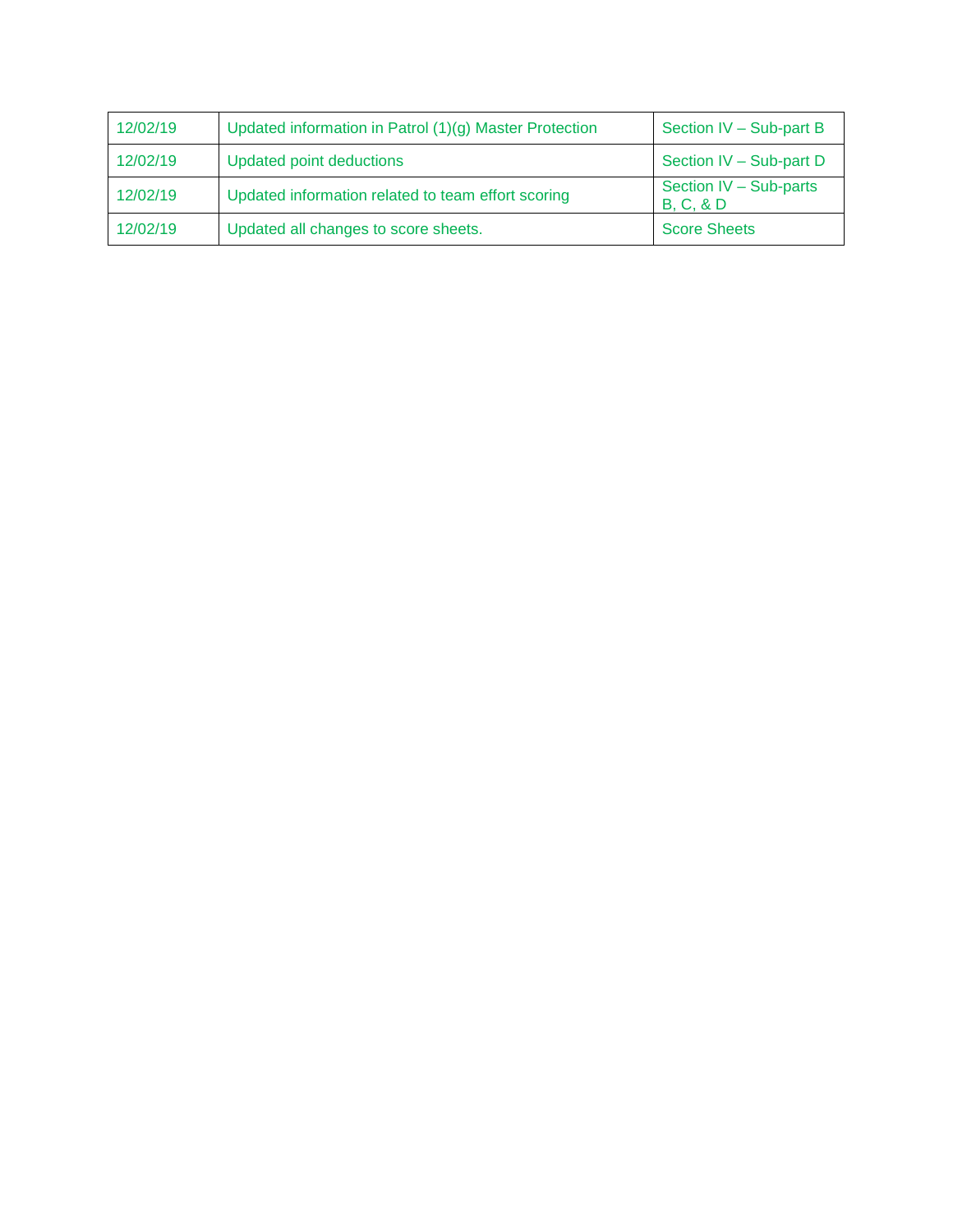

# **APPLICATION FOR CERTIFICATION OF CANINE TEAM**

Send completed form to: [certmail@cjtc.wa.gov](mailto:certmail@cjtc.wa.gov)

| This is an application for $\Box$ INITIAL Team Certification or $\Box$ RECERTIFICATION of Team |  |                                                     |                                                                  |
|------------------------------------------------------------------------------------------------|--|-----------------------------------------------------|------------------------------------------------------------------|
| Section 1: All sections must be completed; incomplete forms will not be processed.             |  |                                                     |                                                                  |
| <b>HANDLER'S FULL NAME:</b>                                                                    |  | <b>HANDLER'S FULL SSN:</b><br><b>CANINE'S NAME:</b> |                                                                  |
| <b>AGENCY and MAILING ADDRESS:</b>                                                             |  | <b>HANDLER'S AGENCY EMAIL ADDRESS:</b>              |                                                                  |
|                                                                                                |  | <b>HANDLER'S CONTACT PHONE NUMBER:</b>              |                                                                  |
| <b>Canine Team Discipline</b> (A separate application for each discipline is required)         |  |                                                     |                                                                  |
| <b>POLICE PATROL</b><br><b>NARCOTIC DETECTION</b>                                              |  | <b>ELECTIVE MARIJUANA ODOR</b>                      | <b>EXPLOSIVE DETECTION</b><br><b>ELECTIVE OPEN AIR DETECTION</b> |

| <b>Section 2: Canine Handler</b>                                                                                                                                                                                                                                              |  |  |  |  |
|-------------------------------------------------------------------------------------------------------------------------------------------------------------------------------------------------------------------------------------------------------------------------------|--|--|--|--|
| I recognize this is an application for certification or training to the Commission (See RCW 43.101.105(b)); therefore, I hereby attest that I have read<br>and understand the requirements outlined in the CJTC Policy "K-9 Certification Requirements" and WAC 139-05-915.   |  |  |  |  |
| As the identified canine handler, I declare under penalty of perjury under the laws of the state of Washington that this Canine Team has met or<br>exceeded the minimum training hours as outlined, for this discipline, in the CJTC Policy "K-9 Certification Requirements." |  |  |  |  |
| I declare under penalty of perjury under the laws of the State of Washington that the foregoing is true and correct.                                                                                                                                                          |  |  |  |  |
| Signed this day of the set of the set of the set of the set of the set of the set of the set of the set of the s                                                                                                                                                              |  |  |  |  |
|                                                                                                                                                                                                                                                                               |  |  |  |  |
| <b>Applicant's Signature</b>                                                                                                                                                                                                                                                  |  |  |  |  |

| <b>Section 3: CJTC Certified Canine Team Evaluator</b>                                                                                                                                                                                                                                      |                             |  |  |
|---------------------------------------------------------------------------------------------------------------------------------------------------------------------------------------------------------------------------------------------------------------------------------------------|-----------------------------|--|--|
| I recognize this is an application for certification or training to the Commission (See RCW 43.101.105(b)); therefore, I hereby attest that I have read<br>and understand the requirements outlined in the CJTC Policy "K-9 Certification Requirements" and WAC 139-05-915.                 |                             |  |  |
| As the CJTC certified canine team evaluator, I declare under penalty of perjury under the laws of the state of Washington that this Canine Team has<br>met or exceeded the team evaluation requirements outlined, for this discipline, in the CJTC Policy "K-9 Certification Requirements." |                             |  |  |
| I declare under penalty of perjury under the laws of the State of Washington that the foregoing is true and correct.                                                                                                                                                                        |                             |  |  |
|                                                                                                                                                                                                                                                                                             |                             |  |  |
| <b>Evaluator's Signature</b>                                                                                                                                                                                                                                                                |                             |  |  |
| <b>CERTIFIED EVALUATOR'S PRINTED NAME:</b>                                                                                                                                                                                                                                                  | DATE OF CERTIFICATION TEST: |  |  |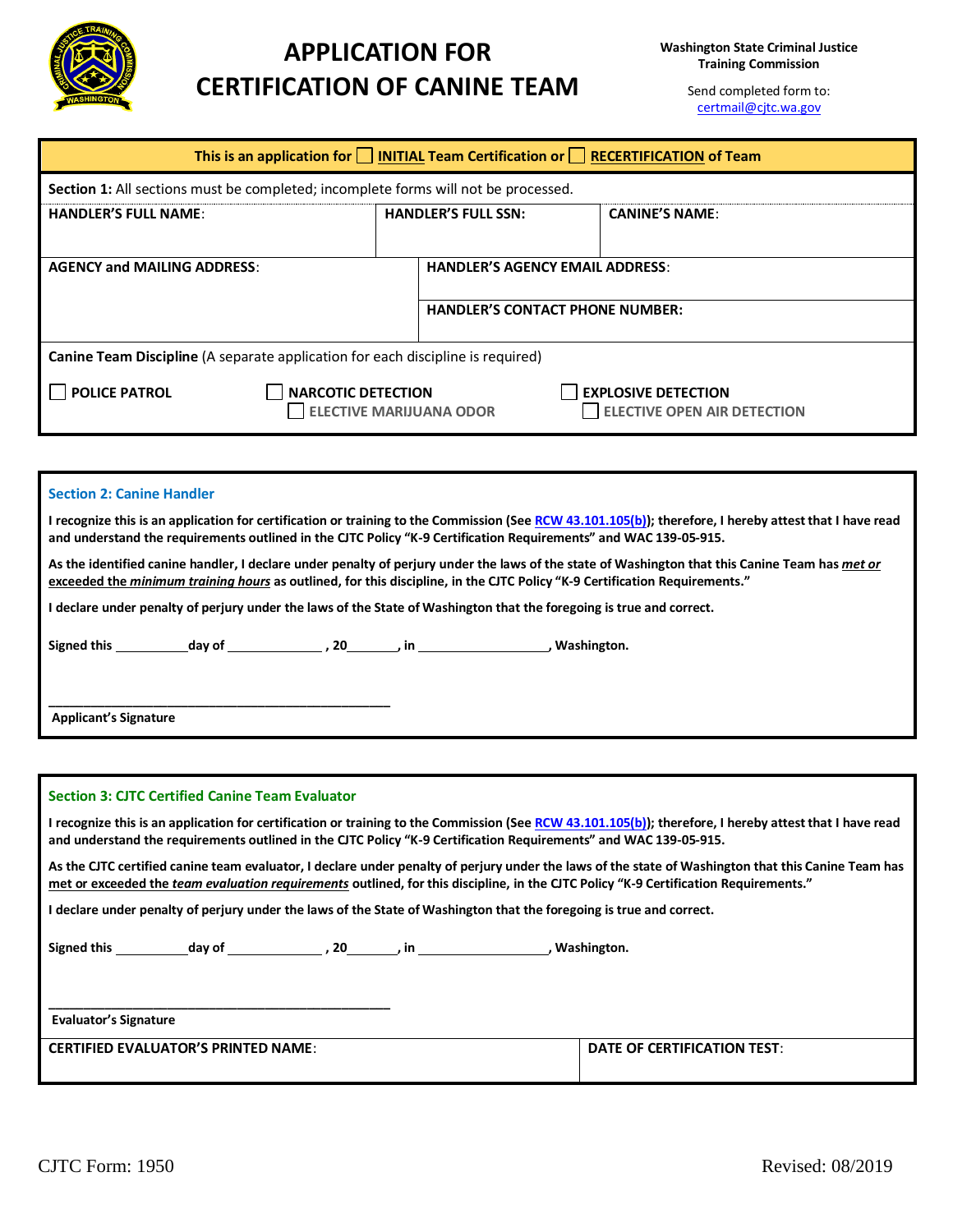### **Section 1: This sections should be completed by the handler prior to evaluation**

- Mark either "INITIAL" or RECRTIFICATION."
- Handler's full name, Canine's name self-explanatory.
- Agency and Mailing Address this will be used to mail certificates to.
- Handler's agency email address to be used if CJTC needs to contact handler.
- Handler's contact phone number as CJTC will use this number for business purposes, should not be a personal phone.
- Canine Team Discipline mark the discipline the team is applying for. You must submit a separate application for each discipline.

### **Section 2: This section is completed by the handler**

- This is a legal declaration. CJTC does not maintain the training records of the team. If questions regarding minimum training hours required for the applicable discipline should arise, it is the sole responsibility of the handler to produce said proof.
- If it is found the handler falsified this document, they are subject to revocation of their peace officer or tribal officer certification as described in RCW 43.101.105 and Chapter 139-07 WAC.

### **Section 3: This section is completed by the evaluator**

- This is a legal declaration. CJTC does not maintain the evaluation records. If questions regarding this evaluation should arise, it is the sole responsibility of the evaluator to produce said proof.
- If it is found the evaluator falsified this document, they are subject to revocation of their peace officer or tribal officer certification as described in RCW 43.101.105 and Chapter 139-07 WAC.

## **Email is the only acceptable way to submit this form.**

**Mailing or faxing this application will not only cause delay in the issuance of certification, but could result in the application not being received.**

**Questions regarding this form, or any portion of the certification process may be emailed to Tisha Jones at [tjones@cjtc.wa.gov](mailto:tjones@cjtc.wa.gov) or you may call 360- 486-2431.**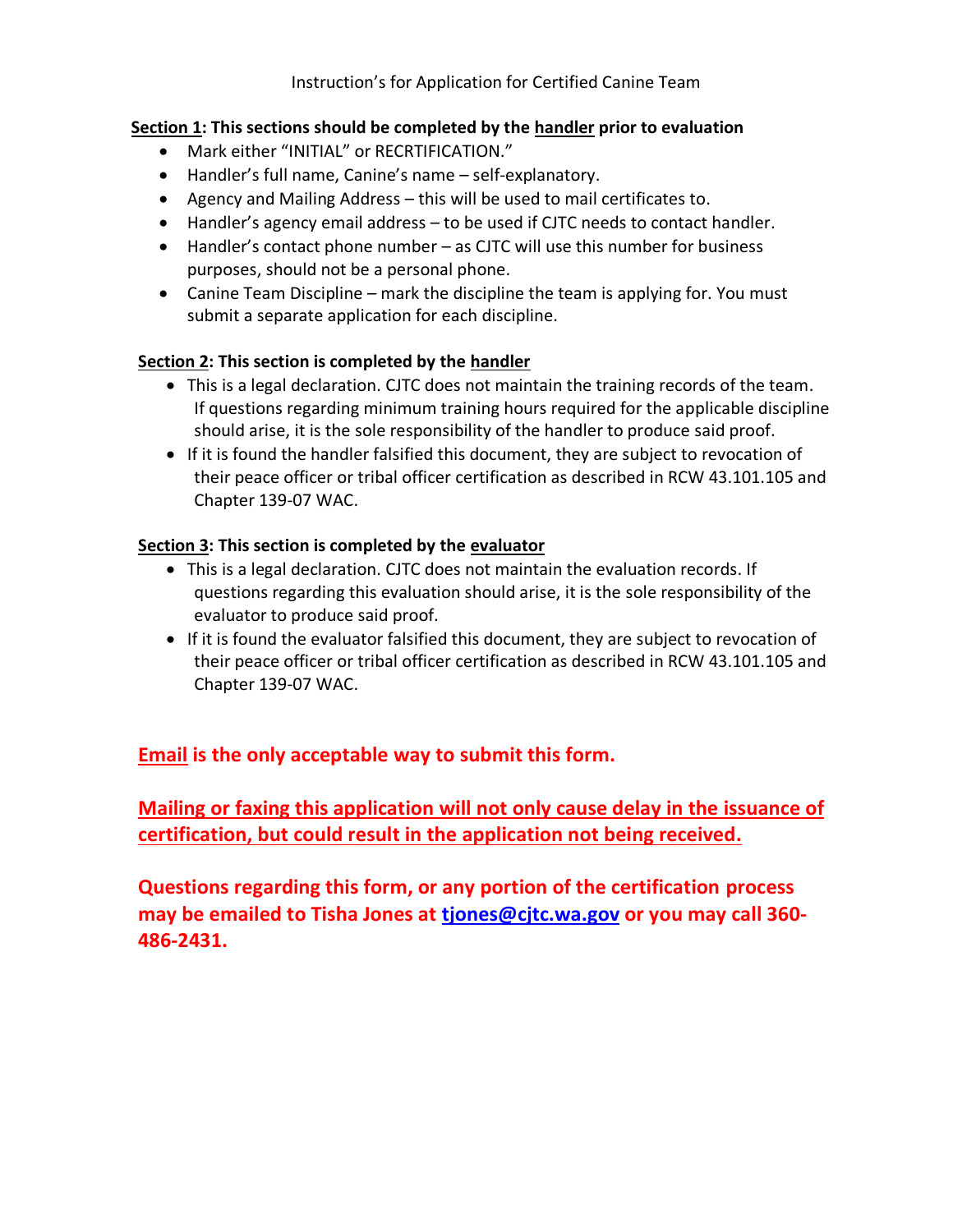Handlers must be evaluated with their assigned duty canine. Performance will be rated on a pass / fail basis. The evaluator has the discretion to discontinue the evaluation if excessive time has been spent without results, or if there is a concern about safety issues involving the canine, handler, or equipment.

Each phase will be briefly described, followed by a list of deductions and their point values. Each error observed that has an indicated deduction will result in the loss of the appropriate number of points.

- During Phase I Obedience and Phase II Protection and Control, each minor violation will result in a 2-point deduction. Each major violation will result in a 10 deduction. The deductions listed in the "ALL EXERCISES" category will apply to each exercise as well as the deductions indicated for specific exercises. A team cannot have more than 30 points in deductions.
- During Phase III Area Search, Phase IV Building Search, and Phase V Tracking, the exercises will be Pass or Fail.

#### Phase I - Obedience:

The obedience phase will be done off leash.

- This test is to determine the ability of the handler to control the police dog while the animal is off lead. (This test must be passed before proceeding to any other phase of the evaluation process.) The Evaluator may terminate any exercise for lack of progress, failure to perform, or unsafe conditions.
- Two point deductions all exercises: failure to use follow-up commands, failure to stay / breaking position (one time), and urinating in the test area;
- Ten point deductions all exercises: failure to use follow-up commands, failure to stay / breaking position (two times) and leaving in the test area;
- The Evaluator may conduct the exercises in the obedience phase in any order, and will be the only person to determine when each of the exercises has been completed.
	- i. Heeling This exercise will consist of normal, slow, and fast paces; right, left and about turns. The dog must stay within arm's length of the handler and sit at halt. A minimum of one right turn, one left turn, one about turn. Each leg of the above must be a minimum of (50) fifty feet long. The different paces may be conducted on any leg.
		- 1. Two point deduction: excessive commands (more than 1 command per change of pace or direction), arm's length away, impeding the handler and failure to sit at halt.
	- ii. Recall This exercise will begin with the canine in a stay position. The handler must indicate what position the canine will stop in. The handler will move 100- feet away in a straight line from the canine. At the direction of the Evaluator, the handler will call the canine to him/her stopping the canine at the 50- foot position. During this time the Evaluator will have the handler perform a stay exercise. The handler will indicate which position to leave the canine in. The length of time that the canine shall stay shall not exceed one-minute.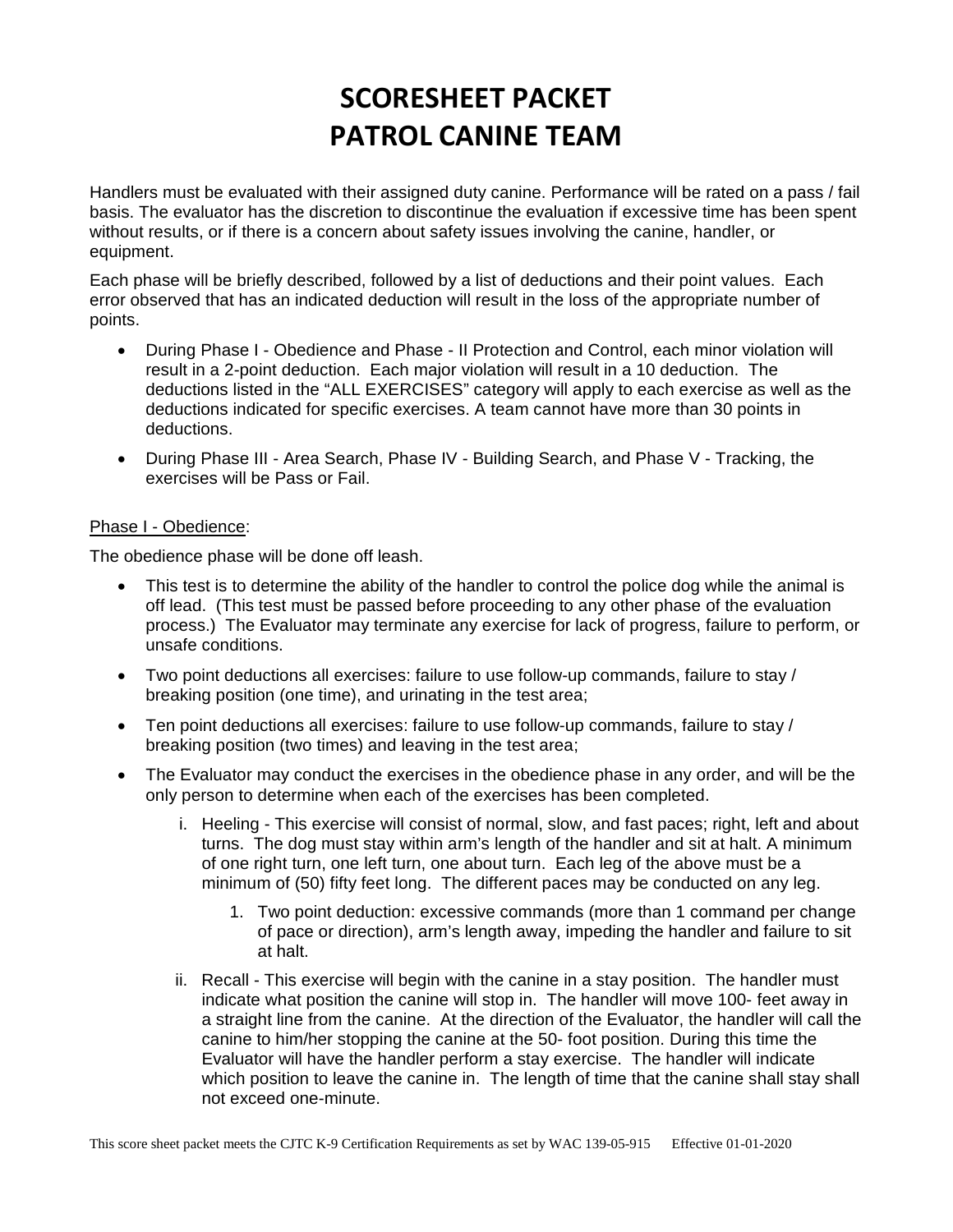- 1. Two point deduction: each additional command, non-direct return, failure to stop within five feet, non-compliance (sit, stand, down).
- 2. Ten point deduction: failure to stop and failure to return.
- iii. Heeling Control This exercise will begin with the canine in the heel position. At the Evaluator's direction, the handler and canine will step off, moving in a straight line. At the 50- foot position, the handler will stop the canine while continuing to move to the 100- foot position where the handler will stop and face the canine. At the direction of the Evaluator, the handler will cause the canine to return to the handler's side.
	- 1. Two point deduction: each additional command, arm's length away, impeding the handler, creeping over 2 inches, and non-compliance (sit, stand, down).
	- 2. Ten point deduction: failure to stop and creeping over four inches.

#### Phase II - Protection and Control:

All exercises in this phase may be performed on or off leash. The Evaluator may conduct the exercises in the order any order, and will be the only person to determine when the exercise has been completed. It must be clear to the Evaluator at all times that the handler is not physically restraining the canine.

- Two point deductions all exercises: each additional command, physically restraining the canine (one time), failure to stay / breaking position (one time), obvious weak contact, closer than 5 feet to gain a release, and failure to give follow-up command.
- Ten point deductions all exercises: physically restraining the canine (two times), failure to stay / breaking position (two times), failure to make contact when appropriate, re-bite (one time) after the release
- Automatic failure all exercise: re-bite (two times) after the release and intentionally touching the canine for a release.
	- i. Standing Call–Off There will be three clearly marked positions, the 50-foot position, the 75-foot position, and the 100-foot position. At the direction of the Evaluator, the decoy will begin to run from the 50- foot position. The canine will be sent after the decoy passes the 75-foot position. The decoy will stop at the 100-foot position with their hands at their side. The canine will be recalled / stopped after passing the 50-foot position. The handler may run with the canine, but must stop at the 50-foot mark.
		- 1. Two point deduction: slow / non-direct recall
		- 2. Ten point deduction: handler recalls dog early, handler crosses 50-foot line, and body contact with decoy
		- 3. Automatic failure: mouth contact with decoy.
	- ii. Master Protection The team will move to a location designated by the Evaluator. The decoy will approach to within 20 feet of the team's position. The handler will leave their dog and approach the decoy. After a period of conversation, the decoy will assault the handler. After the canine makes contact, the Evaluator will direct the handler when to recall the canine.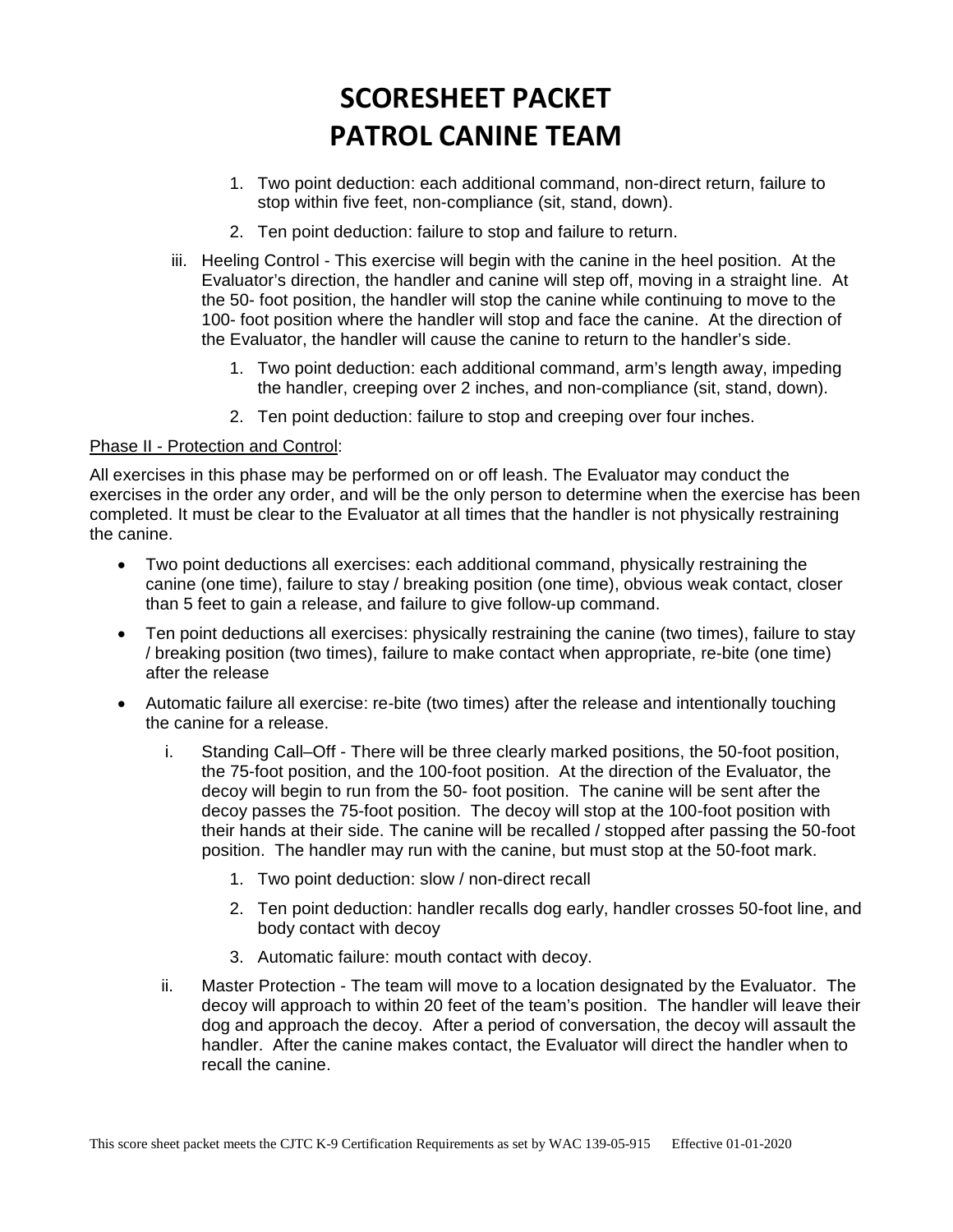#### Scent Phases

All exercises in this phase may be performed on or off leash. The Evaluator may conduct the scent phases in any order. The Evaluator may terminate the exercise for lack of progress, failure to perform the scent work, or unsafe conditions.

Phase III - Area Search

- The decoy will have no equipment and will give no indication to their presence. The evaluator will ensure the canine cannot gain access to the decoy and cause injury. Once the search command is given by the handler, the K9 Team will be given a reasonable amount of time to complete the exercise. The search time will be determined by the Evaluator based upon the respective search areas. Each search exercise is complete when the canine gives an indication of the concealed decoy, the handler recognizes the indication and informs the Evaluator of said indication and location of decoy, or the established time limit expires.
	- 1. This exercise is Pass / Fail.

Phase IV - Building Search

- The decoy will have no equipment and will give no indication to their presence. The evaluator will ensure the canine cannot gain access to the decoy and cause injury. This scent exercise will consist of a building (minimum of three rooms and may vary in size, location and environment) designated by the Evaluator. The decoy will be placed in a building contaminated by human scent. The search will have a minimum set-up time of ten minutes. The handler and the canine will start at a point determined by the Evaluator. The team will be evaluated on the manner in which they accomplish the exercise.
	- 1. The canine must locate the decoy through scent work.
	- 2. This exercise is Pass / Fail.

#### Phase V – Tracking / Trailing

- In this phase, decoy equipment is optional; however, he/she will give no indication to their presence. The evaluator will ensure the canine cannot gain access to the decoy and cause injury. The track will be planned by and/or approved by the Evaluator. The track will be a minimum of 600–feet and consist of minimum of one turn, and two legs with at least one change of surface. Three articles of evidence (combination of hard and soft), will be placed on the track by the decoy. The articles of evidence will be well scented by the decoy. The track will have a minimum time delay of ten minutes. The handler and the canine will start at a point determined by the Evaluator. The team will be evaluated on the manner in which they accomplish the exercise. The canine must locate the decoy through the demonstration of tracking/trailing. The team must locate a minimum of 1 article of evidence. The evidence may be recovered during the original track or on the back track.
	- 1. The team must locate a minimum of one article of evidence through scent work.
	- 2. This exercise is Pass / Fail.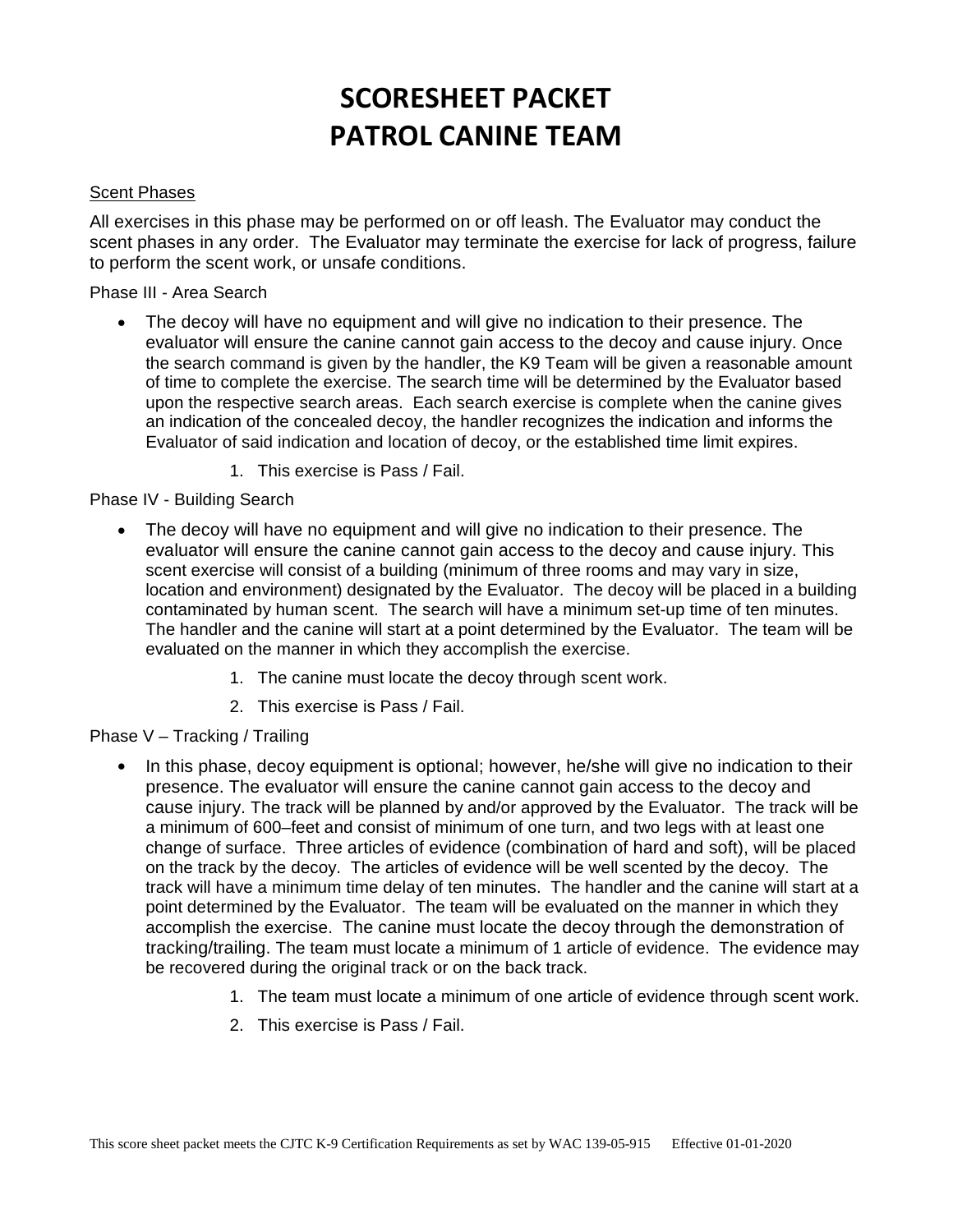# **PHASE I – OBEDIENCE DEDUCTION GUIDE**

This phase consists of 3 exercises. The Evaluator may conduct the exercises in the obedience phase in any order, and will be the only person to determine when each of the exercises has been completed. A team cannot have more than 30 points in deductions.

## **2 POINT DEDUCTION**

### ALL EXERCISES

- Failure to use follow-up commands
- **EXECUTE:** Failure to stay / breaking position  $(1X)$
- Urinating in the test area

### HEELING

- Excessive commands (more than 1 command per change of pace or direction)
- **Arms length away**
- **If** Impeding the handler
- Failure to sit at halt

### RECALL

- Each additional command
- Non-direct return
- Failure to stop within 5'
- Non-compliance (sit, stand, down)

### HEELING CONTROL

- Each additional command
- **E** Arms length away
- **Impeding the handler**
- Creeping over 2'
- Non-compliance (sit, stand, down)

### **10 POINT DEDUCTION**

### ALL EXERCISES

- Failure to stay / breaking position (2X)
- Bolting from the evaluation area **(Failure)**

### HEELING

### RECALL

- **Example 5** Failure to stop
- Failure to return

### HEELING CONTROL

- **Example 5** Failure to stop
- Creeping over 4'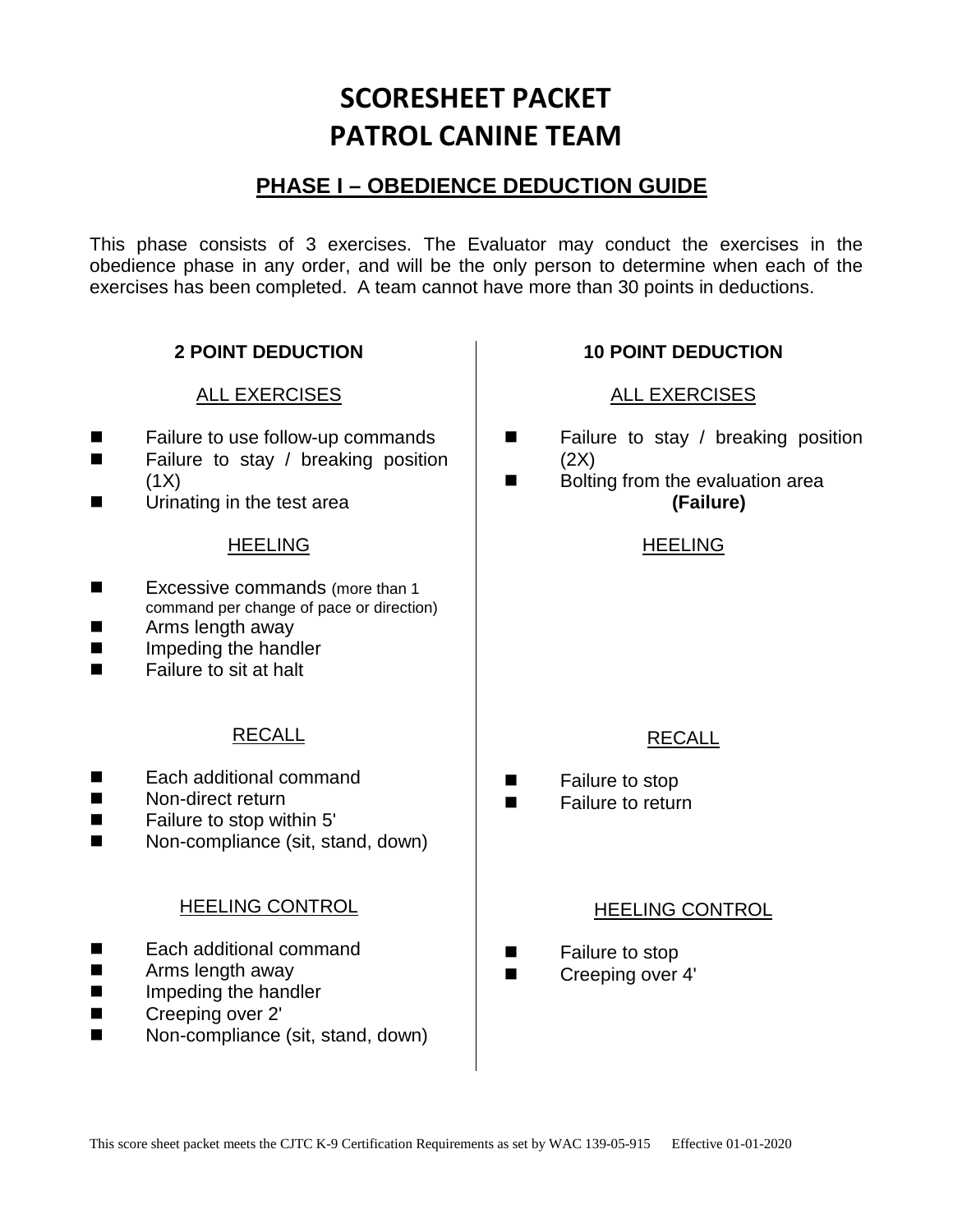# **PHASE II - PROTECTION AND CONTROL DEDUCTION GUIDE**

This phase consists of 2 exercises. The exercises in this phase will be conducted in the order indicated. A team cannot have more than 30 points in deductions.

### **2 POINT DEDUCTION**

### ALL EXERCISES

- Each additional command
- **Physically restraining the canine**  $(1X)$
- Failure to stay / breaking position  $(1X)$
- **Net Solutions** Obvious weak contact
- Closer than 5' to gain a release
- Failure to give follow-up command

### **10 POINT DEDUCTION**

### ALL EXERCISES

- **Physically restraining the canine**  $(2X)$
- Failure to stay / breaking position  $(2X)$
- **E** Failure to make contact when appropriate
- $\blacksquare$  Re-bite (1x) after the release
- $\blacksquare$  Re-bite (2x) after the release **(Failure)**
- Intentionally touching the canine for a release

#### **(Failure)**

### CALL OFF

- **Handler recalls dog early**
- Handler crosses 50-foot line
- Body contact with decoy
- Mouth contact with decoy -**(Failure)**

### CALL OFF

■ Slow / non-direct recall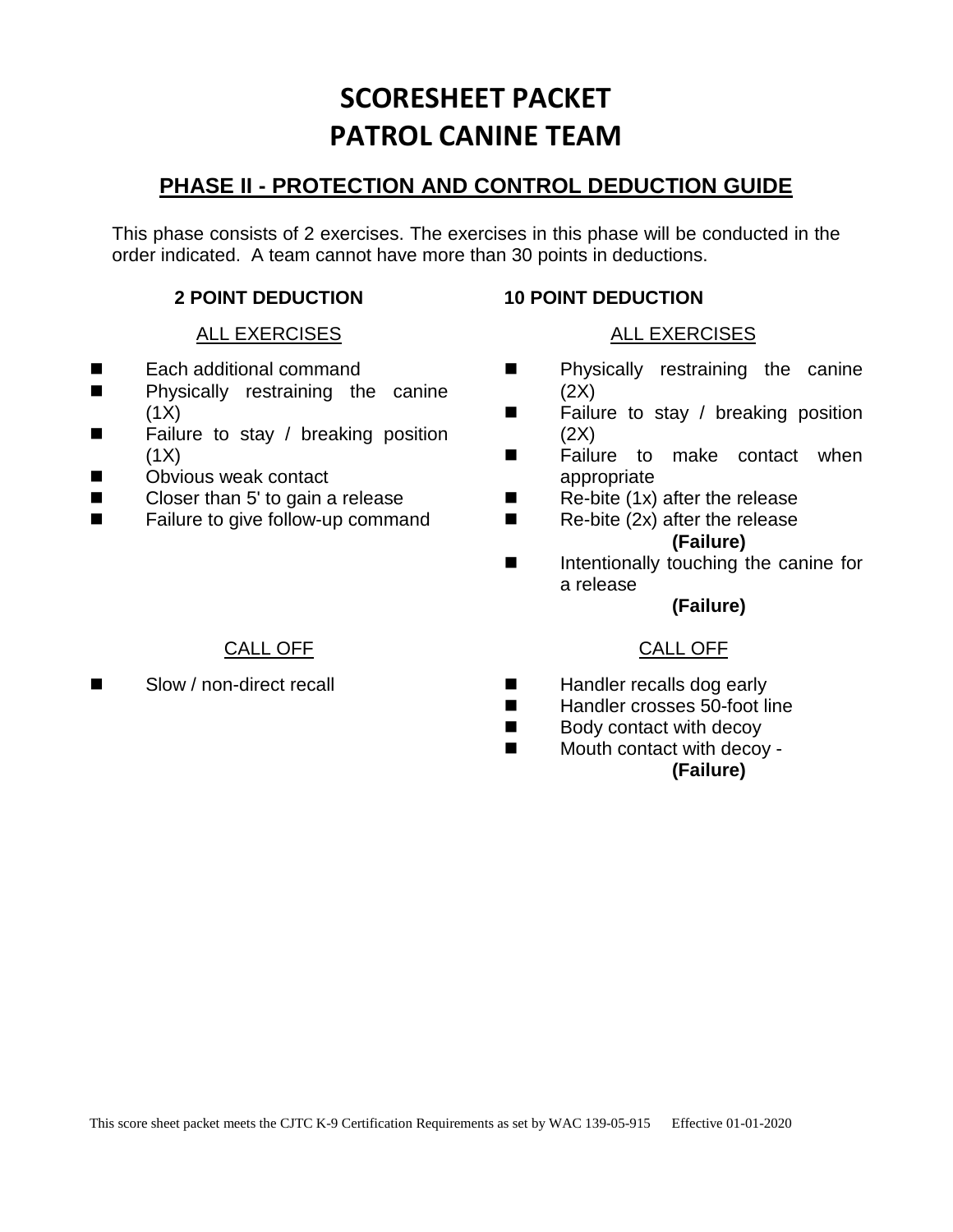## **SCENT EXERCISES**

The scent phases may be conducted in any order.

#### **PHASE III - AREA SEARCH**

This exercise is PASS / FAIL. The canine must locate the decoy through scent work.

#### **PHASE IV - BUILDING SEARCH**

This exercise is PASS / FAIL. The canine must locate the decoy through scent work.

#### **PHASE V - TRACKING**

This exercise is PASS / FAIL. The canine must locate the decoy through scent work. The team must locate a minimum of 1 article of evidence.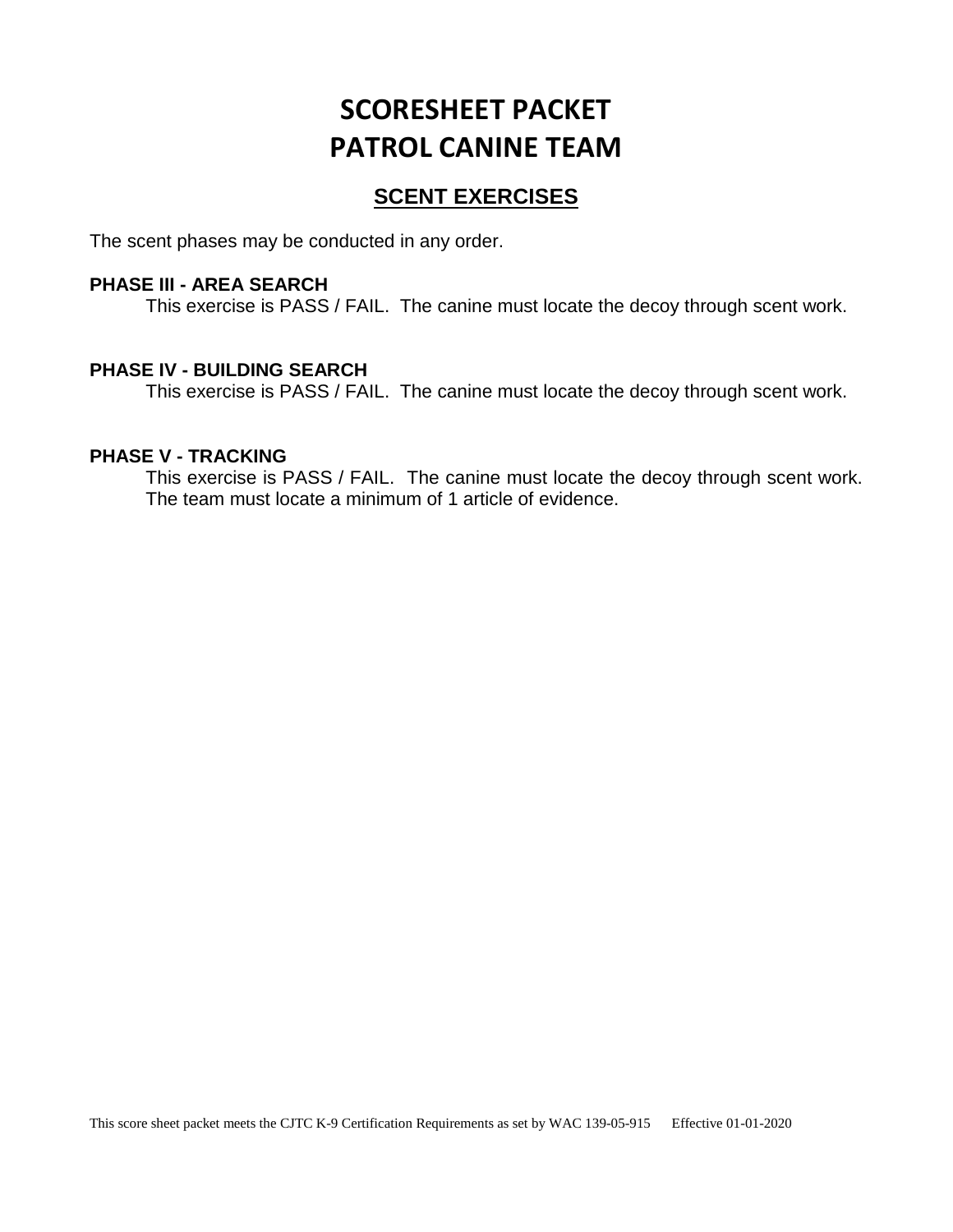#### **Overall Record Sheet**

| Location: | Date:               |
|-----------|---------------------|
| Handler:  | Yrs. K9 Experience: |
| Agency:   |                     |

| Canine Name: | Cross Trained: □ Yes □ No |
|--------------|---------------------------|
|--------------|---------------------------|

Using the Deduction Guide, provide deduction results below:

| <b>Phase I - Obedience</b><br><b>Maximum Points - 100</b> |                   |  |  |  |
|-----------------------------------------------------------|-------------------|--|--|--|
| Exercise:                                                 | <b>Deductions</b> |  |  |  |
| Heeling                                                   |                   |  |  |  |
| Recall                                                    |                   |  |  |  |
| <b>Heeling Control</b>                                    |                   |  |  |  |
| <b>Total Deduction:</b>                                   | Final Score:      |  |  |  |
| Pass:<br>Retested:                                        | Fail:             |  |  |  |
|                                                           |                   |  |  |  |
| Comments:                                                 |                   |  |  |  |
|                                                           |                   |  |  |  |
|                                                           |                   |  |  |  |

| <b>Phase II - Protection and Control</b><br><b>Maximum Points - 100</b> |                    |                   |  |
|-------------------------------------------------------------------------|--------------------|-------------------|--|
| <b>Exercise:</b>                                                        |                    | <b>Deductions</b> |  |
| <b>Standing Call-Off</b>                                                |                    |                   |  |
| <b>Master Protection</b>                                                |                    |                   |  |
| <b>Total Deduction:</b>                                                 |                    | Final Score:      |  |
|                                                                         | Retested:<br>Pass: | Fail:             |  |
|                                                                         |                    |                   |  |
| Comments:                                                               |                    |                   |  |
|                                                                         |                    |                   |  |
|                                                                         |                    |                   |  |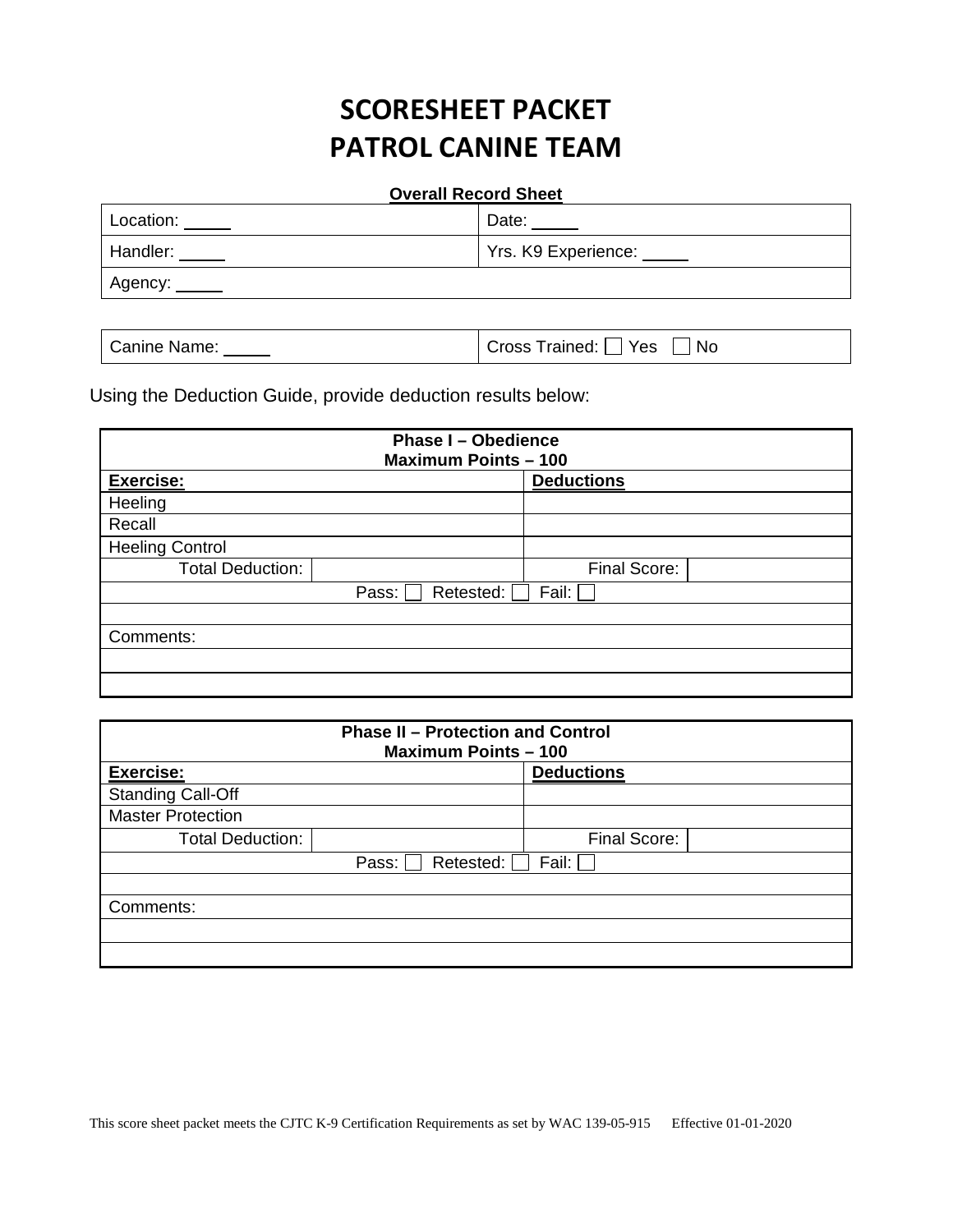**Phase III – Area Search** 

#### **Exercise:**

The canine must locate the decoy through scent work.

Comments:

#### **Phase IV – Building Search**

# **Exercise:**

The canine must locate the decoy through scent work.

Comments:

#### **Phase V – Tracking / Trailing**

#### **Exercise:**

The canine must locate the decoy through the demonstration of tracking/trailing. The team must locate a minimum of 1 article of evidence.

Pass:  $\Box$  Retested:  $\Box$  Fail:  $\Box$ 

Pass:  $\Box$  Retested:  $\Box$  Fail:

Pass:  $\Box$  Retested:  $\Box$  Fail:  $\Box$ 

Comments:

|                           | <b>Evaluator</b> |
|---------------------------|------------------|
| <b>Print Name:</b>        |                  |
| Signature:                |                  |
| Agency:<br>Contact Phone: |                  |
| <b>Contact Email:</b>     |                  |
|                           |                  |

Handler's Copy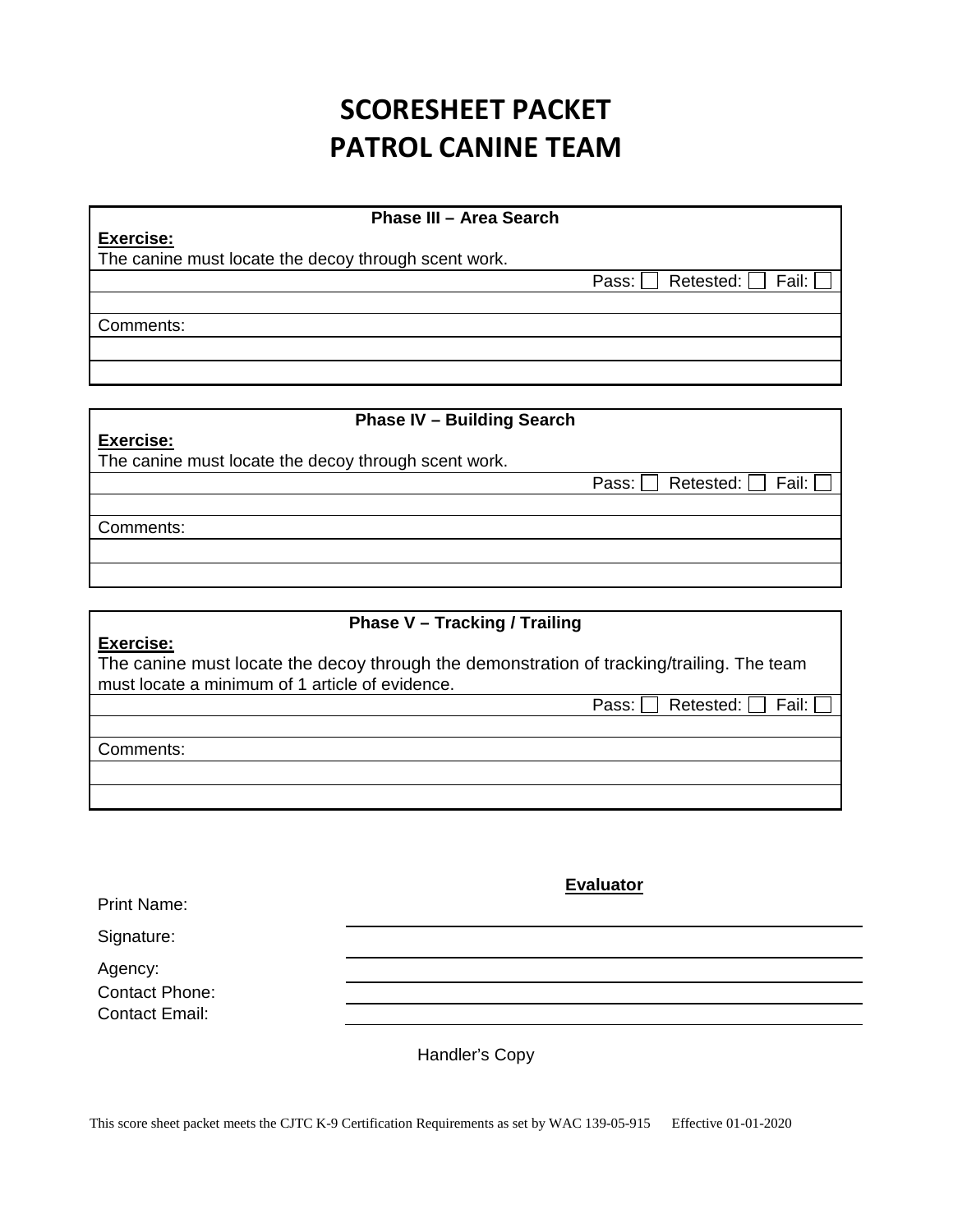#### **Testing sections**

Handlers must be evaluated with their assigned duty canine. Performance testing will be divided into two sections: narcotics and team effort.

The aids will be set in each phase not less than 30 minutes prior to the phase being evaluated. Each aid the dog specifically pinpoints, and the handler verbally indicates to the evaluator, will be recorded as a find.

- Narcotics sections
	- $\circ$  The mandatory controlled substance training aids will consist of two of each, representing the three different odors: Heroin, Cocaine, and Methamphetamines. The weights of the substances used should be consistent with the mission of the team's being tested, with a minimum of 2 grams of each substance. Five of the six aids must be located.
		- **Elective Odors**

Teams may certify to Marijuana. Two aids will be added to the certification. A separate search area will be provided for the Marijuana. *If this elective is chosen, seven of the eight aids must be located.*

- Team effort section
	- o A team is allowed only one miss and cannot have more than 20 points in deductions in the team scoring portion. Each error observed that has an indicated deduction will result in the loss of the appropriate number of points.

#### **Deductions:**

- Canine deductions: working to source, final response, walk, and false response.
- Handler deductions: search pattern, presentation, manipulation of objects, control of environment, recognition of CB, control, and negative cueing.

#### **Phase testing**

Phase testing will be divided into three phases:

- 1. Buildings
- 2. Vehicles search
- 3. Exterior search.

#### **Deductions:**

- Minor deductions will result in a 1-point deduction.
- Major deductions will result in a 3-point deduction, based on the evaluator's evaluation of the severity of the violation and the team's performance in other aspects of the same exercise.
- False Responses will be deducted 10-points for the first occurrence. A second false response will be an automatic failure.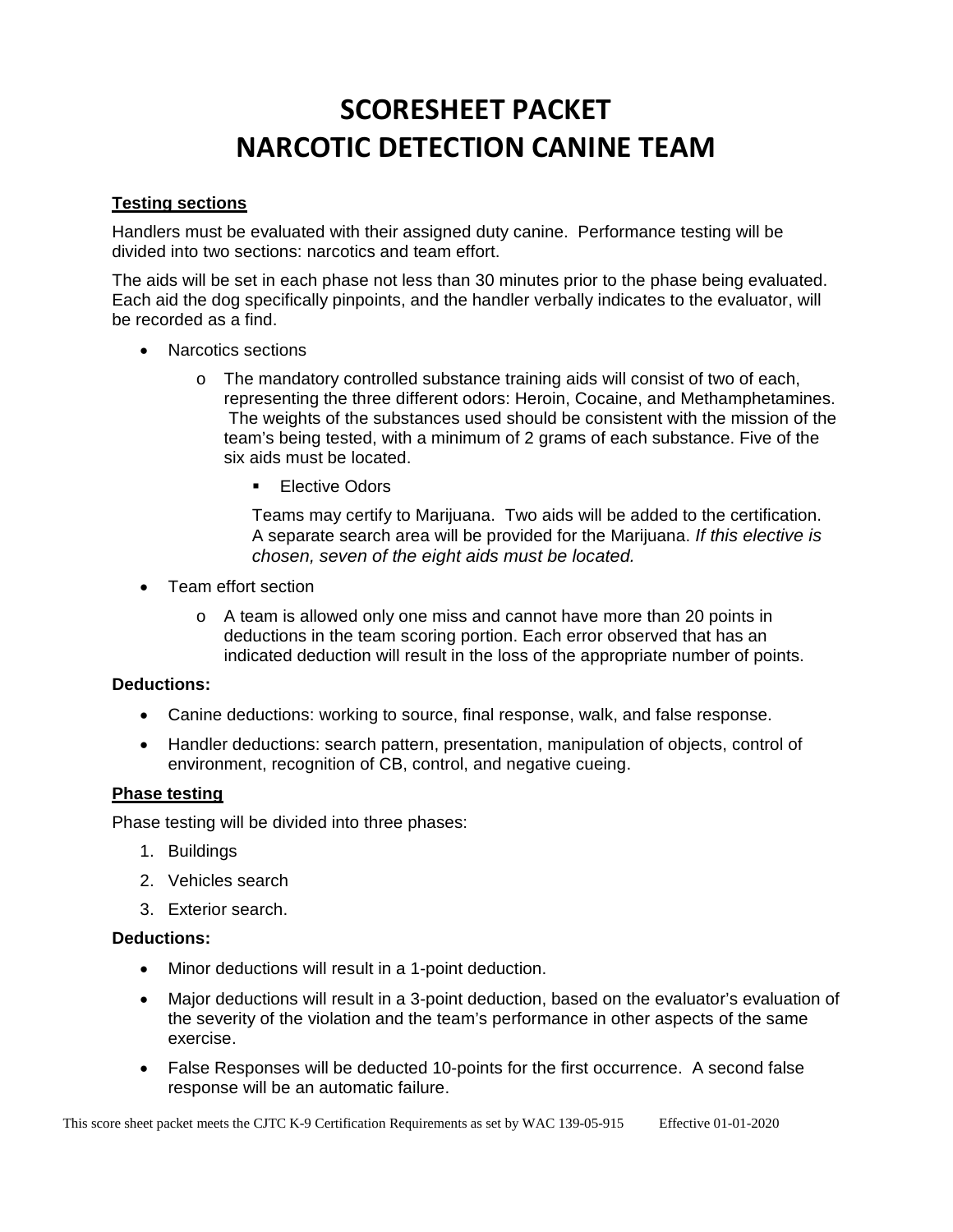Building phase - The building search will consist of an area designated by the Evaluator, and may vary in size, location or environment, but will consist of three rooms. The canine will start at a point determined by the handler.

Handler: Canine: Phase: **BUILDING** Date:

#### **Narcotics Section**

|                | <b>Type</b> | <b>Amount</b> | Location | <b>Found</b> |
|----------------|-------------|---------------|----------|--------------|
|                |             |               |          |              |
| $\overline{2}$ |             |               |          |              |
| 3              |             |               |          |              |
| 4              |             |               |          |              |
| 5              |             |               |          |              |
|                |             |               | Total    |              |

| Canine              |                                | <b>Handler</b>                        |
|---------------------|--------------------------------|---------------------------------------|
| 3 pt.<br>1 pt.      |                                | 1 pt.<br>3 pt.                        |
|                     | Search Pattern                 |                                       |
|                     | Presentation                   |                                       |
|                     | <b>Manipulation of Objects</b> |                                       |
|                     | <b>Control Of Environment</b>  |                                       |
|                     | Recognition of CB              |                                       |
|                     | Control                        |                                       |
|                     | <b>Negative Cueing</b>         |                                       |
|                     | <b>Working to Source</b>       |                                       |
|                     | <b>Final Response</b>          |                                       |
|                     | Walk                           |                                       |
|                     | <b>False Response</b>          | $1st$ time = 10 pts $2nd$ time = Fail |
|                     |                                |                                       |
|                     | Total:                         |                                       |
|                     |                                |                                       |
|                     |                                |                                       |
|                     |                                |                                       |
|                     |                                |                                       |
| Evaluator Initials: | Handler Initials:              |                                       |
|                     |                                |                                       |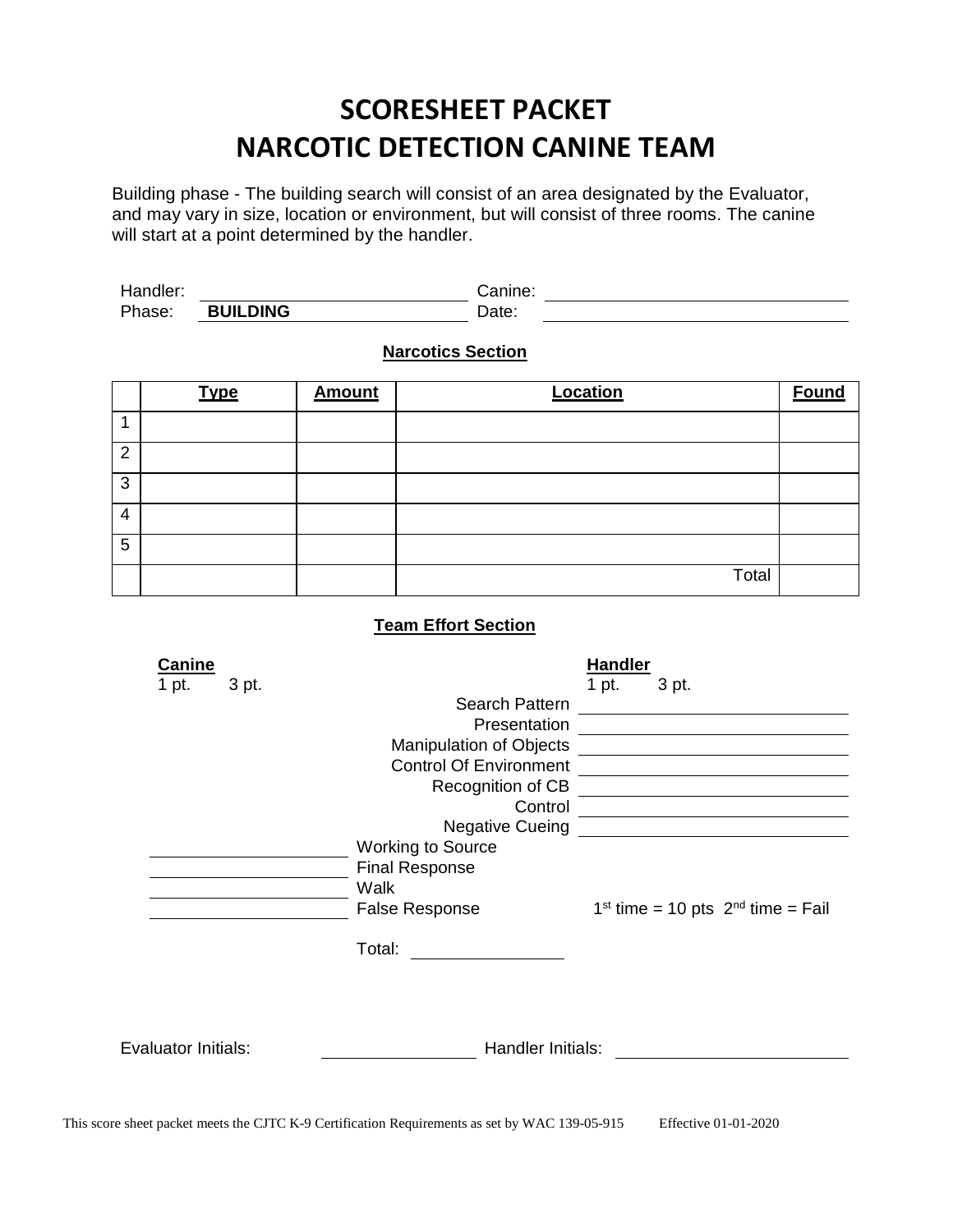Vehicle search phase - The vehicle search will consist of three vehicles, which may vary in size, location and environment. The search may consist of both the interior and exterior of the vehicles. The canine will start at a point determined by the handler.

| Handler: |                | Canine: |  |
|----------|----------------|---------|--|
| Phase:   | <b>VEHICLE</b> | Date:   |  |

#### **Narcotics Section**

|                | <b>Type</b> | <b>Amount</b> | Location | <b>Found</b> |
|----------------|-------------|---------------|----------|--------------|
|                |             |               |          |              |
| $\overline{2}$ |             |               |          |              |
| 3              |             |               |          |              |
| $\overline{4}$ |             |               |          |              |
| 5              |             |               |          |              |
|                |             |               | Total    |              |

| Canine              |                                | <b>Handler</b>                        |
|---------------------|--------------------------------|---------------------------------------|
| 3 pt.<br>1 pt.      |                                | 1 pt.<br>3 pt.                        |
|                     | Search Pattern                 |                                       |
|                     | Presentation                   |                                       |
|                     | <b>Manipulation of Objects</b> |                                       |
|                     | <b>Control Of Environment</b>  |                                       |
|                     | Recognition of CB              |                                       |
|                     | Control                        |                                       |
|                     | <b>Negative Cueing</b>         |                                       |
|                     | <b>Working to Source</b>       |                                       |
|                     | <b>Final Response</b>          |                                       |
|                     | Walk                           |                                       |
|                     | <b>False Response</b>          | $1st$ time = 10 pts $2nd$ time = Fail |
|                     |                                |                                       |
|                     | Total:                         |                                       |
|                     |                                |                                       |
|                     |                                |                                       |
|                     |                                |                                       |
|                     |                                |                                       |
| Evaluator Initials: | Handler Initials:              |                                       |
|                     |                                |                                       |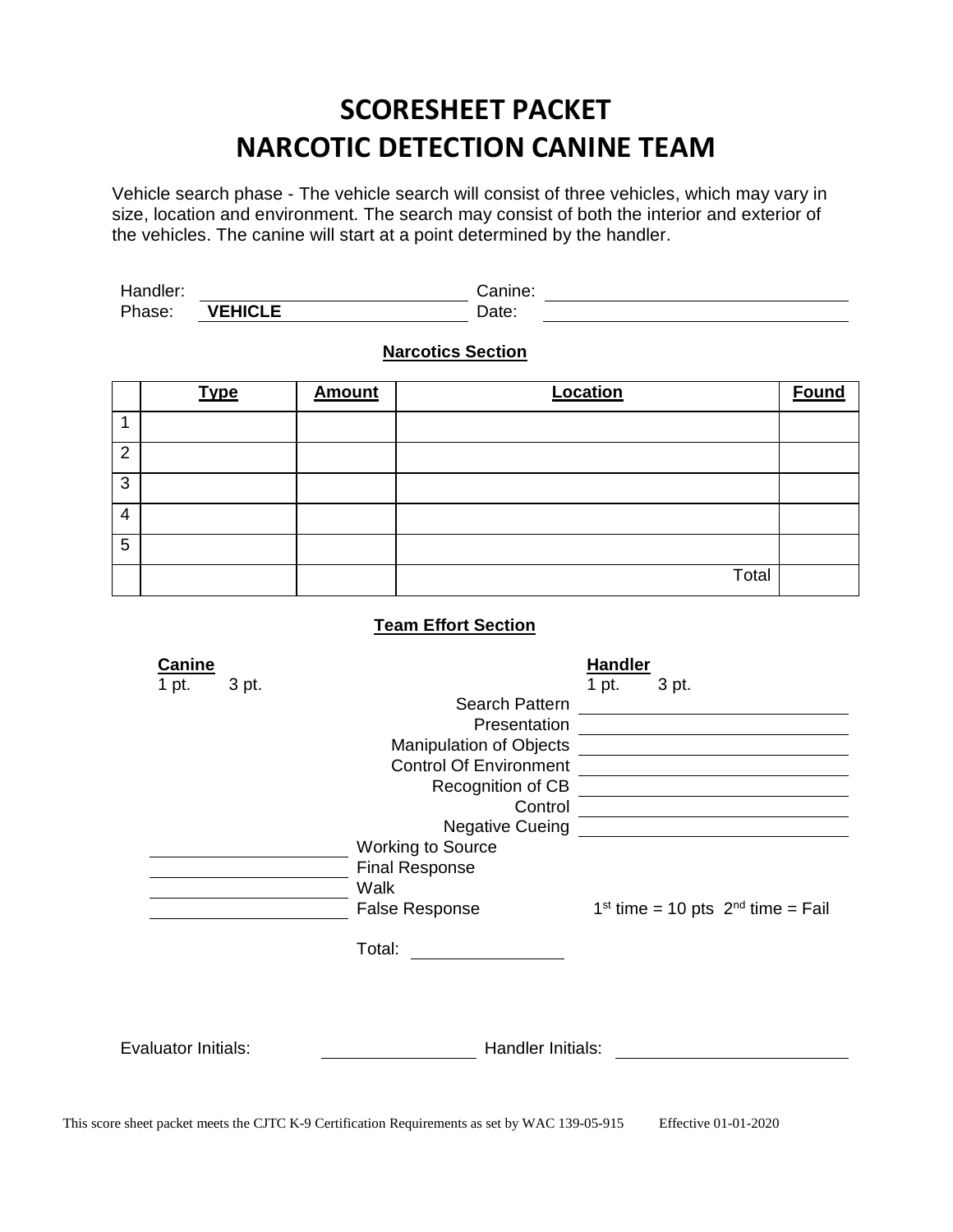Exterior search phase - The exterior search phase will consist of an area (minimum of 30 ft. by 30 ft.) in open air that may vary in location and environment and may include buried Narcotics. The canine will start at a point determined by the handler.

| Handler: |                        | Canıne: |
|----------|------------------------|---------|
| Phase:   | <b>EXTERIOR SEARCH</b> | Date:   |

### **Narcotics Section**

|                | <b>Type</b> | <b>Amount</b> | Location | <b>Found</b> |
|----------------|-------------|---------------|----------|--------------|
|                |             |               |          |              |
| $\overline{2}$ |             |               |          |              |
| 3              |             |               |          |              |
| 4              |             |               |          |              |
| 5              |             |               |          |              |
|                |             |               | Total    |              |

| Canine              |                                | <b>Handler</b>                        |
|---------------------|--------------------------------|---------------------------------------|
| 3 pt.<br>1 pt.      |                                | 1 pt.<br>3 pt.                        |
|                     | Search Pattern                 |                                       |
|                     | Presentation                   |                                       |
|                     | <b>Manipulation of Objects</b> |                                       |
|                     | <b>Control Of Environment</b>  |                                       |
|                     | Recognition of CB              |                                       |
|                     | Control                        |                                       |
|                     | <b>Negative Cueing</b>         |                                       |
|                     | <b>Working to Source</b>       |                                       |
|                     | <b>Final Response</b>          |                                       |
|                     | Walk                           |                                       |
|                     | <b>False Response</b>          | $1st$ time = 10 pts $2nd$ time = Fail |
|                     |                                |                                       |
|                     | Total:                         |                                       |
|                     |                                |                                       |
|                     |                                |                                       |
|                     |                                |                                       |
| Evaluator Initials: | Handler Initials:              |                                       |
|                     |                                |                                       |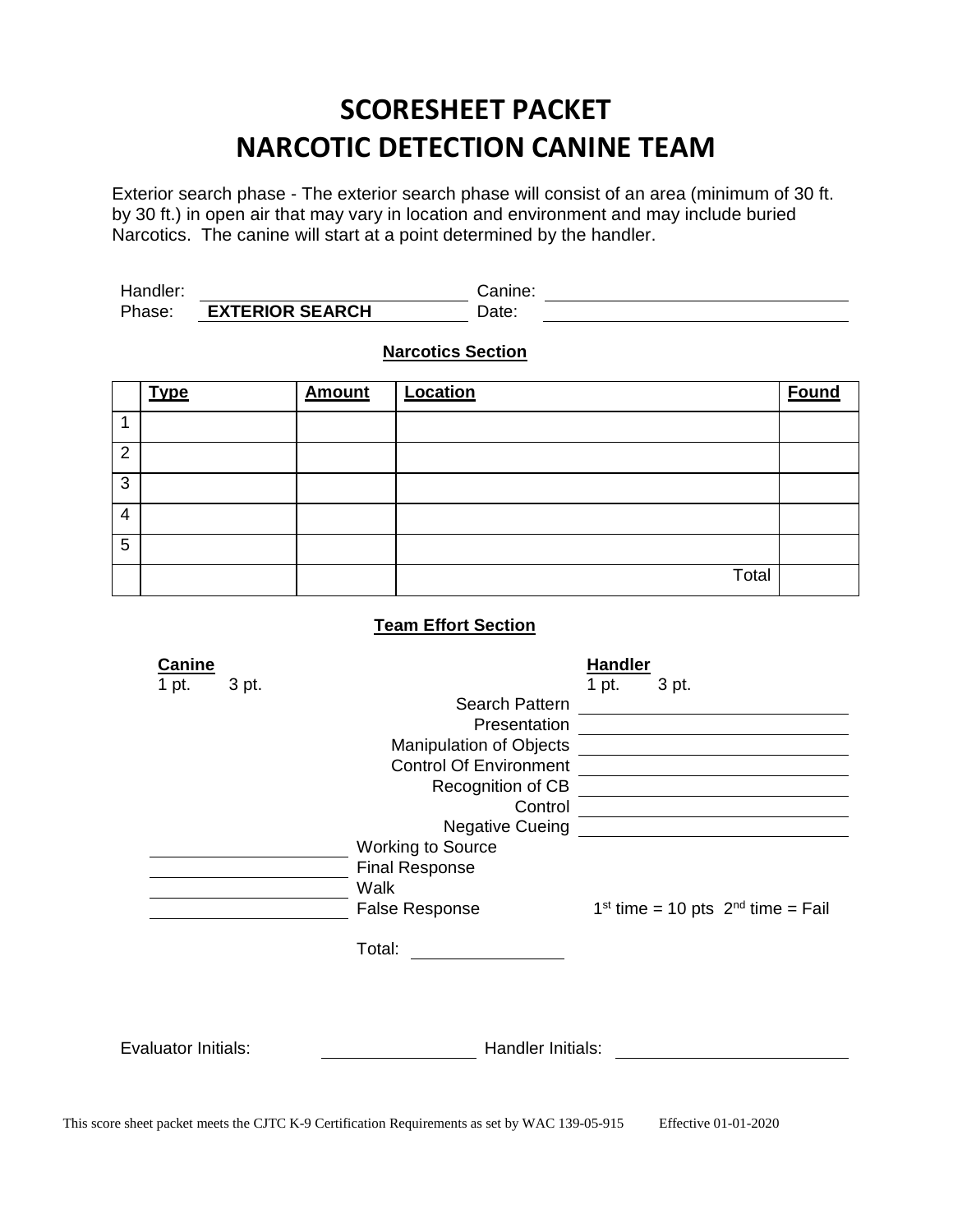**Elective Odor:** Teams may certify to **Marijuana**. Two aids will be added to the certification. A separate search area will be provided for the Marijuana. The aids will be set in each phase not less than 30 minutes prior to the phase being evaluated. Each aid the dog specifically pinpoints, and the handler verbally indicates to the evaluator, will be recorded as a find.

| Handler: |                                  | Canine: |  |
|----------|----------------------------------|---------|--|
| Phase:   | <b>ELECTIVE ODOR - Marijuana</b> | Date:   |  |

#### **Search Area**

(Choose 1 Location)

| <b>Amount</b> | Location                                                                                                                                                                                                                                                                    | Founc |
|---------------|-----------------------------------------------------------------------------------------------------------------------------------------------------------------------------------------------------------------------------------------------------------------------------|-------|
|               | <b>Exterior search phase</b> - The exterior search phase will consist of an<br>area (minimum of 30 ft. by 30 ft.) in open air that may vary in location<br>and environment and may include buried Narcotics. The canine will<br>start at a point determined by the handler. |       |
|               | <b>Building phase</b> - The building search will consist of an area<br>designated by the Evaluator, and may vary in size, location or<br>environment, but will consist of three rooms. The canine will start at a<br>point determined by the handler.                       |       |
|               | Vehicle search phase - The vehicle search will consist of three<br>vehicles, which may vary in size, location and environment. The search<br>may consist of both the interior and exterior of the vehicles. The canine<br>will start at a point determined by the handler.  |       |

| <b>Canine</b>              |                                | <b>Handler</b> |                                       |
|----------------------------|--------------------------------|----------------|---------------------------------------|
| 1 pt.<br>3 pt.             |                                | 1 pt.          | 3 pt.                                 |
|                            | Search Pattern                 |                |                                       |
|                            | Presentation                   |                |                                       |
|                            | <b>Manipulation of Objects</b> |                |                                       |
|                            | <b>Control Of Environment</b>  |                |                                       |
|                            | Recognition of CB              |                |                                       |
|                            | Control                        |                |                                       |
|                            | <b>Negative Cueing</b>         |                |                                       |
|                            | <b>Working to Source</b>       |                |                                       |
|                            | <b>Final Response</b>          |                |                                       |
|                            | Walk                           |                |                                       |
|                            | <b>False Response</b>          |                | $1st$ time = 10 pts $2nd$ time = Fail |
|                            | Total:                         |                |                                       |
| <b>Evaluator Initials:</b> | Handler Initials:              |                |                                       |
|                            |                                |                |                                       |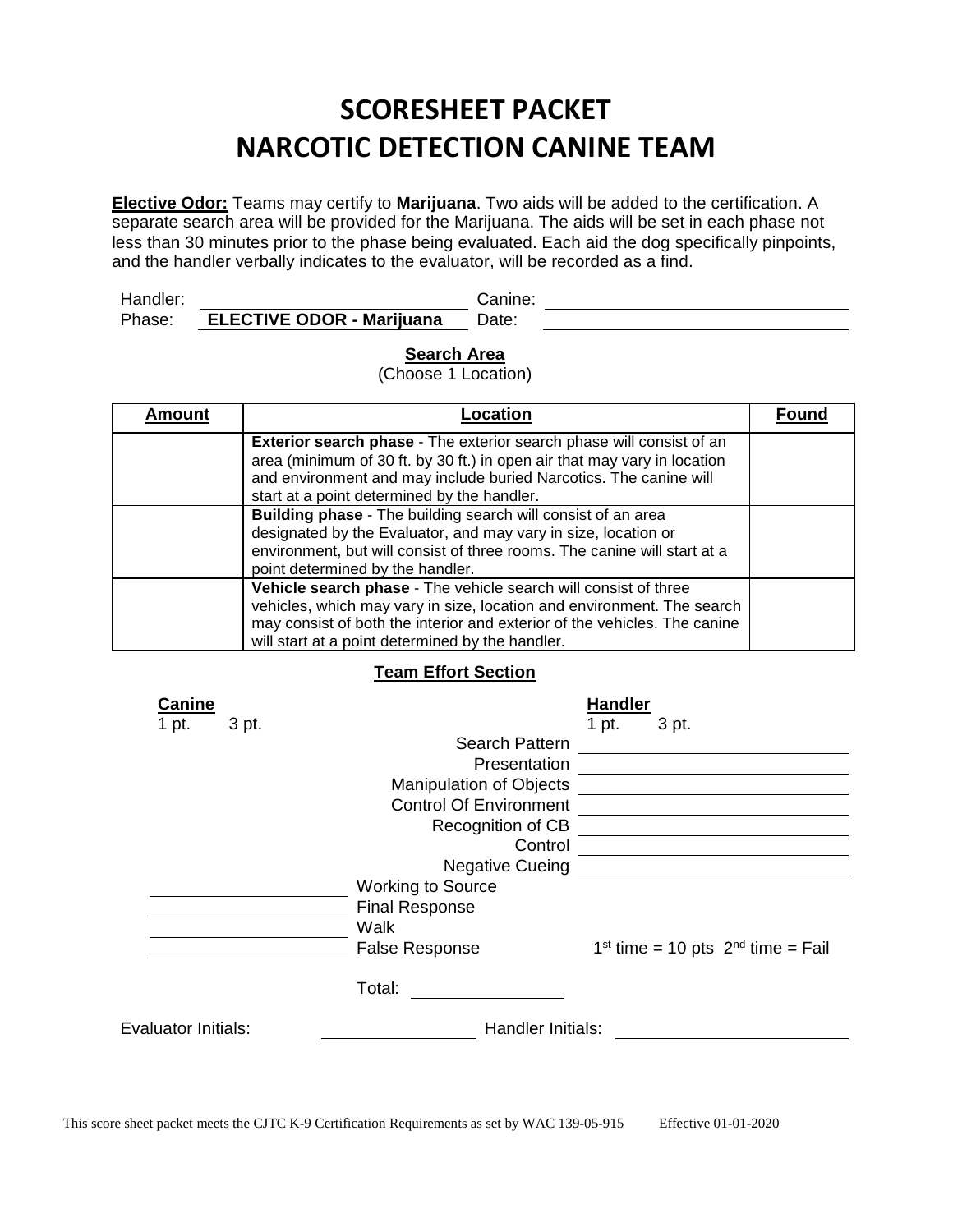#### **Overall Record Sheet**

| Location: | Date:               |
|-----------|---------------------|
| Handler:  | Yrs. K9 Experience: |
| Agency:   |                     |

| Canine Name:   | Yrs. Narcotic Experience:                  |  |
|----------------|--------------------------------------------|--|
| Type of Alert: | $\Box$ Cross Trained: $\Box$ Yes $\Box$ No |  |
| Reward:        | Breed:                                     |  |

### **Evaluation**

| Phase<br><b>Building</b><br>1<br>$\overline{2}$<br>Vehicles                      | Narcotic's                 | <b>Team Effort</b>   |
|----------------------------------------------------------------------------------|----------------------------|----------------------|
| 3<br>Exterior                                                                    | <b>TOTAL</b>               |                      |
| <b>Narcotics Section</b><br><b>Mandatory Odors</b><br>Elective Odors - Marijuana | <b>PASS</b><br>$\neg$ PASS | <b>FAIL</b><br>FAIL] |
| <b>Team Effort Section</b><br><b>Team Effort</b>                                 | $\bigcap$ PASS             | $\neg$ FAIL          |
| <b>Print Name:</b>                                                               | <b>Evaluator</b>           |                      |
| Signature:                                                                       |                            |                      |
| Agency:<br><b>Contact Phone:</b><br><b>Contact Email:</b>                        |                            |                      |

Handler's Copy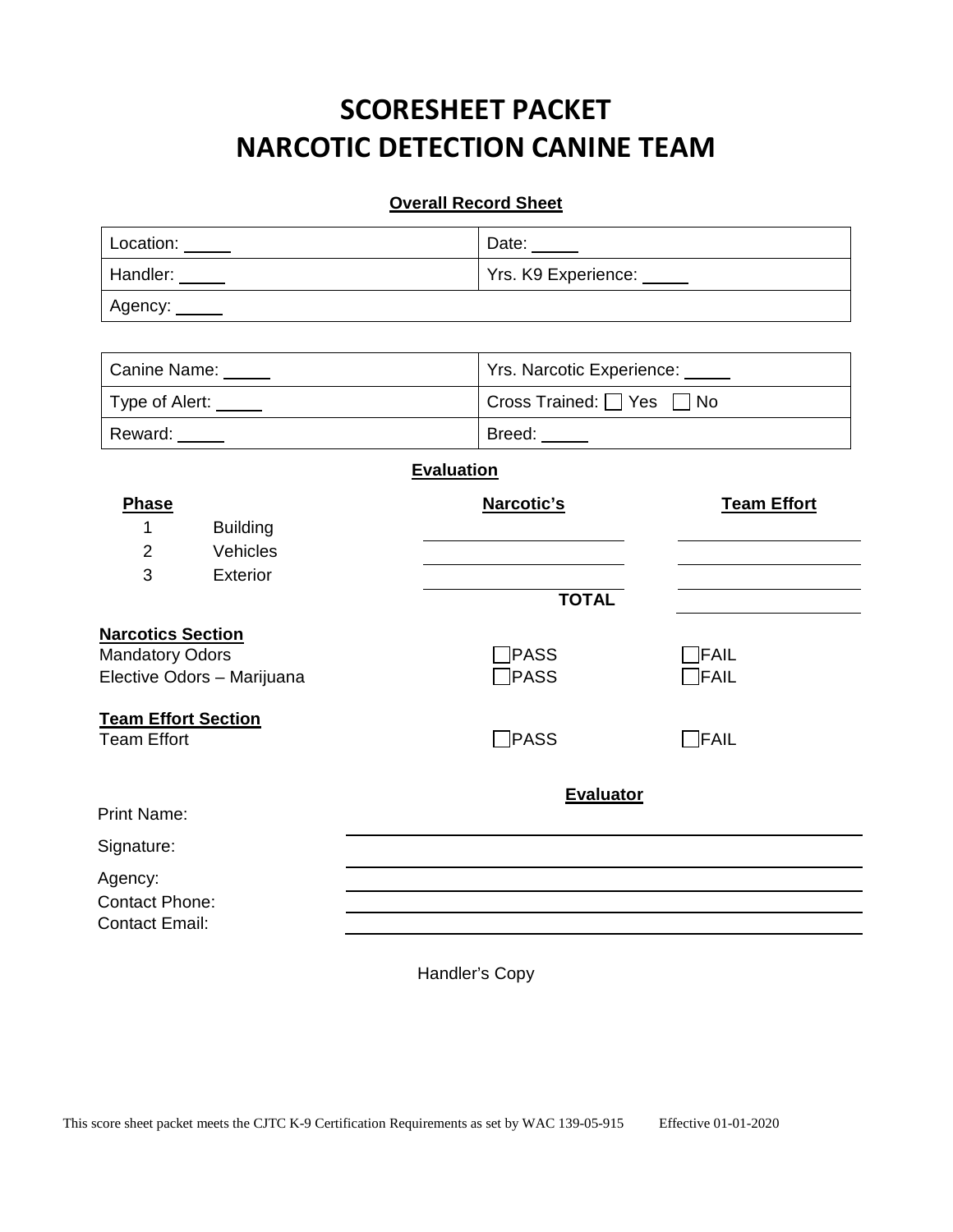The evaluation phases may be conducted in any order. However, the Evaluator may suggest a starting point based on training aid set up time, availability of training locations or weather factors.

A team is allowed only one miss and cannot have more than 20 points in deductions in the team scoring portion.

The mandatory explosive substances are:

- Black Powder
- Smokeless Powder / Double-Base Smokeless Powder
- TNT
- $\bullet$  RDX/C4
- PETN / Sheet Explosive
- Nitroglycerin Dynamite
- Ammonia Dynamite / Kinepak / Emulsion.

Fourteen explosive training finds consisting of two of each mandatory explosive substance shall be used.

• Training aids used shall be a minimum of quarter pound.

A minimum of one of the fourteen training finds will be placed as a high find. This is defined as a find which is no less than six feet high.

The types of substances placed in each phase will be at the discretion of the evaluator.

There shall be a minimum of one find in each phase

- Buildings
- Vehicles
- Commercial vehicles
- Luggage
- Area search

There is no maximum number of finds in any given phase. There shall be no more than one find in any given room or vehicle.

The training aids shall be set up a minimum of 30 minutes prior to the start of the accreditation.

When the handler believes a trained odor has been located, he/she shall verbally indicate the team has positive alert and indication. The handler shall then indicate the location of the find. The evaluator may ask the handler to be more specific regarding the location.

The evaluator has the authority to discontinue the certification process if excessive time has been spent searching without results. Prior to leaving the search area the evaluator may ask the handler to state any "areas of interest" they observed during the search. The evaluator may allow the team to return and re-search those specific areas.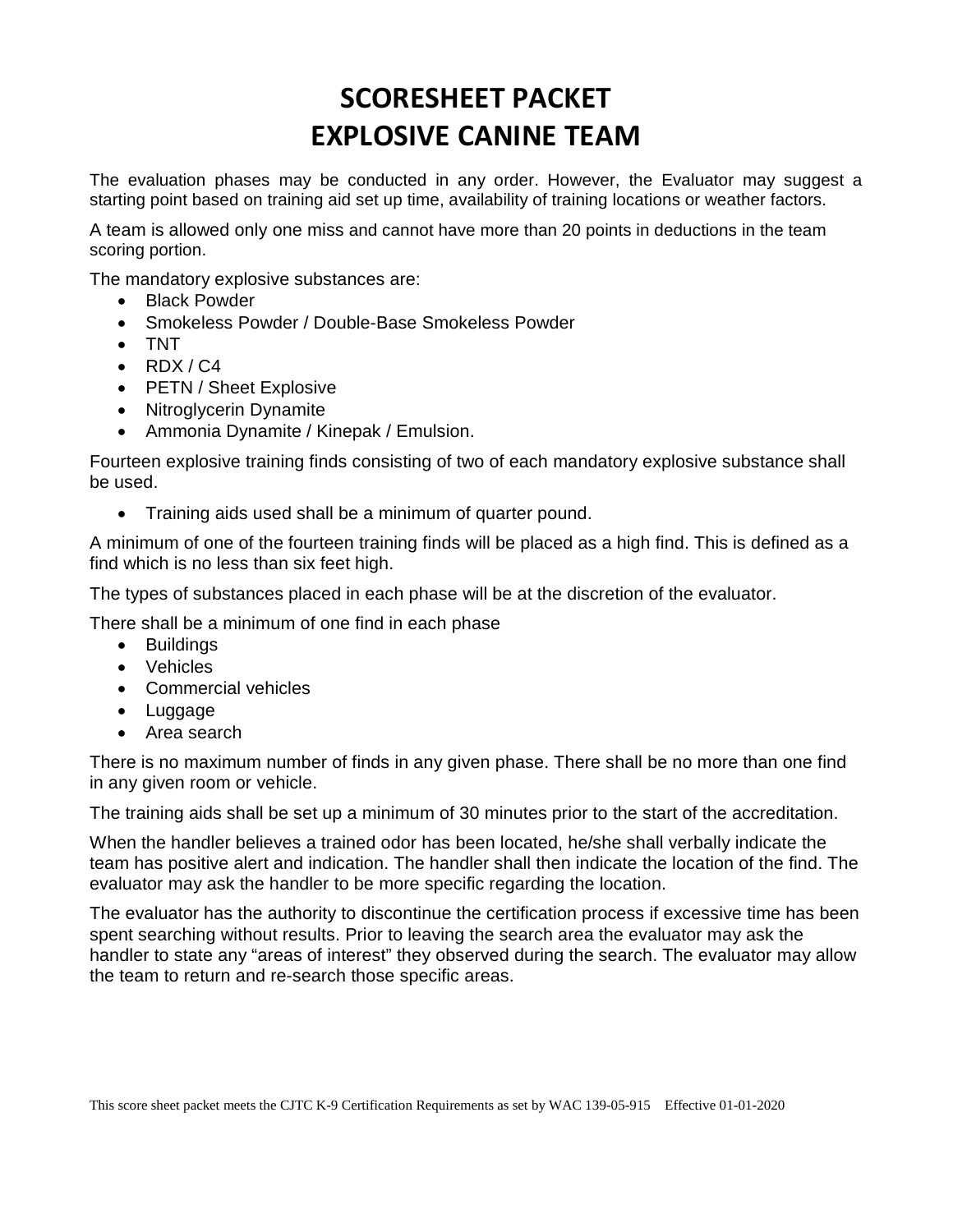#### **Explosive Team Application Phases**

- Building search:
	- $\circ$  A minimum of three rooms, and a maximum of six, designated by the Evaluator, which may vary in size. Each room must be at least 100 square feet and contain furniture, inventory, or other equipment. Each room will consist of no more than one find; and/or
	- o A large building or warehouse which will be at least 250 square feet. No more than 2 finds in this area.
- Vehicle search:
	- o This phase will consist of a minimum of 10 passenger vehicles which may vary in size, location, and environment. The vehicle search will be exterior only.
- Commercial vehicle search:
	- $\circ$  This phase will consist of not more than three commercial vehicles (bus, semi, 15 passenger van, plane, etc.) which may vary in size, location, and environment. The commercial vehicle search may be interior and exterior
- Luggage search:
	- $\circ$  This phase will consist of a minimum of 10 pieces of luggage, parcel, or boxes. These pieces may vary in size, location, and environment.
- Area search:
	- $\circ$  This phase will consist of an exterior area search (minimum of 30 yards by 15 yards). The area search may consist of articles, vehicles, brush, or open field.
- Obedience and control:
	- o Each handler shall demonstrate a minimum level of obedience and control of their canine. This will consist of a 1 minute sit/stay, a 3 minute down/stay, and recall to the handler from a distance of no less than 10 feet.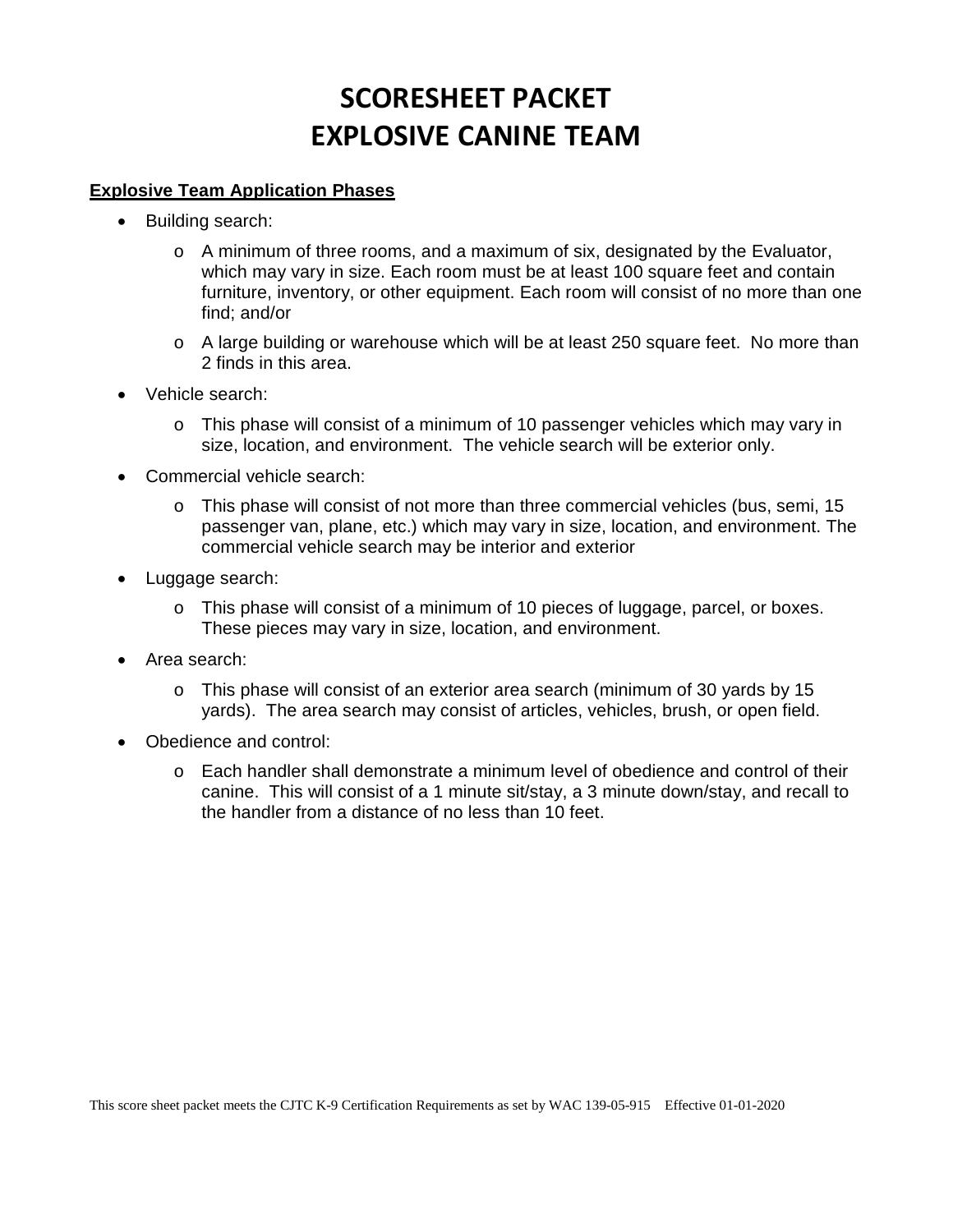### **Explosive Team Effort Scoring**

A team is allowed only one miss and cannot have more than 20 points in deductions in the team scoring portion. Deductions will be 1, 2, or 3, depending on the severity of the error for each of the search areas (building, vehicle, commercial vehicle, luggage, and area). The team can have multiple point deductions per room, vehicle, or area searched.

### **Explosive Team Effort Scoring – (This was cut and pasted from Open Air, with changes)**

Deductions will be 1 or 3 depending on the severity of the error; however, any miss of a mandatory training aid will be 5-points, and a false response will result in a 10-point deduction. A team is allowed only one miss and cannot have more than 20 points in deductions in the team scoring portion. The team can have multiple point deductions per room, vehicle, or area searched.

NOTE- Since a miss is a deduction, it will need to be added each sheet to reflect which search area the miss occurred. See bottom of pages 5, 6, 7, 8, and 9.

All exercises:

- o Three points will be deducted for urinating in the test area
- o Three points will be deducted for each time the handler fails to conduct follow-up commands.
- Handler: The handler will be scored in the following areas:
	- o Presentation (e.g. over presenting, lack of presentation)
	- o Search pattern
	- o Control of environment
	- o Manipulation of Objects
		- **Doors, manipulating items, turning on lights, burping bags** 
			- A second deduction may result in a failure
	- o Reading canine/Recognition of Change of Behavior
	- o Reward
	- o Negative Cueing (stall, over-presentation)
	- o Leash Control
- Canine: The canine will be scored in the following areas:
	- o Hunt
	- o Confidence
	- o Alert
	- o Walk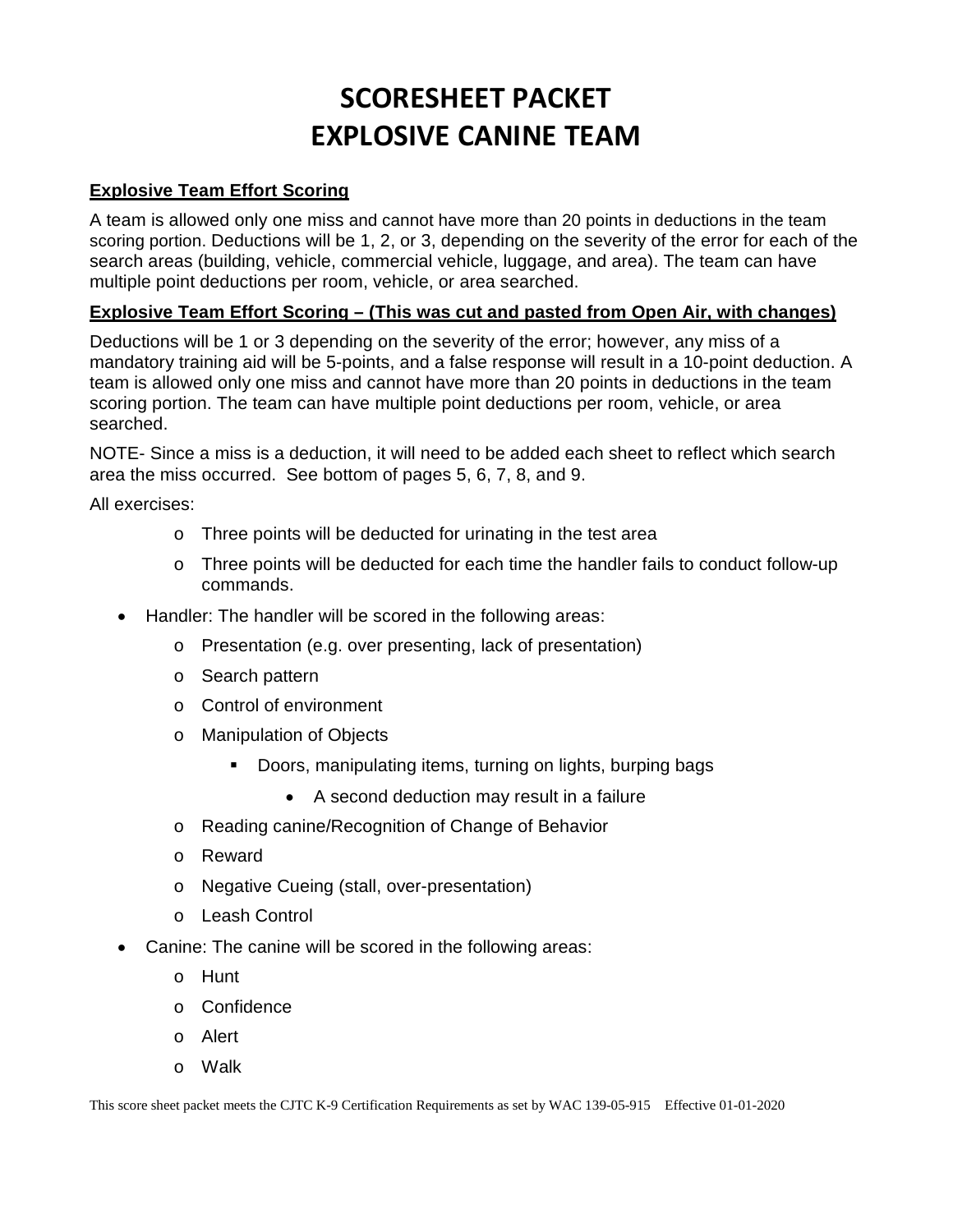- o Final Response
- o False Response
- Obedience and control phase: Each handler will demonstrate obedience and control with their canine. The Evaluator may conduct the exercises in the obedience phase in any order, and will be the only person to determine when each of the exercises has been completed.
	- o Sit Stay: The canine must perform this skill for one minute. A half point will be deducted for additional commands and failure to stay / breaking position.
	- o Down Stay: The canine must perform this skill for three minutes. A half point will be deducted for failure to stay / breaking position.
	- o Come: The canine must come when called. A half point will be deducted for additional commands, and failure to stay / breaking position, and failure to return / non-direct return.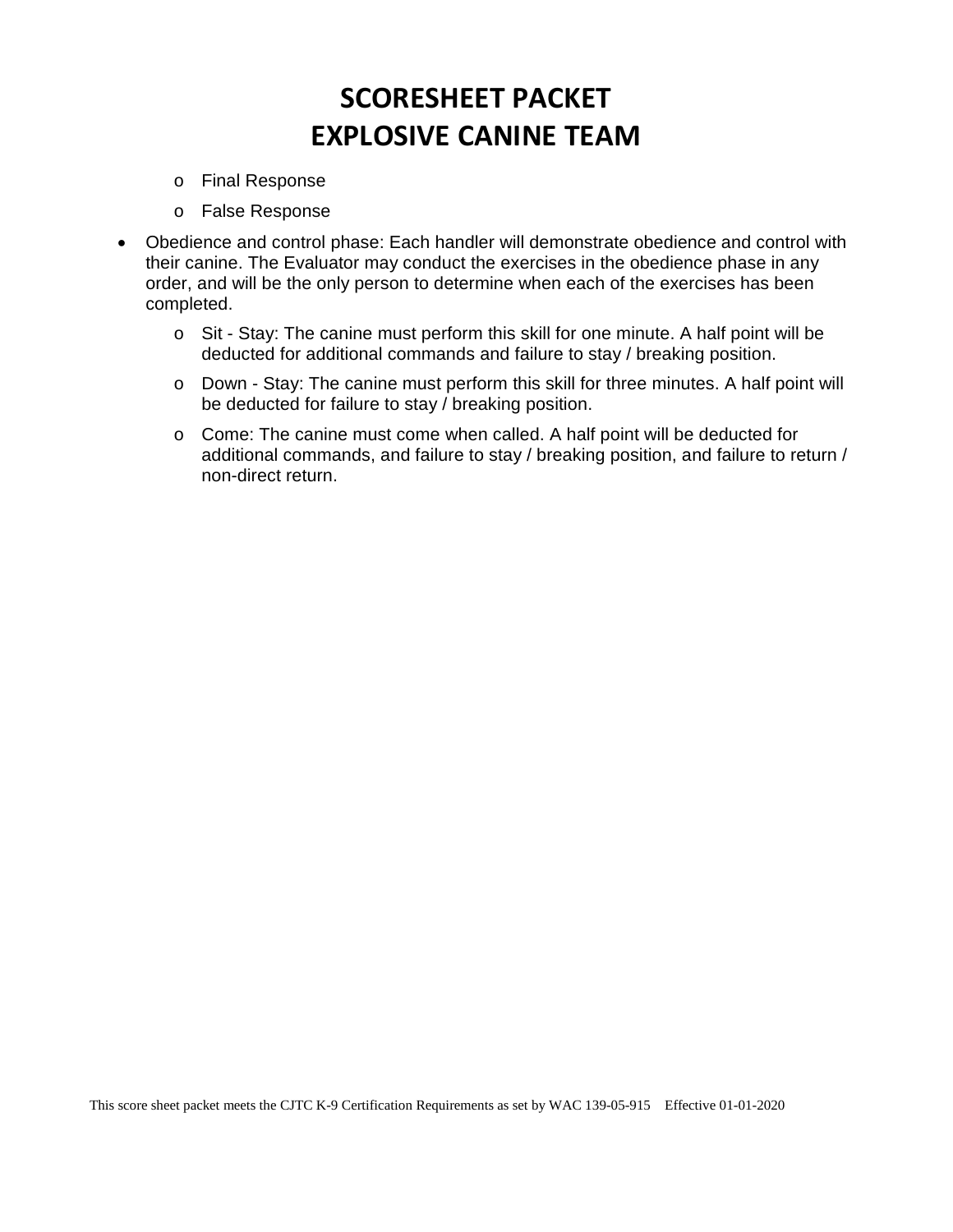Handler: Canine:

**Explosive Section**

Phase: **BUILDING SEARCH** Date:

|                         | <u>Type</u>                | <b>Amount</b> | <b>Location</b>                                                                                                       |                                                        | <u>Found</u> |
|-------------------------|----------------------------|---------------|-----------------------------------------------------------------------------------------------------------------------|--------------------------------------------------------|--------------|
| $\mathbf 1$             |                            |               |                                                                                                                       |                                                        |              |
| $\overline{2}$          |                            |               |                                                                                                                       |                                                        |              |
| $\overline{3}$          |                            |               |                                                                                                                       |                                                        |              |
| $\overline{\mathbf{4}}$ |                            |               |                                                                                                                       |                                                        |              |
| $\overline{5}$          |                            |               |                                                                                                                       |                                                        |              |
|                         |                            |               |                                                                                                                       |                                                        |              |
|                         |                            |               | <b>Team Effort Section</b>                                                                                            |                                                        |              |
|                         | Canine                     |               |                                                                                                                       | <b>Handler</b>                                         |              |
|                         | 1 pt.<br>3 pt.             |               |                                                                                                                       | 1 pt.<br>3 pt.                                         |              |
|                         |                            |               | Search Pattern                                                                                                        |                                                        |              |
|                         |                            |               | Presentation                                                                                                          |                                                        |              |
|                         |                            |               | <b>Control of Environment</b>                                                                                         |                                                        |              |
|                         |                            |               | Manipulation of Objects                                                                                               | 1 <sup>st</sup> time=3 pts; 2 <sup>nd</sup> time= Fail |              |
|                         |                            |               | Reading<br>Canine/Recognition of CB                                                                                   |                                                        |              |
|                         |                            |               |                                                                                                                       |                                                        |              |
|                         |                            |               | Leash Control                                                                                                         |                                                        |              |
|                         |                            |               | <b>Negative Cueing</b><br>Reward                                                                                      |                                                        |              |
|                         |                            | Hunt          |                                                                                                                       |                                                        |              |
|                         |                            |               | Confidence                                                                                                            |                                                        |              |
|                         |                            | Alert         |                                                                                                                       |                                                        |              |
|                         |                            | Walk          |                                                                                                                       |                                                        |              |
|                         |                            |               | <b>Final Response</b>                                                                                                 |                                                        |              |
|                         |                            |               | <b>False Response</b>                                                                                                 | $1st$ time= 10 pts; $2nd$ time= Fail                   |              |
|                         |                            |               | Urinating in Search Area                                                                                              |                                                        |              |
|                         |                            |               | Miss $-1$ <sup>st</sup> time =5 pts; $2nd$ time= Fail                                                                 |                                                        |              |
|                         |                            | Total:        | <u> a shekara ta 1999 a shekara ta 1991 a shekara ta 1991 a shekara ta 1991 a shekara ta 1991 a shekara ta 1991 a</u> |                                                        |              |
|                         |                            |               |                                                                                                                       |                                                        |              |
|                         | <b>Evaluator Initials:</b> |               | Handler Initials:                                                                                                     |                                                        |              |
|                         |                            |               |                                                                                                                       |                                                        |              |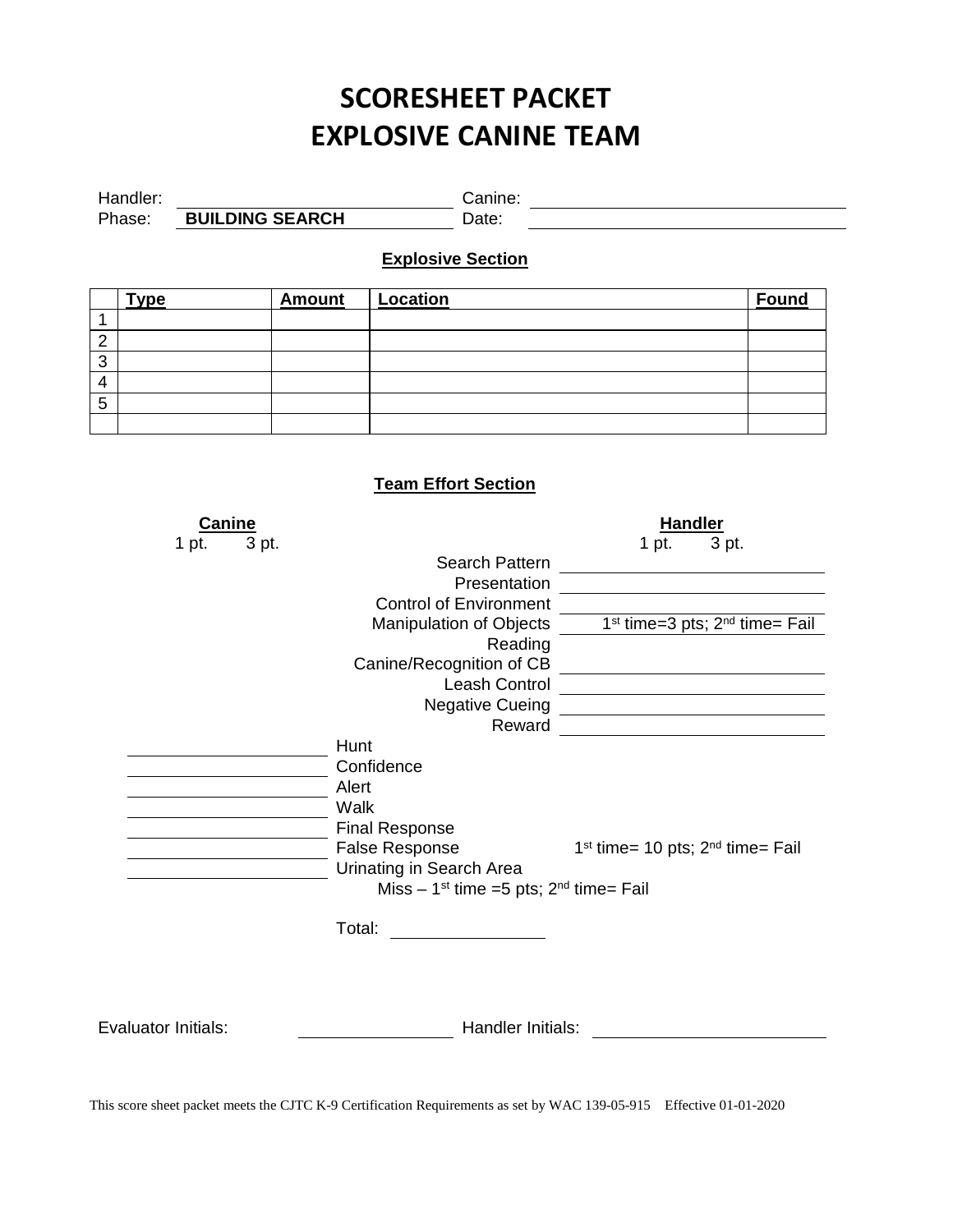Handler: Canine: Canine: Canine: Canine: Canine: Canine: Canine: Canine: Canine: Canine: Canine: Canine: Canine: Canine: Canine: Canine: Canine: Canine: Canine: Canine: Canine: Canine: Canine: Canine: Canine: Canine: Canin

**Explosive Section**

**Type Amount Location Found**

Phase: **VEHICLE SEARCH** Date:

1 2

| 3              |                                 |                       |                                                                                                                    |                                                                                                                        |                                                               |       |  |
|----------------|---------------------------------|-----------------------|--------------------------------------------------------------------------------------------------------------------|------------------------------------------------------------------------------------------------------------------------|---------------------------------------------------------------|-------|--|
| 4              |                                 |                       |                                                                                                                    |                                                                                                                        |                                                               |       |  |
| $\overline{5}$ |                                 |                       |                                                                                                                    |                                                                                                                        |                                                               |       |  |
|                |                                 |                       |                                                                                                                    |                                                                                                                        |                                                               |       |  |
|                | <b>Canine</b><br>3 pt.<br>1 pt. |                       | <b>Team Effort Section</b><br><b>Control of Environment</b><br>Manipulation of Objects<br>Canine/Recognition of CB | Search Pattern<br>Presentation<br>Reading<br>Leash Control                                                             | <b>Handler</b><br>1 pt.<br>$1st$ time=3 pts; $2nd$ time= Fail | 3 pt. |  |
|                |                                 |                       |                                                                                                                    | <b>Negative Cueing</b>                                                                                                 |                                                               |       |  |
|                |                                 |                       |                                                                                                                    | Reward                                                                                                                 |                                                               |       |  |
|                |                                 | Hunt<br>Alert<br>Walk | Confidence<br><b>Final Response</b><br><b>False Response</b><br>Urinating in Search Area                           | Miss $-1^{st}$ time =5 pts; $2^{nd}$ time= Fail                                                                        | $1st$ time= 10 pts; $2nd$ time= Fail                          |       |  |
|                |                                 |                       |                                                                                                                    |                                                                                                                        |                                                               |       |  |
|                |                                 | Total:                |                                                                                                                    | <u> 1989 - Jan Stein Berlin, Stein Berlin, Stein Berlin, Stein Berlin, Stein Berlin, Stein Berlin, Stein Berlin, S</u> |                                                               |       |  |
|                | <b>Evaluator Initials:</b>      |                       |                                                                                                                    | Handler Initials:                                                                                                      |                                                               |       |  |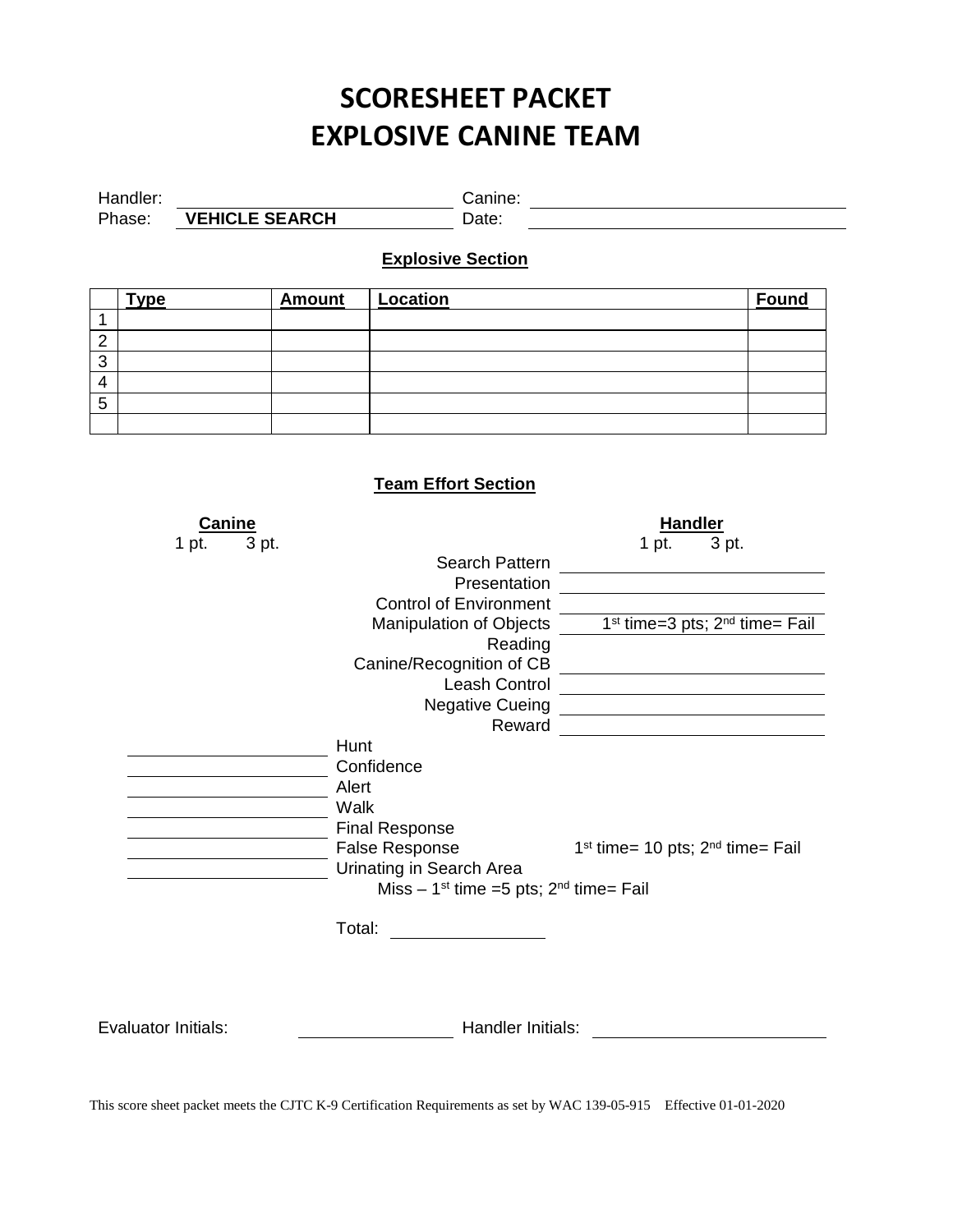Handler: Canine:

Phase: **COMMERCIAL VEHICLE SEARCH** Date:

**Explosive Section**

|        | <b>Type</b> | <b>Amount</b> | Location | <b>Found</b> |
|--------|-------------|---------------|----------|--------------|
|        |             |               |          |              |
| c<br>∠ |             |               |          |              |
| 3      |             |               |          |              |
| 4      |             |               |          |              |
| 5      |             |               |          |              |
|        |             |               |          |              |

### **Team Effort Section**

| <b>Canine</b><br>1 pt.<br>3 pt. | Search Pattern                                                                                                                                                       | <b>Handler</b><br>3 pt.<br>1 pt.                         |
|---------------------------------|----------------------------------------------------------------------------------------------------------------------------------------------------------------------|----------------------------------------------------------|
|                                 | Presentation                                                                                                                                                         |                                                          |
|                                 | <b>Control of Environment</b>                                                                                                                                        |                                                          |
|                                 | Manipulation of Objects                                                                                                                                              | $1st$ time=3 pts; $2nd$ time= Fail                       |
|                                 | Reading                                                                                                                                                              |                                                          |
|                                 | Canine/Recognition of CB                                                                                                                                             |                                                          |
|                                 | Leash Control                                                                                                                                                        |                                                          |
|                                 | <b>Negative Cueing</b>                                                                                                                                               |                                                          |
|                                 | Reward                                                                                                                                                               |                                                          |
|                                 | Hunt<br>Confidence<br>Alert<br>Walk<br><b>Final Response</b><br><b>False Response</b><br>Urinating in Search Area<br>Miss $-1^{st}$ time =5 pts; $2^{nd}$ time= Fail | 1 <sup>st</sup> time= 10 pts; 2 <sup>nd</sup> time= Fail |
|                                 | Total:                                                                                                                                                               |                                                          |
| Evaluator Initials:             | Handler Initials:                                                                                                                                                    |                                                          |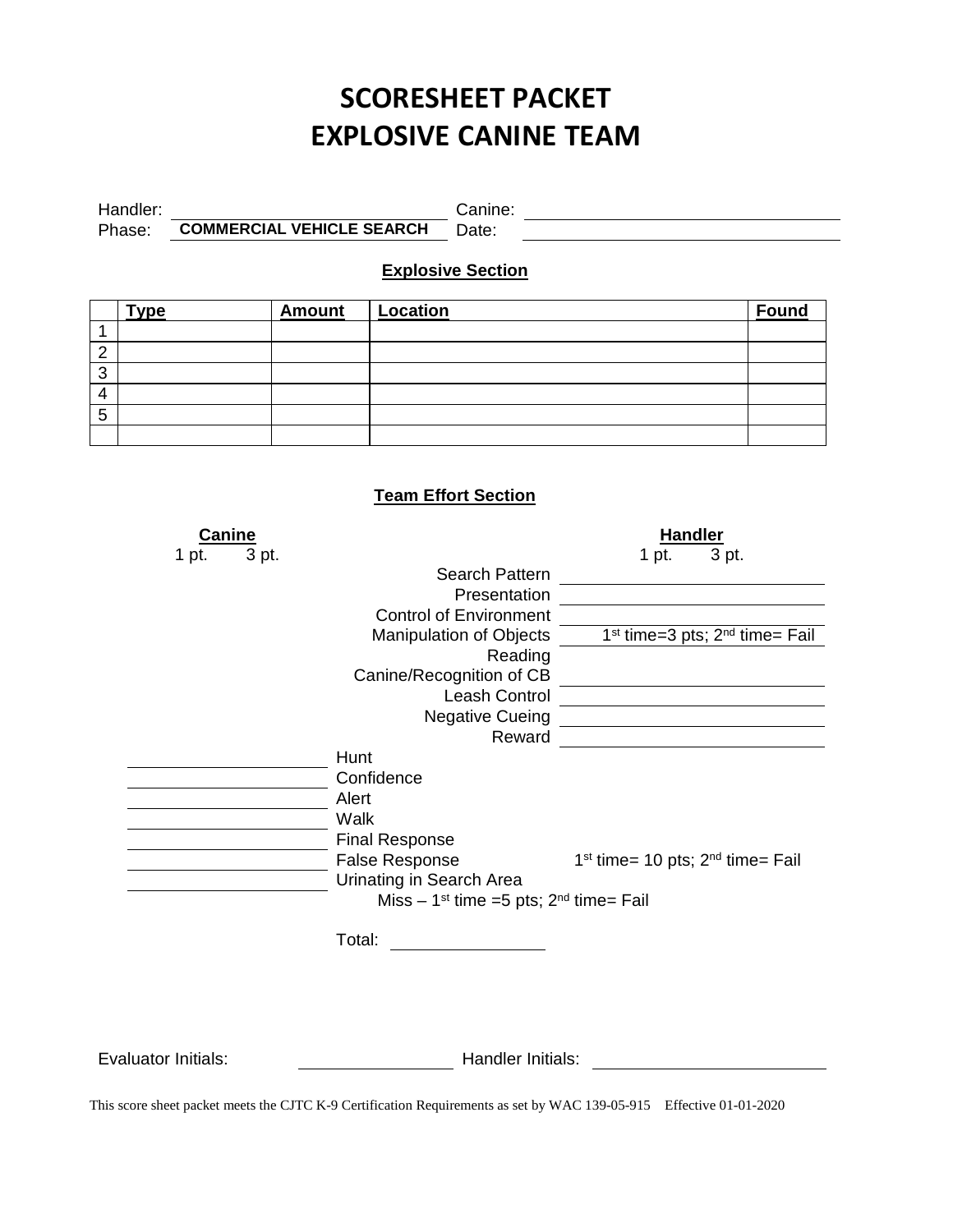| Handler: |                       | Canıne: |
|----------|-----------------------|---------|
| Phase:   | <b>LUGGAGE SEARCH</b> | Date:   |

### **Explosive Section**

|             | <b>Type</b> | <b>Amount</b> | Location | Found |
|-------------|-------------|---------------|----------|-------|
|             |             |               |          |       |
| $\sim$<br>∠ |             |               |          |       |
| 3           |             |               |          |       |
| 4           |             |               |          |       |
| 5           |             |               |          |       |
|             |             |               |          |       |

|                | <b>Team Effort Section</b>                      |                                                                                                                      |
|----------------|-------------------------------------------------|----------------------------------------------------------------------------------------------------------------------|
| <b>Canine</b>  |                                                 | <b>Handler</b>                                                                                                       |
| 3 pt.<br>1 pt. |                                                 | 3 pt.<br>1 pt.                                                                                                       |
|                | Search Pattern                                  |                                                                                                                      |
|                | Presentation                                    |                                                                                                                      |
|                | <b>Control of Environment</b>                   |                                                                                                                      |
|                | <b>Manipulation of Objects</b>                  | 1 <sup>st</sup> time=3 pts; 2 <sup>nd</sup> time= Fail                                                               |
|                | Reading                                         |                                                                                                                      |
|                | Canine/Recognition of CB                        |                                                                                                                      |
|                | Leash Control                                   |                                                                                                                      |
|                | <b>Negative Cueing</b>                          | <u> 1980 - Andrea Barbara, poeta espainiar político e a contrar a contrar a contrar a contrar a contrar a contra</u> |
|                | Reward                                          |                                                                                                                      |
|                | Hunt                                            |                                                                                                                      |
|                | Confidence                                      |                                                                                                                      |
|                | Alert                                           |                                                                                                                      |
|                | Walk                                            |                                                                                                                      |
|                | <b>Final Response</b>                           |                                                                                                                      |
|                | <b>False Response</b>                           | $1st$ time= 10 pts; $2nd$ time= Fail                                                                                 |
|                | Urinating in Search Area                        |                                                                                                                      |
|                | Miss $-1^{st}$ time =5 pts; $2^{nd}$ time= Fail |                                                                                                                      |
|                | Total:                                          |                                                                                                                      |
|                |                                                 |                                                                                                                      |
|                |                                                 |                                                                                                                      |
|                |                                                 |                                                                                                                      |
|                |                                                 |                                                                                                                      |
|                |                                                 |                                                                                                                      |

Evaluator Initials: Evaluator Initials: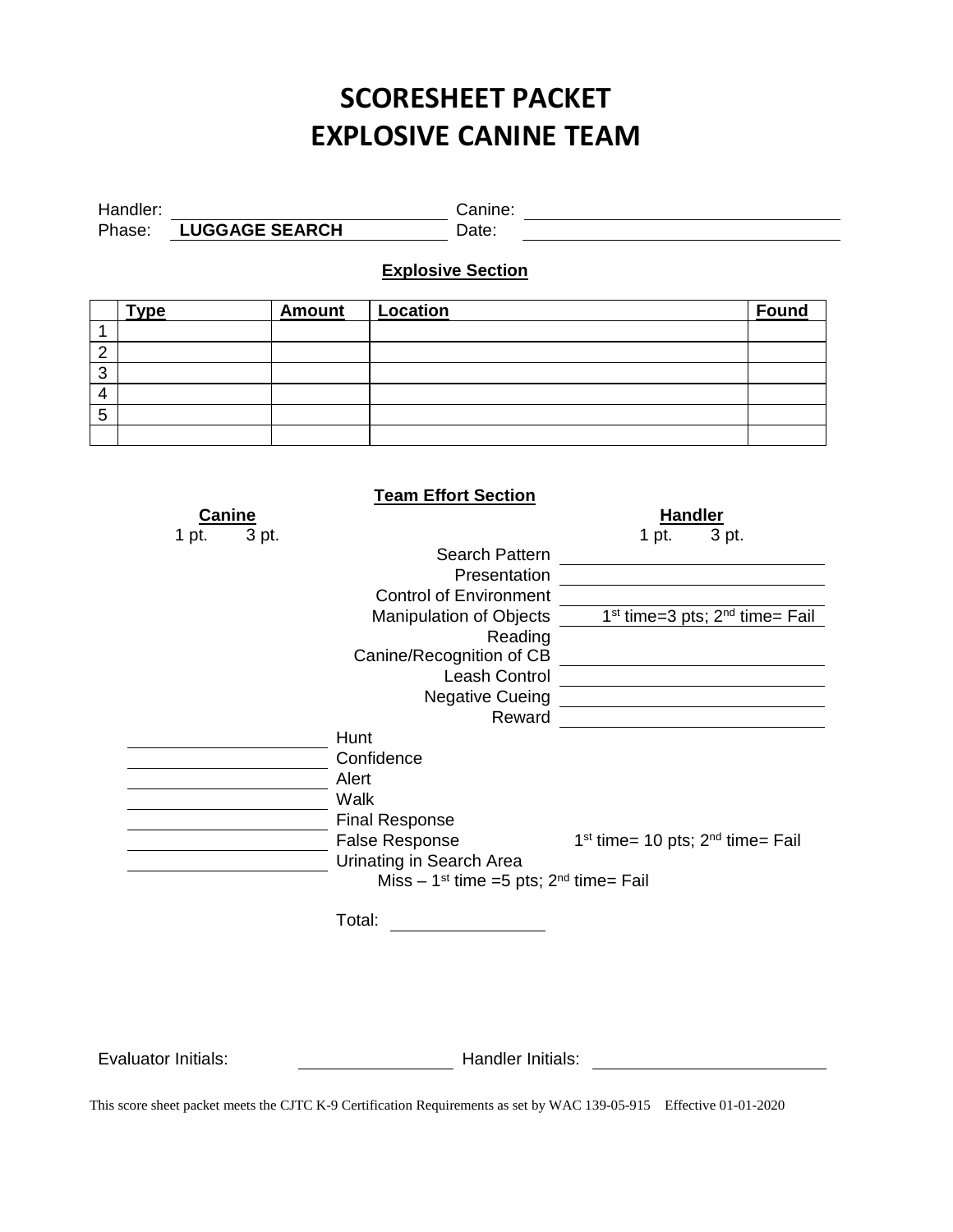| Handler: |                    | canine: |  |
|----------|--------------------|---------|--|
| Phase:   | <b>AREA SEARCH</b> | )ate:   |  |

## **Explosive Section**

|   | <b>Type</b> | <b>Amount</b> | Location | <b>Found</b> |
|---|-------------|---------------|----------|--------------|
|   |             |               |          |              |
| c |             |               |          |              |
| 3 |             |               |          |              |
|   |             |               |          |              |
| 5 |             |               |          |              |
|   |             |               |          |              |

### **Team Effort Section**

| <b>Canine</b>              |                                                       | <b>Handler</b>                       |
|----------------------------|-------------------------------------------------------|--------------------------------------|
| 1 pt.                      | 3 pt.<br>Search Pattern                               | 1 pt.<br>3 pt.                       |
|                            | Presentation                                          |                                      |
|                            | <b>Control of Environment</b>                         |                                      |
|                            | Manipulation of Objects                               | $1st$ time=3 pts; $2nd$ time= Fail   |
|                            | Reading                                               |                                      |
|                            | Canine/Recognition of CB                              |                                      |
|                            | Leash Control                                         |                                      |
|                            | <b>Negative Cueing</b>                                |                                      |
|                            | Reward                                                |                                      |
|                            | Hunt                                                  |                                      |
|                            | Confidence                                            |                                      |
|                            | Alert                                                 |                                      |
|                            | Walk                                                  |                                      |
|                            | <b>Final Response</b>                                 |                                      |
|                            | <b>False Response</b>                                 | $1st$ time= 10 pts; $2nd$ time= Fail |
|                            | Urinating in Search Area                              |                                      |
|                            | Miss $-1$ <sup>st</sup> time =5 pts; $2nd$ time= Fail |                                      |
|                            | Total:                                                |                                      |
|                            |                                                       |                                      |
|                            |                                                       |                                      |
|                            |                                                       |                                      |
|                            |                                                       |                                      |
| <b>Evaluator Initials:</b> | Handler Initials:                                     |                                      |
|                            |                                                       |                                      |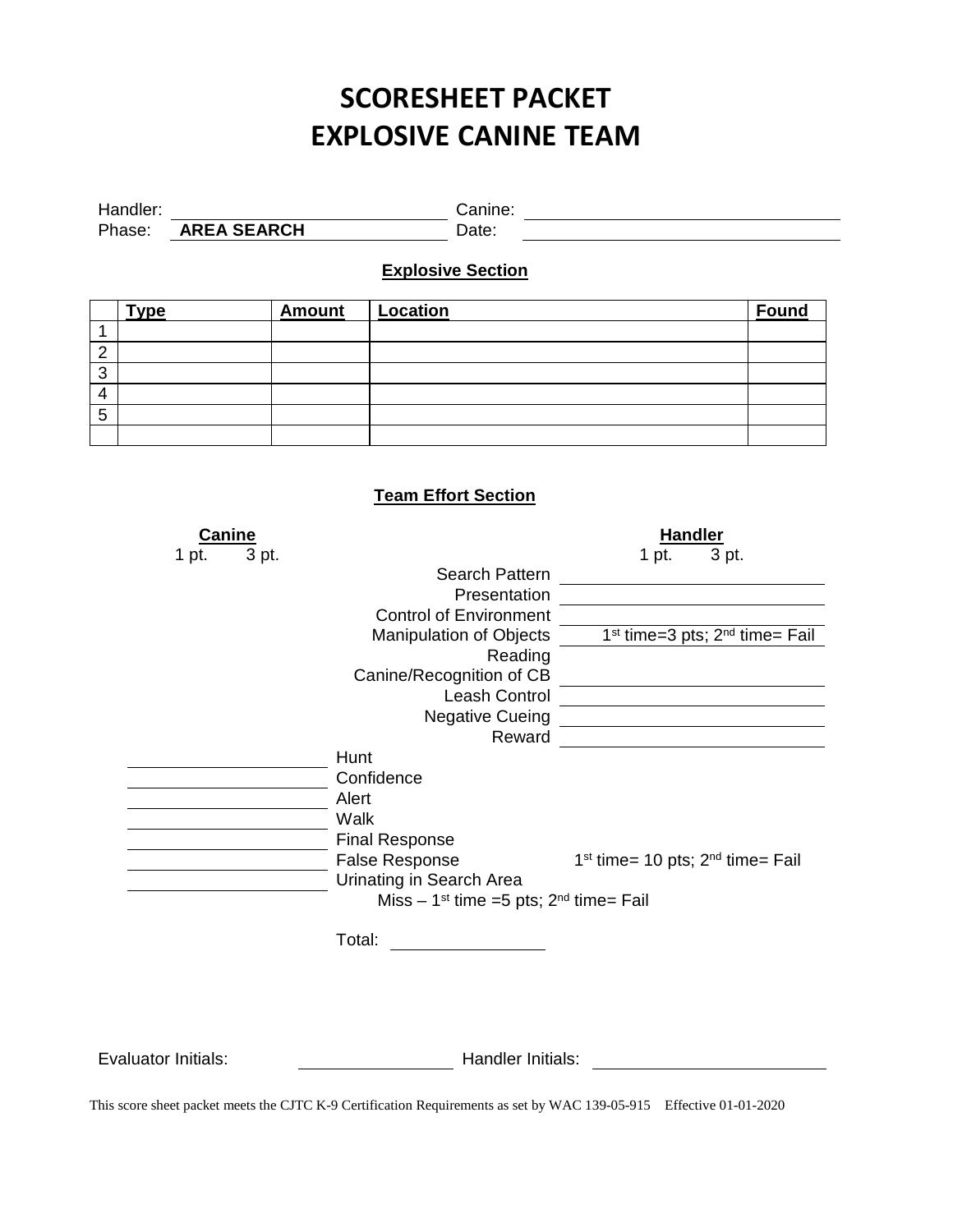| Handler:<br>Phase:   | <b>OBEDIENCE</b>                                                                                       | Date:                                                                                   |  |
|----------------------|--------------------------------------------------------------------------------------------------------|-----------------------------------------------------------------------------------------|--|
|                      |                                                                                                        | <b>Team Effort Section</b>                                                              |  |
|                      | Sit - Stay (1 minute):<br>Failure to stay/breaking position                                            | $\frac{1}{2}$ pt per violation                                                          |  |
|                      | <u>Down - Stay (3 minutes):</u><br>Failure to stay/breaking position                                   | $\frac{1}{2}$ pt per violation                                                          |  |
| Come:                | <b>Additional Commands</b><br>Failure to stay/breaking position<br>Failure to return/non-direct return | 1/ <sub>2</sub> pt per violation<br>the contract of the contract of the contract of the |  |
| <b>All Exercises</b> | <b>Urinating in Test Area</b>                                                                          | 1/ <sub>2</sub> pt per violation                                                        |  |
|                      | Failure to do follow-up commands                                                                       | 3 pt per violation                                                                      |  |
|                      |                                                                                                        |                                                                                         |  |
|                      |                                                                                                        |                                                                                         |  |

Evaluator Initials: Evaluator Initials: Handler Initials: